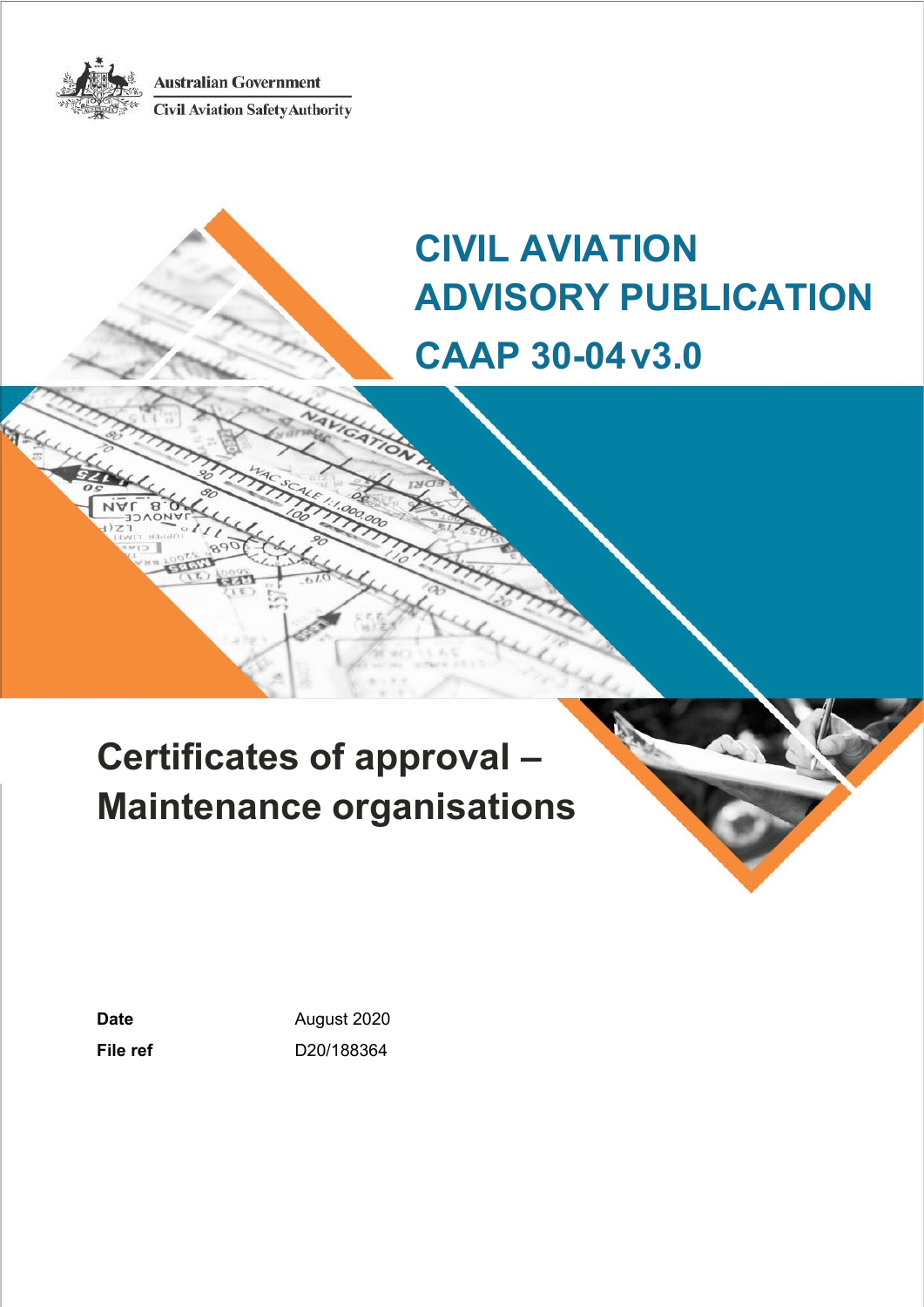This Civil Aviation Advisory Publication (CAAP) provides guidance, interpretation and explanation on complying with the Civil Aviation Regulations 1988 (CAR) or a Civil Aviation Order (CAO).

This CAAP provides advisory information to the aviation industry in support of a particular CAR or CAO. Ordinarily, the CAAP will provide additional 'how to' information not found in the source CAR, or elsewhere.

**Civil Aviation Advisory Publications should always be read in conjunction with the relevant regulations/orders.**

# Audience

This Civil Aviation Advisory Publication (CAAP) applies to any person holding, or intending to apply for, a certificate of approval (COA) under Regulation 30 of CAR 1988 for maintenance of aircraft, aircraft components or aircraft materials.

# Purpose

This CAAP provides guidance to applicants when applying for a COA or any changes to an existing certificate. It also describes acceptable procedures for holders of COA to maintain their certificates and includes International Civil Aviation Organization and internationally recognised terminology for practice in maintenance.

# For further information

For further information on this CAAP, contact CASA's Airworthiness and Engineering Branch (telephone 131 757).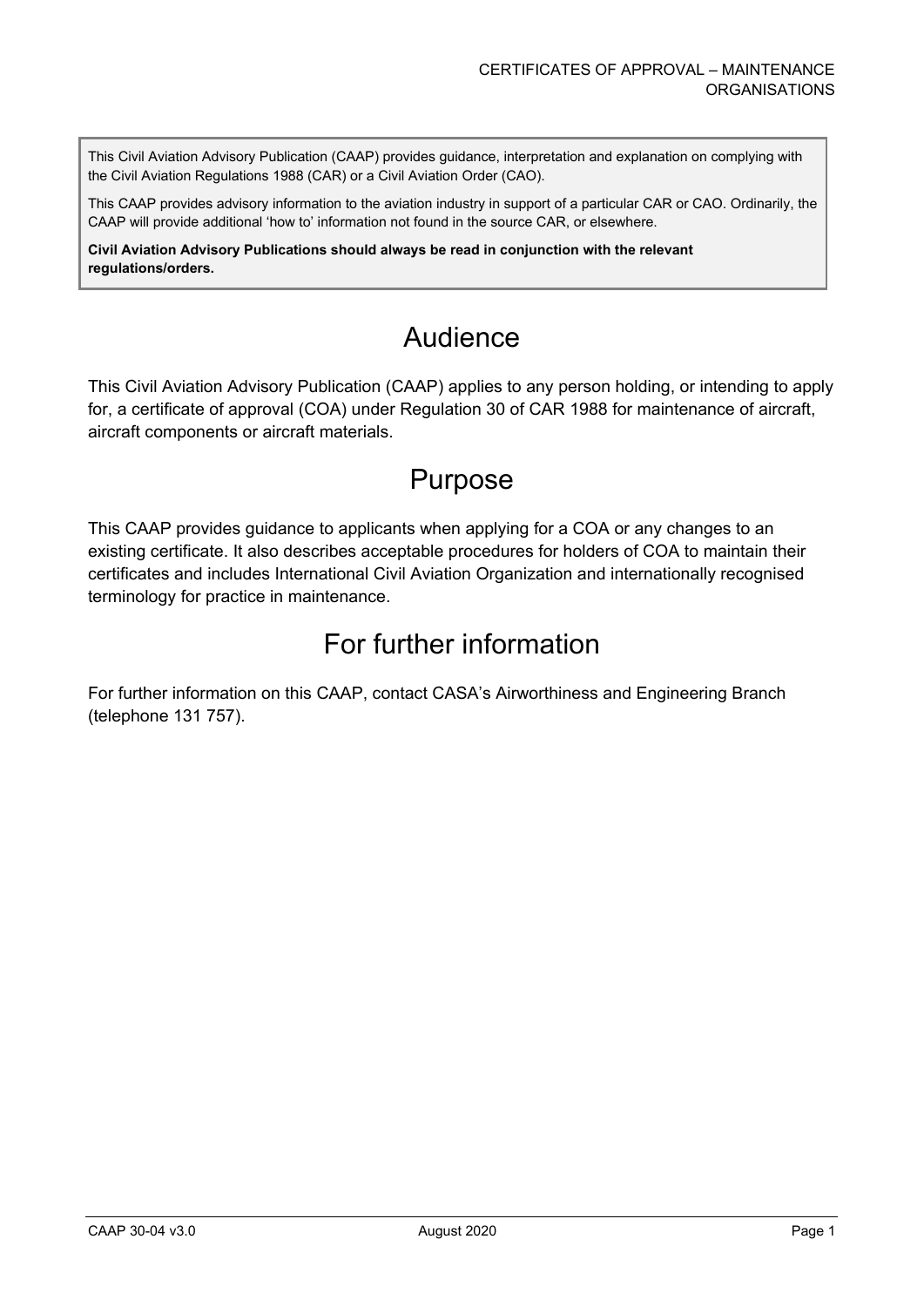# **Status**

### This version of the CAAP is approved by the Branch Manager, Airworthiness and Engineering.

**Note:** Changes made in the current version are not annotated. The document should be read in full.

| <b>Version</b> | <b>Date</b>      | <b>Details</b>                                                                                                                                                                                                                                                                                                                                                                                                                                                                                                                                                                                                                                                         |
|----------------|------------------|------------------------------------------------------------------------------------------------------------------------------------------------------------------------------------------------------------------------------------------------------------------------------------------------------------------------------------------------------------------------------------------------------------------------------------------------------------------------------------------------------------------------------------------------------------------------------------------------------------------------------------------------------------------------|
| v3.0           | August 2020      | The following changes have been made to the document:<br>• Updated list of definitions appropriate to this document.<br>• Updated list of reference material relevant to this document.<br>• Updated CASA contact information.<br>• Updated references to guidance material.<br>• Clarification of NDT method for LAME privileges in Note in Appendix H.                                                                                                                                                                                                                                                                                                               |
| (1.4)          | August 2015      | This version of the CAAP has been revised to include:<br>• an update to CASR Part 145 approval information within section 1 -<br>General<br>• relocation of the list of references previously contained in Appendix 9 to<br>section 3 at the front of the document<br>• amended information on extension of calibration intervals to harmonise<br>with AC 21-35 within Appendix 3<br>• update to and transfer of information previously contained in a Note under<br>paragraph 8 into the main body of paragraph 8 of Appendix 9 – Approved<br>Data for MITCOM<br>• continuing airworthiness requirements for defect reporting of MITCOM<br>parts added to Appendix 9. |
| (1.3)          | <b>June 2015</b> | This version of the CAAP has been revised to update information contained in<br>a Note in Appendix 9 for MITCOM.                                                                                                                                                                                                                                                                                                                                                                                                                                                                                                                                                       |
| (1.2)          | May 2015         | This CAAP has been revised to:<br>• remove information contained in Appendix 5 for calibration of precision test<br>equipment. This information is now found in AC 21-35 - Calibration of<br>inspection and test equipment<br>• update the Non-Destructive Testing information contained in Appendix 8<br>• correct typographical errors.                                                                                                                                                                                                                                                                                                                              |
| (1.1)          | March 2015       | This CAAP has been revised to update the Manufacturing in the Course of<br>Maintenance (MITCOM) Appendix, include information about a Part 145<br>approval to carry out CAR 1988 aircraft maintenance, and correct typographic<br>errors.                                                                                                                                                                                                                                                                                                                                                                                                                              |
| (1)            | March 2012       | This CAAP has been revised to update the Non-Destructive Testing<br>information.                                                                                                                                                                                                                                                                                                                                                                                                                                                                                                                                                                                       |
| (0)            | April 2002       | Initial CAAP.                                                                                                                                                                                                                                                                                                                                                                                                                                                                                                                                                                                                                                                          |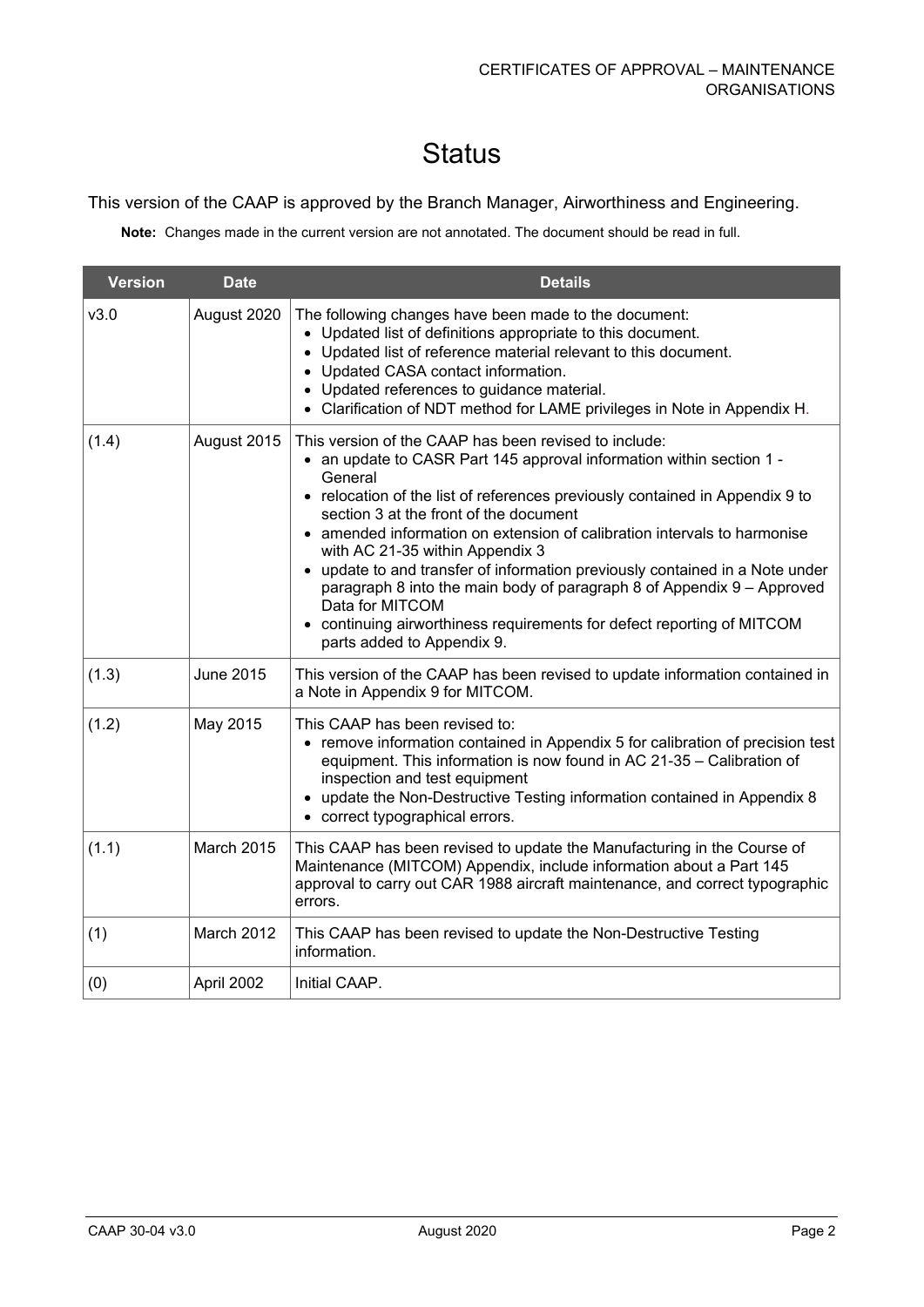# **Contents**

| 1              | <b>Reference material</b> |                    |                                                               | 4              |
|----------------|---------------------------|--------------------|---------------------------------------------------------------|----------------|
|                | 1.1                       | Acronyms           |                                                               | $\overline{4}$ |
|                | 1.2                       | <b>Definitions</b> |                                                               | 5              |
|                | 1.3                       | References         |                                                               | 6              |
|                | 1.4                       | Forms              |                                                               | $\overline{7}$ |
| $\overline{2}$ |                           | Introduction       |                                                               | 8              |
|                | 2.1                       | General            |                                                               | 8              |
|                | 2.2                       |                    | CASR Part 145 approval                                        | 9              |
| 3              |                           |                    | How to obtain a certificate of approval                       | 10             |
|                | 3.1                       |                    | Application phase                                             | 10             |
|                | 3.2                       |                    | CAR 30 - COA Drug and Alcohol Management Plan (DAMP)          | 12             |
| 4              |                           |                    | <b>Continued validity of approval</b>                         | 13             |
| 5              |                           |                    | <b>Limitations on the Approved Maintenance Organisation</b>   | 14             |
| 6              |                           |                    | Privileges of the Certificate of Approval holder (COA holder) | 15             |
|                | 6.1                       | Privileges         |                                                               | 15             |
|                | 6.2                       |                    | Approval to manufacture in the course of maintenance          | 15             |
| $\overline{7}$ |                           |                    | <b>List of Appendixes</b>                                     | 17             |
|                | <b>Appendix A</b>         |                    | <b>Premises and facilities</b>                                | 18             |
|                | <b>Appendix B</b>         |                    | <b>Personnel requirements</b>                                 | 22             |
|                | <b>Appendix C</b>         |                    | <b>Tools and equipment</b>                                    | 26             |
|                | <b>Appendix D</b>         |                    | <b>Airworthiness data</b>                                     | 28             |
|                | <b>Appendix E</b>         |                    | Documented procedures and/or procedures manual                | 31             |
|                | <b>Appendix F</b>         |                    | <b>Contracting</b>                                            | 44             |
|                | <b>Appendix G</b>         |                    | <b>Computerised maintenance records</b>                       | 46             |
|                | <b>Appendix H</b>         |                    | <b>Non-destructive testing</b>                                | 51             |
|                | <b>Appendix I</b>         |                    | <b>Manufacture of parts during maintenance</b>                | 58             |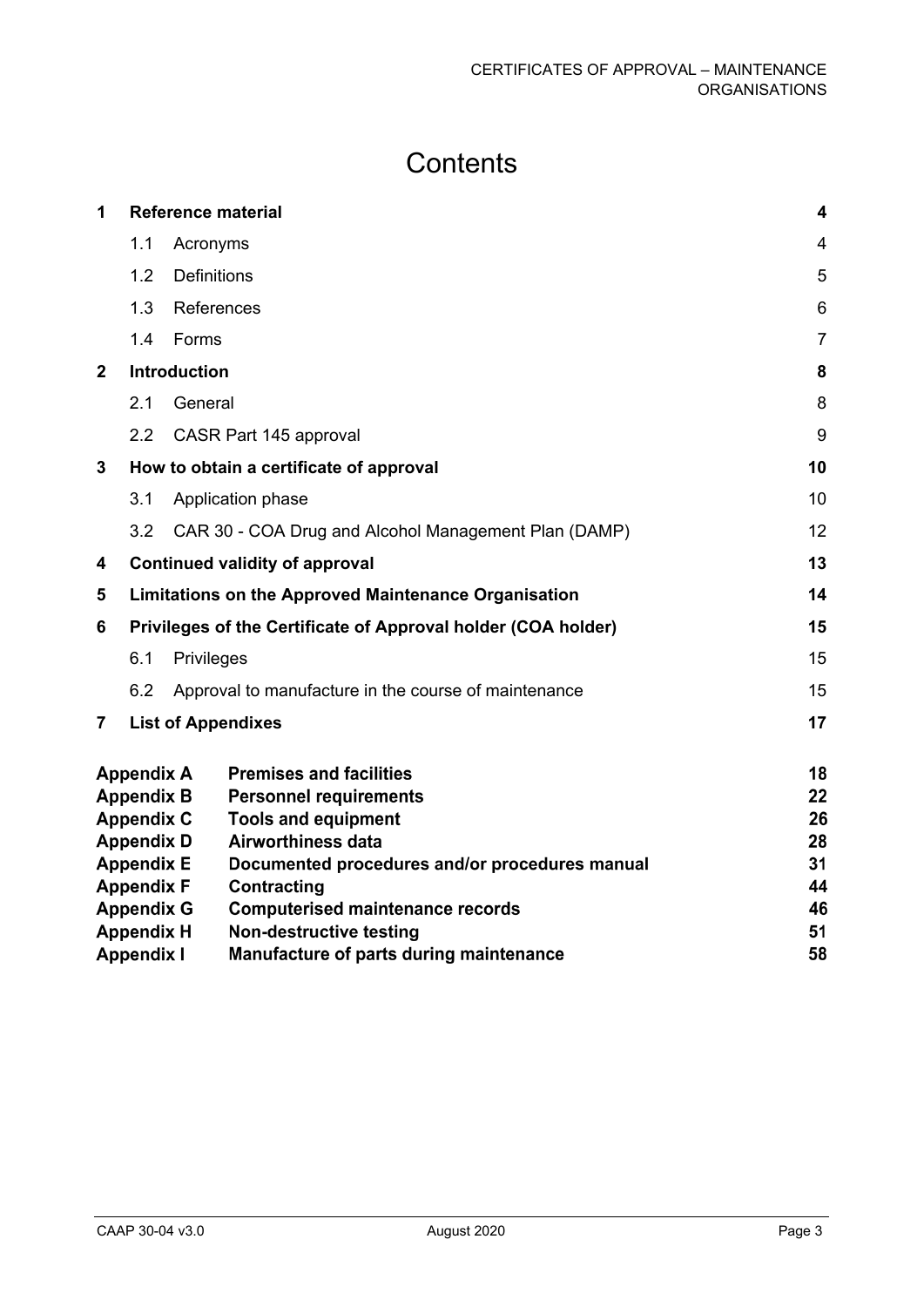# <span id="page-4-0"></span>**1 Reference material**

# <span id="page-4-1"></span>**1.1 Acronyms**

The acronyms and abbreviations used in this CAAP are listed in the table below.

<span id="page-4-2"></span>

| Acronym       | <b>Description</b>                               |
|---------------|--------------------------------------------------|
| AC            | <b>Advisory Circular</b>                         |
| <b>AD</b>     | Airworthiness Directive                          |
| AMO           | Approved Maintenance Organisation                |
| <b>APMA</b>   | Australian Parts Manufacturer Approval           |
| <b>ARC</b>    | <b>Authorised Release Certificate</b>            |
| <b>ARN</b>    | <b>Aviation Reference Number</b>                 |
| AS            | <b>Australian Standard</b>                       |
| CAAP          | Civil Aviation Advisory Publication              |
| <b>CAR</b>    | <b>Civil Aviation Regulations 1988</b>           |
| <b>CASA</b>   | <b>Civil Aviation Safety Authority</b>           |
| <b>CASR</b>   | Civil Aviation Safety Regulations 1998           |
| CAO           | <b>Civil Aviation Order</b>                      |
| <b>DAMP</b>   | Drug and Alcohol Management Plan                 |
| LAME          | Licenced Aircraft Maintenance Engineer           |
| <b>MITCOM</b> | Manufacture In The Course Of Maintenance         |
| <b>MOS</b>    | <b>Manual of Standards</b>                       |
| <b>NANDTB</b> | National Aerospace Non-destructive Testing Board |
| <b>NDT</b>    | Non-destructive testing                          |
| <b>STC</b>    | Supplemental Type Certificate                    |
| <b>TC</b>     | <b>Type Certificate</b>                          |
| <b>TSN</b>    | <b>Time Since New</b>                            |
| <b>TSO</b>    | <b>Time Since Overhaul</b>                       |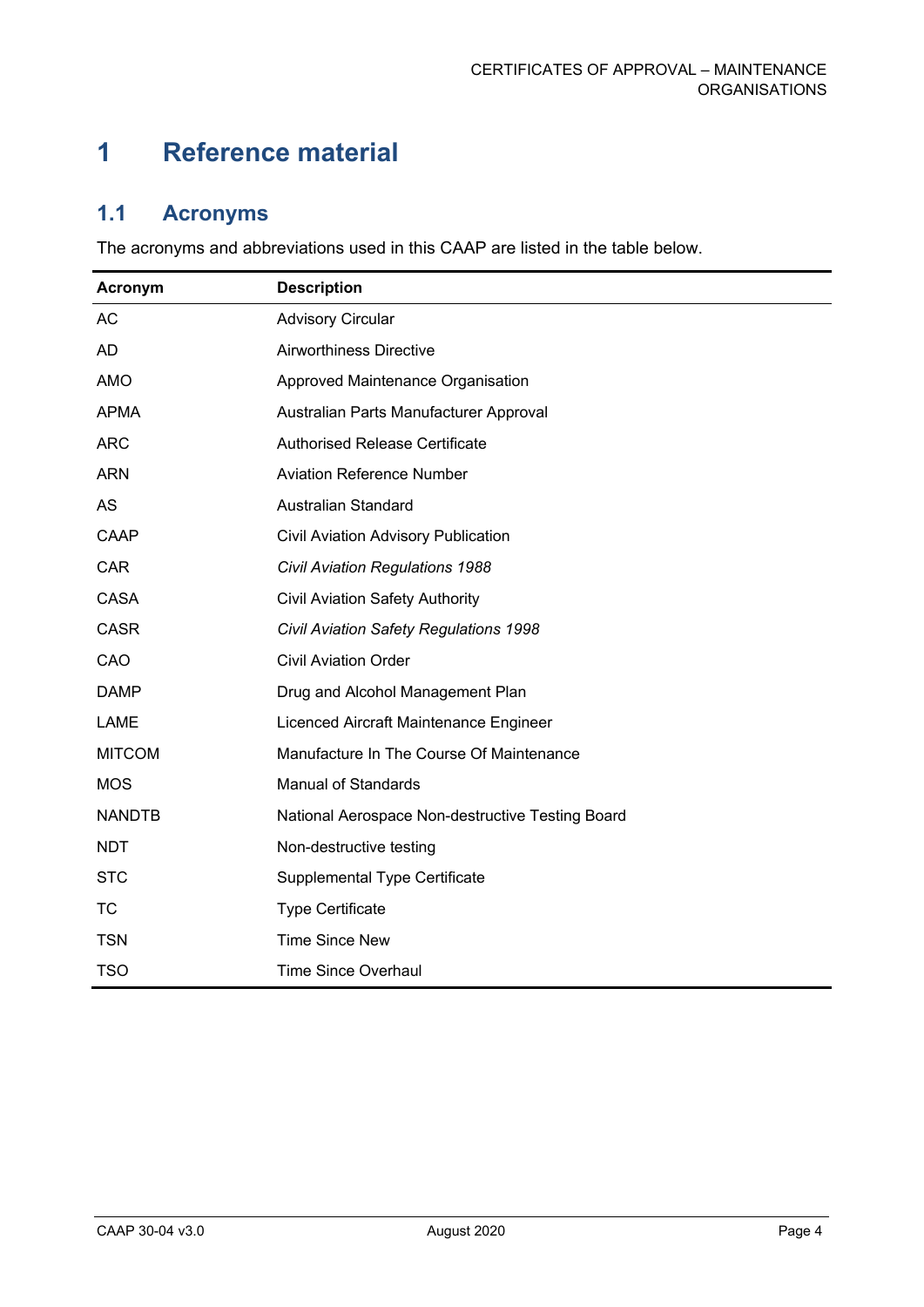# **1.2 Definitions**

| Term                 | <b>Definition</b>                                                                                                                                                                                                                                                                                                |
|----------------------|------------------------------------------------------------------------------------------------------------------------------------------------------------------------------------------------------------------------------------------------------------------------------------------------------------------|
| AC                   | Means an Advisory Circular                                                                                                                                                                                                                                                                                       |
| The Act              | Means the Civil Aviation Act 1988.                                                                                                                                                                                                                                                                               |
| <b>COA</b>           | Means a Certificate of Approval issued under CAR 30 for the carrying out of<br>maintenance.                                                                                                                                                                                                                      |
| COA holder           | For the purpose of this publication, means the holder of a CASA issued COA<br>to certify that maintenance, overhauls, repairs, modifications, replacements,<br>inspections and tests of aircraft, engines and components thereof, have been<br>carried out in conformity with specified airworthiness standards. |
| Certifying employees | Means those personnel holding appropriate qualifications, and where<br>relevant, CASA authorisations and licences, who are authorised by the COA<br>holder in accordance with a procedure acceptable to CASA.                                                                                                    |
| CAO                  | Means Civil Aviation Orders (CAOs).                                                                                                                                                                                                                                                                              |
| <b>CAR 1988</b>      | Means the Civil Aviation Regulations 1988.                                                                                                                                                                                                                                                                       |
| <b>CASR 1998</b>     | Means the Civil Aviation Safety Regulations 1998.                                                                                                                                                                                                                                                                |
| <b>CASA</b> website  | Means the website of the Civil Aviation Safety Authority of Australia located at<br>http://www.casa.gov.au                                                                                                                                                                                                       |
| Employees            | In relation to a COA holder, means all persons performing duties for the COA<br>holder that require access to the legislation.                                                                                                                                                                                   |
| Legislation          | Means the Act, CAR 1988, CASR 1998, MOS, CAOs, ADs and legislative<br>instruments e.g. exemptions and permissions.                                                                                                                                                                                               |
| <b>MOS</b>           | Means a Manual of Standards.                                                                                                                                                                                                                                                                                     |
| <b>MITCOM</b>        | Or 'manufacture in the course of maintenance' means the making<br>(manufacturing) of a part or component by the holder of a COA in<br>circumstances where:                                                                                                                                                       |
|                      | • the part/component is to be used by that COA holder as a modification or<br>replacement part/component on an aircraft/aircraft component/aircraft<br>material upon which the COA holder is presently carrying out<br>maintenance                                                                               |
|                      | • the COA holder is not otherwise authorised to manufacture the<br>part/component.                                                                                                                                                                                                                               |
| Maintenance          | Means any task required to ensure, or that could affect, the continuing<br>airworthiness of an aircraft or aeronautical product, including any one or<br>combination of overhaul, repair, inspection, replacement of an aeronautical<br>product, modification or defect rectification (see s.3 of the Act).      |
| <b>NDT</b>           | Means Non Destructive Testing.                                                                                                                                                                                                                                                                                   |

Terms that have specific meaning within this CAAP are defined in the table below.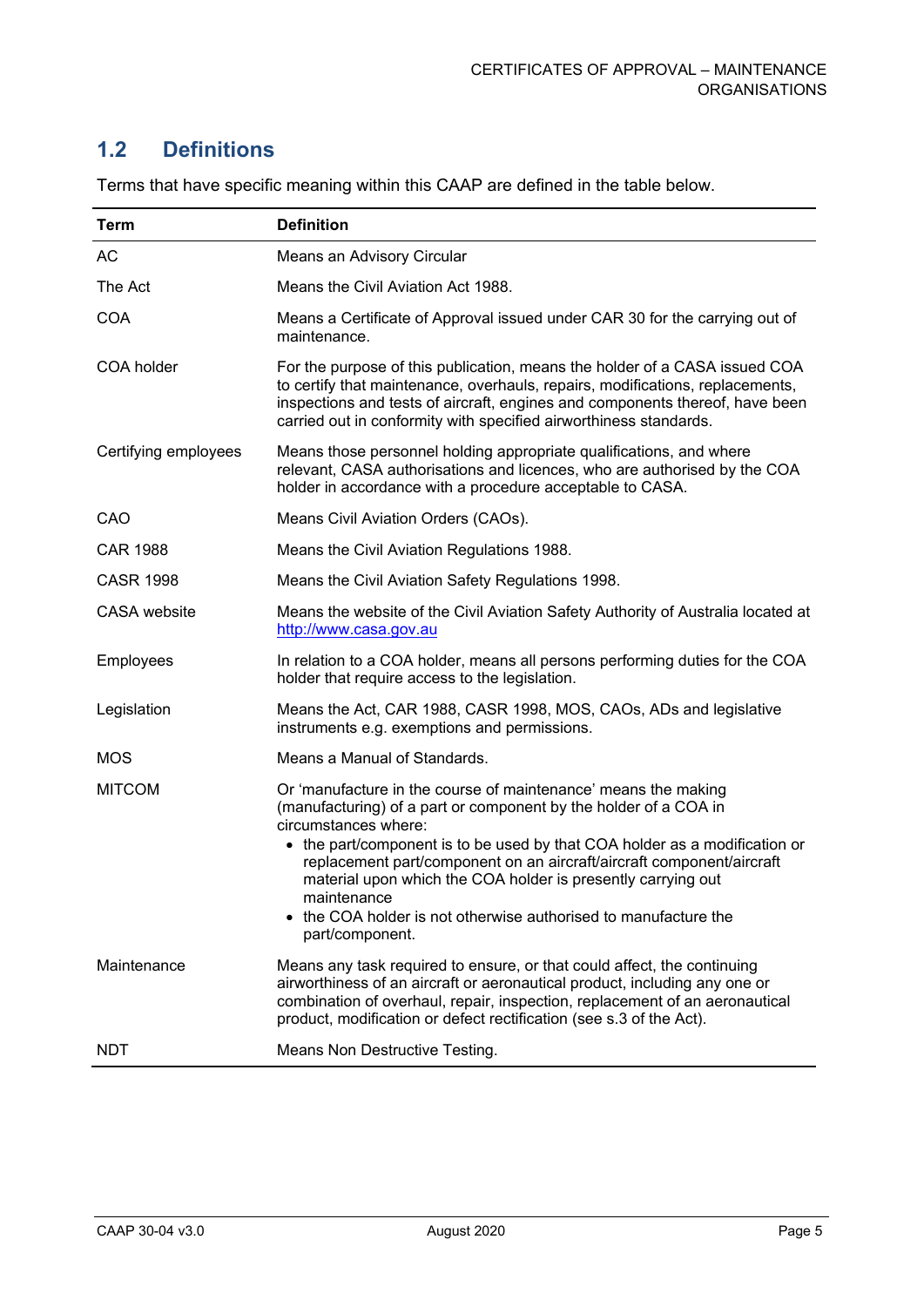# <span id="page-6-0"></span>**1.3 References**

#### **Regulations**

Regulations are available on the Federal Register of Legislation website<https://www.legislation.gov.au/>

| <b>Document</b>              | <b>Title</b>                                                                                                    |
|------------------------------|-----------------------------------------------------------------------------------------------------------------|
| Regulation 30 of CAR<br>1988 | Certificates of approval                                                                                        |
| Regulation 30A CAR<br>1988   | Changes to certificates of approval                                                                             |
| CAR <sub>42V</sub>           | Maintenance: approved maintenance data                                                                          |
| CAR <sub>42Y</sub>           | Time-lifed aircraft components — exemption from supply under cover of<br>document requirements                  |
| <b>CAR 42Z</b>               | Removable items of radiocommunications equipment in VFR aircraft -<br>exemption from certification requirements |
| CAR 42ZC                     | Maintenance on Australian aircraft in Australian territory                                                      |
| CAR 42ZD                     | Maintenance on Australian aircraft outside Australian territory                                                 |
| CAR 42ZE                     | Certification of completion of maintenance on aircraft in Australian territory                                  |
| Car 42ZN                     | Certification of maintenance outside Australian territory                                                       |
| CAR 42ZP                     | Certification not to be made                                                                                    |
| <b>CAR 51</b>                | Reporting of defects in Australian aircraft - general                                                           |
| <b>CAR 52</b>                | Defects discovered in aircraft components                                                                       |
| CASA Schedule 6              | CASA system of certification of completion of maintenance                                                       |
| <b>CASR Part 21.321</b>      | Export airworthiness approvals - Applicability                                                                  |
| CAO 100.5                    | General requirements in respect of maintenance of Australian aircraft                                           |
| CAO 104.0                    | Certificates of Approval - application, grant and conditions                                                    |

#### **Advisory material**

CASA's Advisory Circulars are available at [http://www.casa.gov.au/AC](http://www.casa.gov.au/ACs)

CASA's Civil Aviation Advisory Publications are available at [http://www.casa.gov.au/CAAP](http://www.casa.gov.au/CAAPs)

| <b>Document</b> | Title                                                                                   |
|-----------------|-----------------------------------------------------------------------------------------|
| AC 20-03 v1.0   | Identification and management of aeronautical products                                  |
| AC 20-06 v1.0   | Defect Reporting                                                                        |
| CAAP 33-02 v1.0 | Non-destructive testing                                                                 |
| CASA AWB 02-045 | Using FAA AC 43.13-1B Change 1 - as approved maintenance data for repair<br>of aircraft |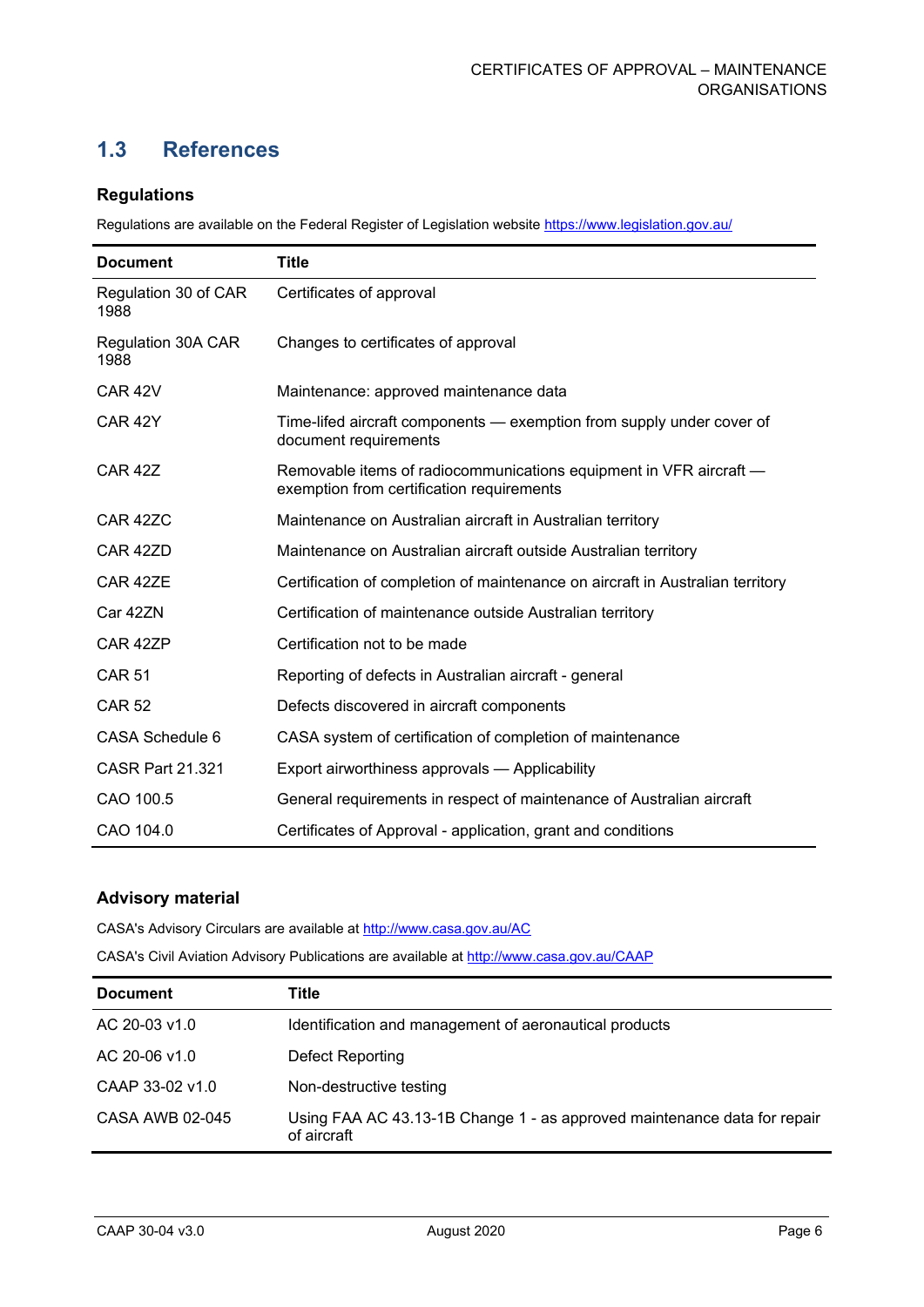# <span id="page-7-0"></span>**1.4 Forms**

| Form number | Title                                                          |
|-------------|----------------------------------------------------------------|
| 019         | Certificate of Approval Application Form                       |
| 692         | Application for the subsequent issue of an COA without changes |

CASA's forms are available at<http://www.casa.gov.au/forms>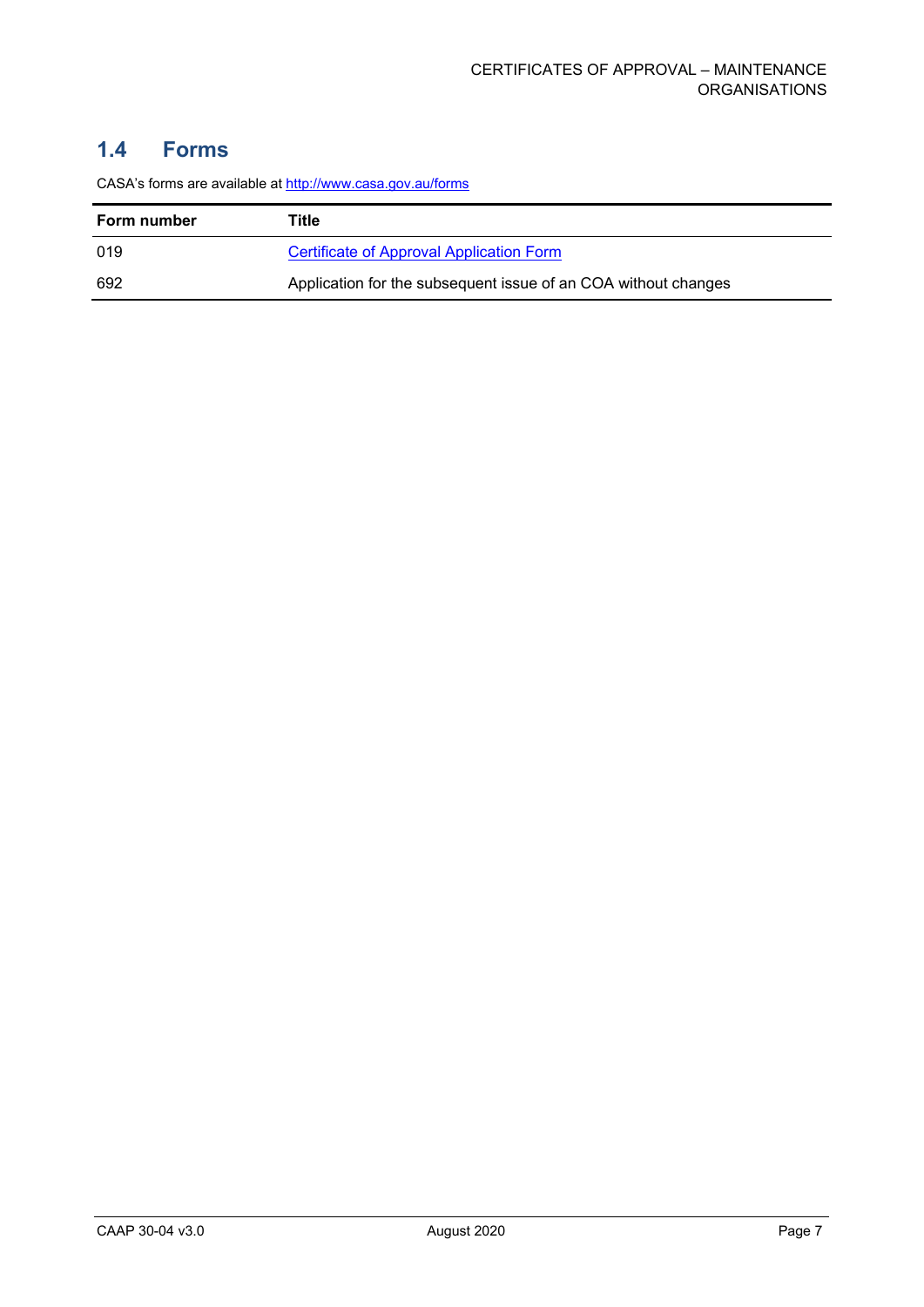# <span id="page-8-0"></span>**2 Introduction**

## <span id="page-8-1"></span>**2.1 General**

- 2.1.1 This CAAP sets out the criteria that CASA would expect an applicant for a COA to meet prior to certification as a COA holder. Meeting these criteria should ensure that the applicant will have the procedures, equipment and employees necessary to ensure that aviation safety is not compromised, thus satisfying government, CASA and public expectations<sup>[1](#page-8-3)</sup>.
- 2.1.2 Section 20AB of the *Civil Aviation Act 1988* (the Act) states a person must not carry out maintenance unless the person is permitted by or under the regulations to carry out that maintenance.
- 2.1.3 Regulation 30 of the *Civil Aviation Regulations 1988* (CAR) sets out requirements in relation to an application for the grant of a Certificate of Approval (COA) and Regulation 30A of CAR 1988 sets out requirements in relation to change(s) to a COA. The regulation also provides standards for ongoing compliance which must continue to be met if a COA holder wishes to maintain the certificate.
- 2.1.4 A person may apply to CASA for a COA to engage in maintenance of aircraft, aircraft components or aircraft materials. A COA may be granted for any or all of the following activities:
	- − On-wing maintenance of aircraft—on-wing maintenance requires all certifications to be made in the aircraft records. This does not prevent a part being removed or replaced on the aircraft.
	- − Maintenance of aircraft airframes or engines.
	- − Maintenance of aircraft radio, electrical or instrument systems.
	- − Maintenance of aircraft components—off-wing maintenance requires all certifications to be made in the component maintenance records.
	- − Maintenance of aircraft materials—while aircraft materials are not generally maintained, in some instance material life after maintenance in the form of an inspection or check is carried out.

<span id="page-8-3"></span><span id="page-8-2"></span><sup>&</sup>lt;sup>1</sup> Compliance with the requirements of Regulation 30 of CAR 1988 does not remove the responsibility of the applicant from complying with other Commonwealth, State and Territory or Local Government regulations. See paragraph 3.2 of this CAAP for an overview of CASA's Drug and Alcohol Management Plan (DAMP).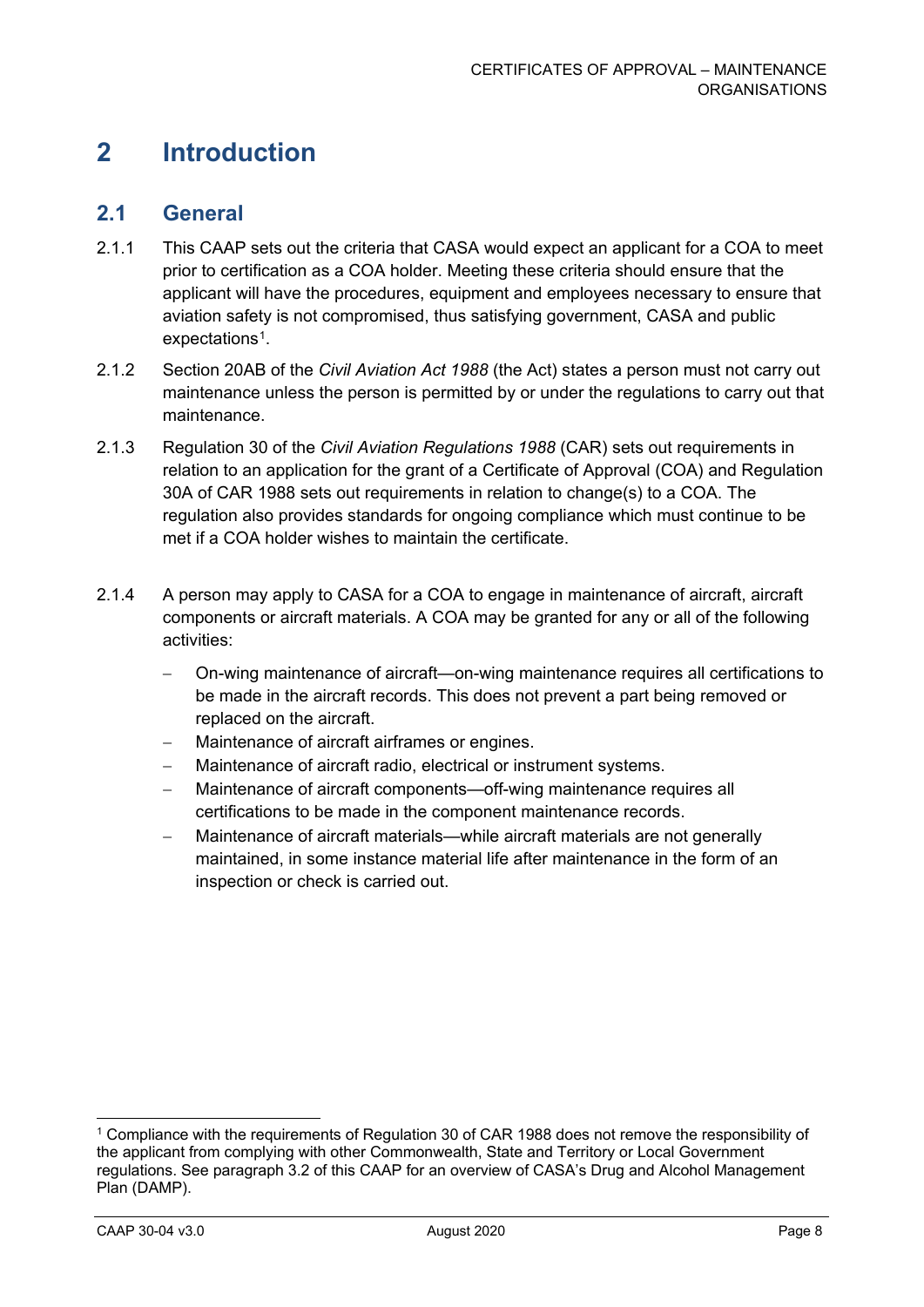# **2.2 Approved maintenance organisations approval**

- 2.2.1 Part 145 of the *Civil Aviation Safety Regulations 1998* (CASR) Approved Maintenance Organisations (AMOs) who have adjusted their expositions to describe provision of maintenance for aircraft for which Part 42 of the *Civil Aviation Safety Regulations 1998* (CASR) is not applicable (CAR maintenance), can be approved to do so under Part 145 of CASR. These aircraft remain covered by CAR but a Part 145 AMO can gain the permission to carry out maintenance on these aircraft when CASA approves the change to the AMO's procedures.
- 2.2.2 Once approved by CASA, such organisations will no longer need to maintain their CAR 30 certificate of approval. This is especially beneficial to an AMO that is providing aircraft and aeronautical product maintenance services to Part 42 and non-Part 42 aircraft. Further information is on the CASA website [<https://www.casa.gov.au>](https://www.casa.gov.au/)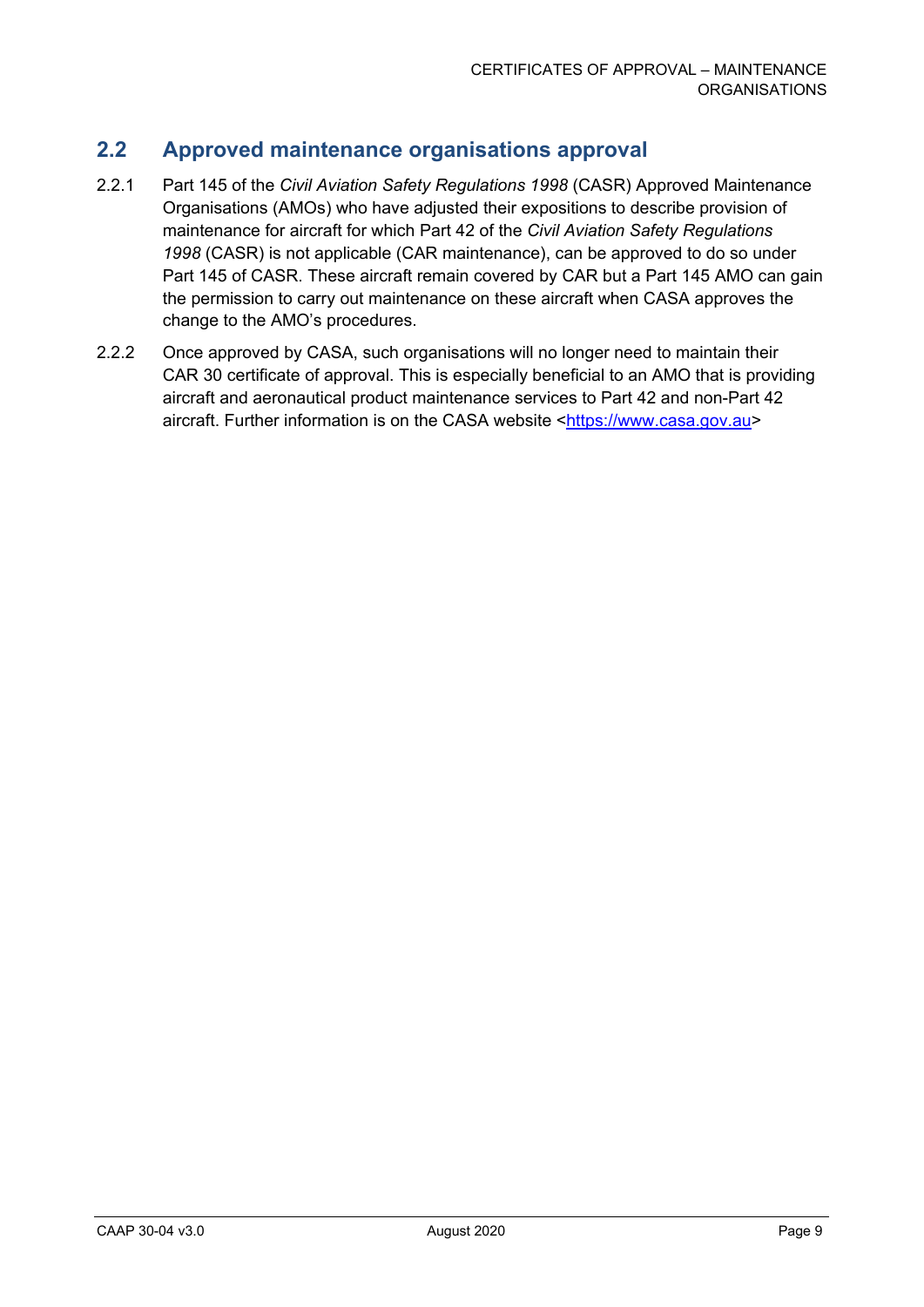# <span id="page-10-0"></span>**3 Steps to obtain a certificate of approval**

# <span id="page-10-1"></span>**3.1 The application phase**

- 3.1.1 The application process is outlined in the COA [Process Manual](http://services.casa.gov.au/coa) which is an interactive version that provides a view of the overall process as well as the relevant information at each step along the way.
- 3.1.2 To make an application for the initial issue or variation of an existing COA requires the completion of Form 019 - [Certificate of Approval Application Form.](https://www.casa.gov.au/standard-page/applying-certificate-approval-2) Form 019 and its associated completion guidance can be obtained by contacting the Permissions Issue Team by email at: [regservices@casa.gov.au](mailto:regservices@casa.gov.au) or the [CASA website.](https://www.casa.gov.au/standard-page/applying-certificate-approval-2) A variation would only require submission of the varied information – not a complete resubmission of information already held by CASA.
- 3.1.3 For renewal of an existing COA, you will need to complete Form 692 [Application for](https://www.casa.gov.au/files/coa692pdf)  [the subsequent issue of an COA without changes,](https://www.casa.gov.au/files/coa692pdf) and to remove authorisations from an existing COA, you will need to complete [Form](https://www.casa.gov.au/standard-page/applying-certificate-approval-2) 019. The assessment criteria and assessment methods that CASA use can be found in the [COA Handbook.](http://casa.gov.au/wcmswr/_assets/main/manuals/regulate/cofapp/coa_handbook.pdf)
- 3.1.4 Offline applications may be made by applying to the Permissions Issue Team at:

Civil Aviation Safety Authority

Permissions Issue Team GPO Box 2005 CANBERRA ACT 2601

Phone: 131 757 Email: regservices@casa.gov.au

#### **Notes:**

- 1. For re-issue of a COA that has an expiry date, where there are no changes to the current approval, only page one of the completed application form needs to be submitted.
- 2. If an application is received less than 30 days prior to the expiry date of the current certificate, CASA does not guarantee the new certificate will be issued before the current certificate expires.
- 3.1.5 To assist CASA in assessment of the application and to ensure that the certificate is issued to a legal entity, the application should include the following information and supporting documents, as applicable:
	- the organisation's details:
		- o evidence of the legal entity (corporation or individual) CASA will not accept applications from business names that are not recognised as a legal entity
		- o Australian Corporation Number (ACN)
		- o evidence of legally registered trading name, if intended to be used
		- o Aviation Reference Number (ARN) if known
		- o registered business address.
	- formal identification for an individual
	- − details of scope of activities to be undertaken
	- − details of any other permanent locations away from the main facility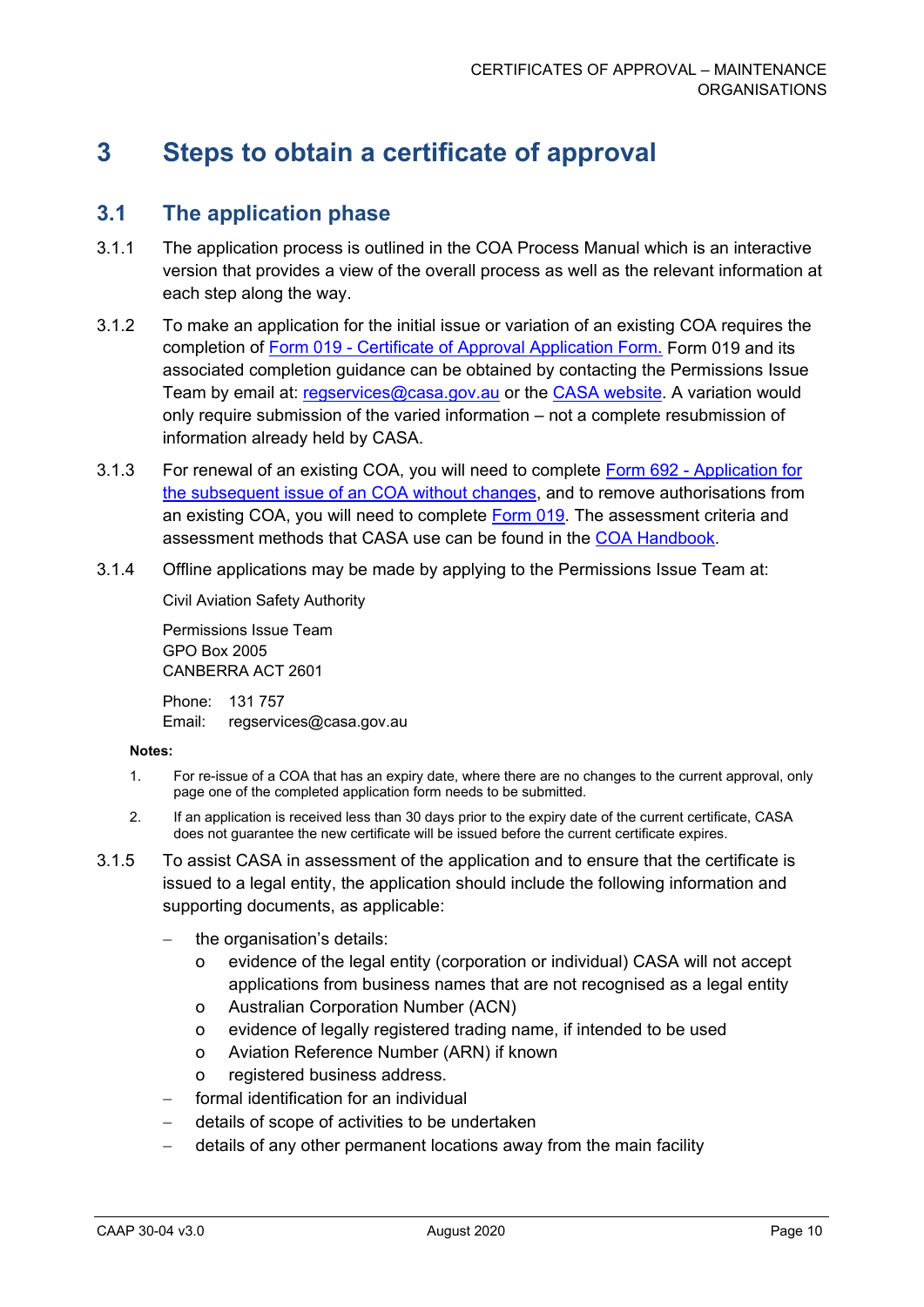- statement detailing the number of appropriately qualified and experienced personnel employed and evidence of relevant qualifications and experience of technical employees employed<sup>[2](#page-11-0)</sup>
- a description of the organisational structure, specifically indicating any people appointed by the COA applicant to control each of the activities under the certificate
- − layout and description of facilities at each location, including documentary evidence of ownership, lease, rental or acceptable arrangement of premises/property or special equipment details<sup>[3](#page-11-1)</sup>
- a documented system of quality control in accordance with subregulation 30 (2D) of CAR 1988[4](#page-11-2)
- for maintenance of class A aircraft, a procedures manual in accordance with paragraph 30 (2) (c) of CAR 1988
- list of tools and equipment available to the applicant<sup>[5](#page-11-3)</sup>
- list of pertinent airworthiness data and evidence of amendment arrangements<sup>[6](#page-11-4)</sup>
- evidence of sharing arrangements for personnel, facilities, equipment, tools and data, as applicable.
- 3.1.6 A description of the entire COA application process, broken down by phase (e.g. pre application visit, application etc), can be seen within the CASA [COA Handbook.](http://casa.gov.au/wcmswr/_assets/main/manuals/regulate/cofapp/coa_handbook.pdf) The handbook also contains information about assessment criteria and assessment methods that CASA will use:
- 3.1.7 During the application CASA will confirm the application meets the required standards. The following appendices to this CAAP describe standards acceptable to CASA:
	- − Appendix 1 Premises and facilities
	- − Appendix 2 Personnel requirements
	- − Appendix 3 Tools and equipment
	- − Appendix 4 Airworthiness data
	- − Appendix 5 Documented procedures and/or procedures manual
	- − Appendix 6 Contracting
	- − Appendix 7 Computerised maintenance records
	- − Appendix 8 Non-destructive testing
	- − Appendix 9 Manufacture of parts during maintenance.
- 3.1.8 To determine the applicant's suitability for the issue of a COA, re-issue or a change to an existing certificate will require one or more visits to the applicant's premises.
- 3.1.9 During these visits CASA will verify the information contained in the application and the supporting documents. This verification will include, but is not limited to, ensuring that:

<span id="page-11-0"></span><sup>&</sup>lt;sup>2</sup> Appropriate qualifications issued under the National Vocational Education and Training system (and aligned to the Australian Qualifications Framework standards for educational qualifications in Australia) by Australian colleges, Universities and the military are mostly acceptable to CASA depending on the type of COA being applied for.

<span id="page-11-2"></span><span id="page-11-1"></span> $3$  An applicant who has access to facilities such as mobile workshops etc. may also apply for a COA. <sup>4</sup> Australian Standards (AS) ISO 9000 to ISO 9004 provide guidance for the content of a system of quality control. The AS guidance does not meet all requirements and would need to be supplemented by amendment procedures, employee lists, and register of personnel appointments.

<span id="page-11-3"></span><sup>&</sup>lt;sup>5</sup> This may include tools owned by the applicant's technical employees.

<span id="page-11-4"></span><sup>&</sup>lt;sup>6</sup> Web addresses (URL) for airworthiness data are acceptable.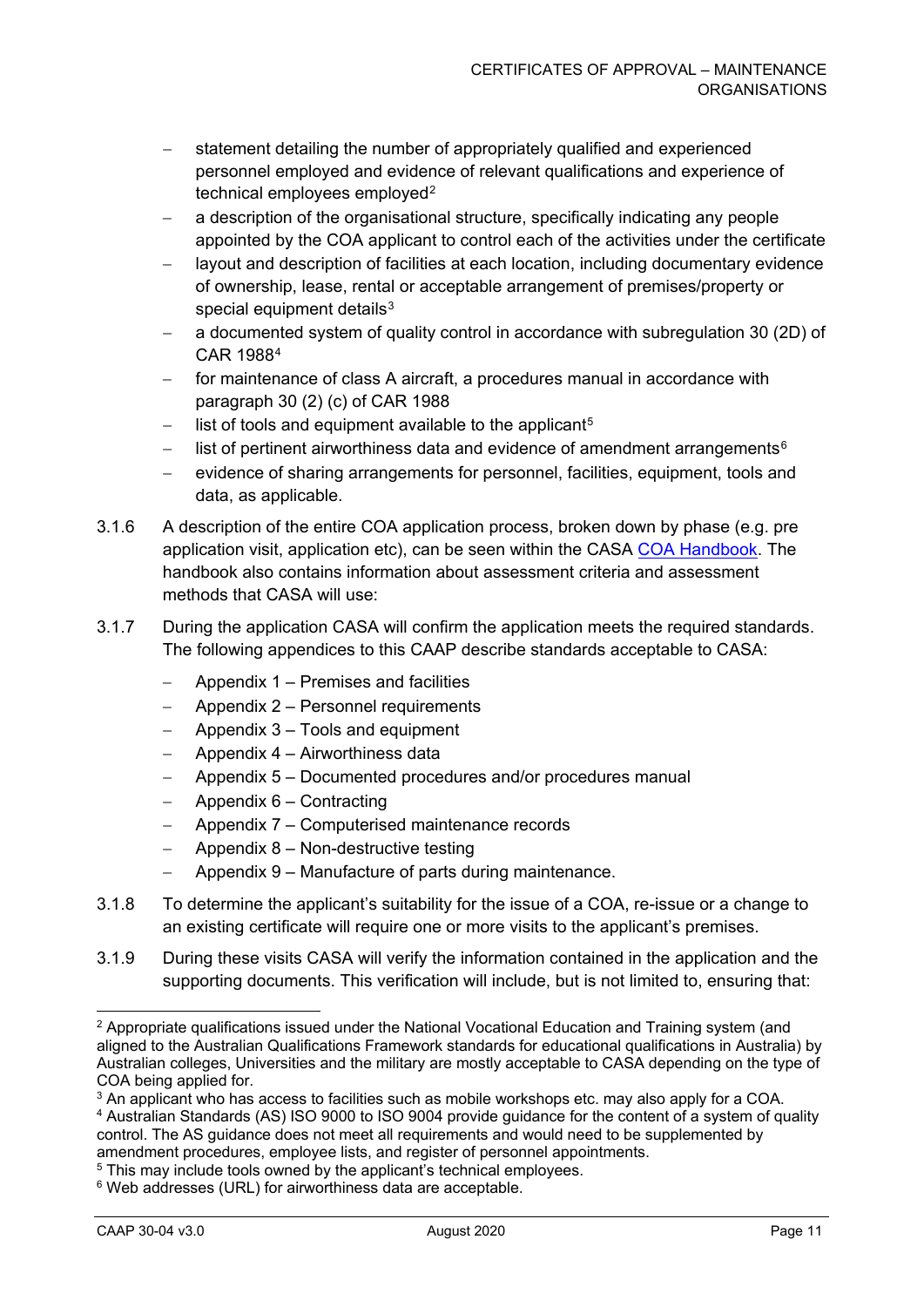- the applicant has in place a suitable documented system of quality control covering the scope of activities
- − the applicant employs sufficient personnel to plan, perform, supervise, inspect and certify the activities to be undertaken
- the qualifications held by certifying personnel engaged in maintenance adequately cover the scope of activities to be undertaken
- the applicant's premises are of a suitable size, construction and layout for the approval being sought
- − the applicant has an adequate technical library, including amendment services
- − adequate procedures for procurement, acceptance/inspection of aircraft components and aircraft materials and storage thereof are in place
- − adequate procedures for initial and refresher/continuation training for personnel engaged in maintenance, quality, supervision, planning, stores and technical records are in place
- − the applicant has an approved system of certification
- − adequate procedures to control any contracted activities are in place.
- 3.1.10 If CASA is satisfied that the applicant's organisation meets the requirement of Regulation 30 of CAR 1988 and it has the ability to carry out the activity applied for in a satisfactory manner, CASA will issue a COA to the applicant.

**Note:** An initial issue of a COA may be subject to a calendar limitation.

# <span id="page-12-0"></span>**3.2 CAR 30 - COA Drug and Alcohol Management Plan (DAMP)**

- 3.2.1 Under Part 99 of CASR 1998, certain organisations and individuals within the aviation industry are required to develop and implement a drug and alcohol management plan (DAMP) to address drug and alcohol issues in relation to their potential effect on aviation safety.
- 3.2.2 COA holders under Regulation 30 of CAR 1988 are required to have a DAMP and provide DAMP reports. Information and guidance on CASR Part 99 can be found on CASA's website.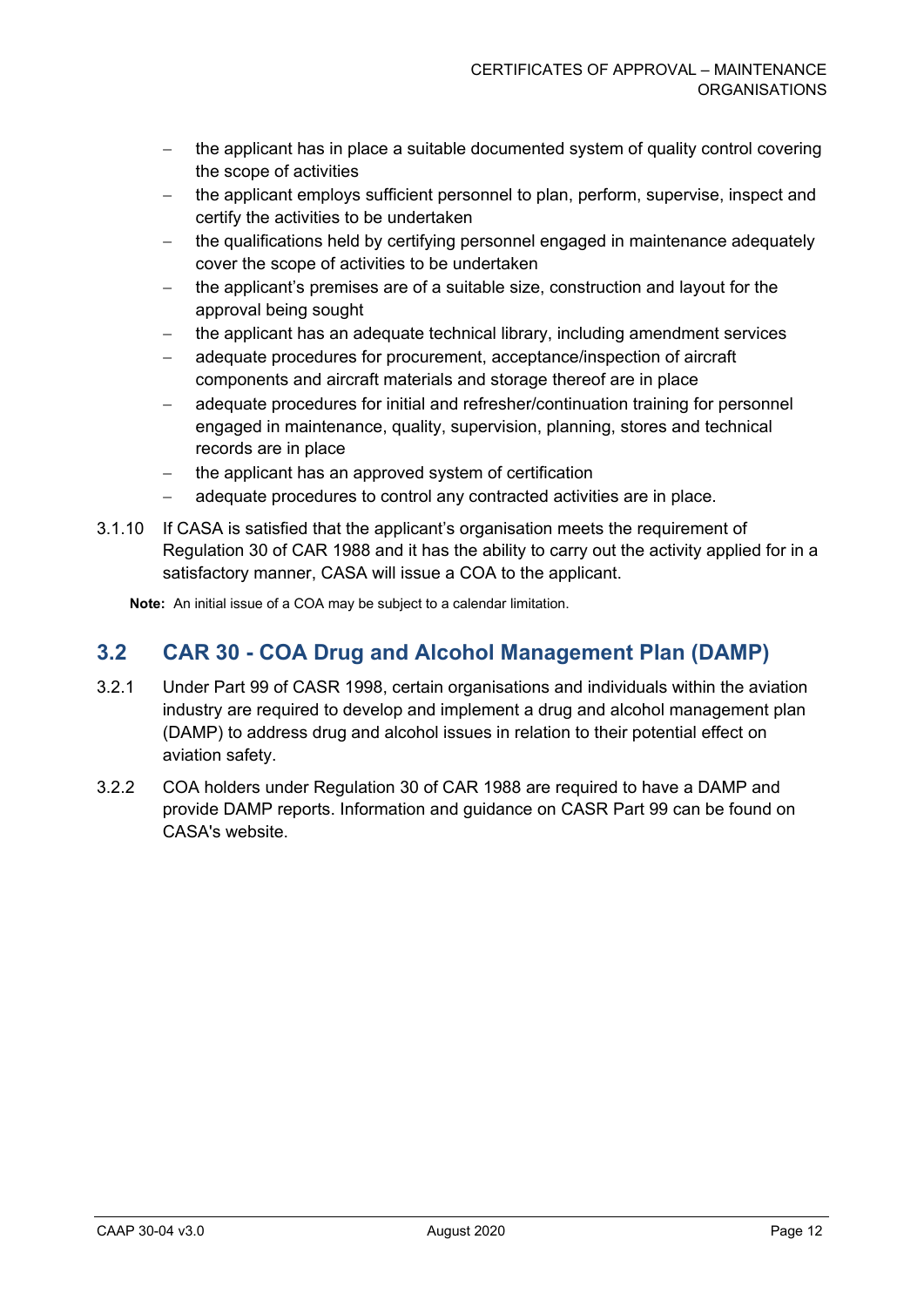# <span id="page-13-0"></span>**4 Continued validity of approval**

- 4.1.1 CASA will subsequently confirm that the COA holder complies with both its documented procedures and the applicable regulatory requirements, by means of scheduled and special purpose audits and inspections. Frequency and depth of these audits will vary depending on:
	- − the size and complexity of the scope of activity being undertaken
	- − type of aircraft/equipment maintained by the organisation
	- performance of the organisation as measured by the audit program
	- − stability of the organisation or any significant change to its personnel or activities.
- 4.1.2 Unless the approval has been surrendered, superseded, suspended, revoked or expired, the continued validity of approval is dependent upon the COA holder remaining in compliance with the regulatory requirements.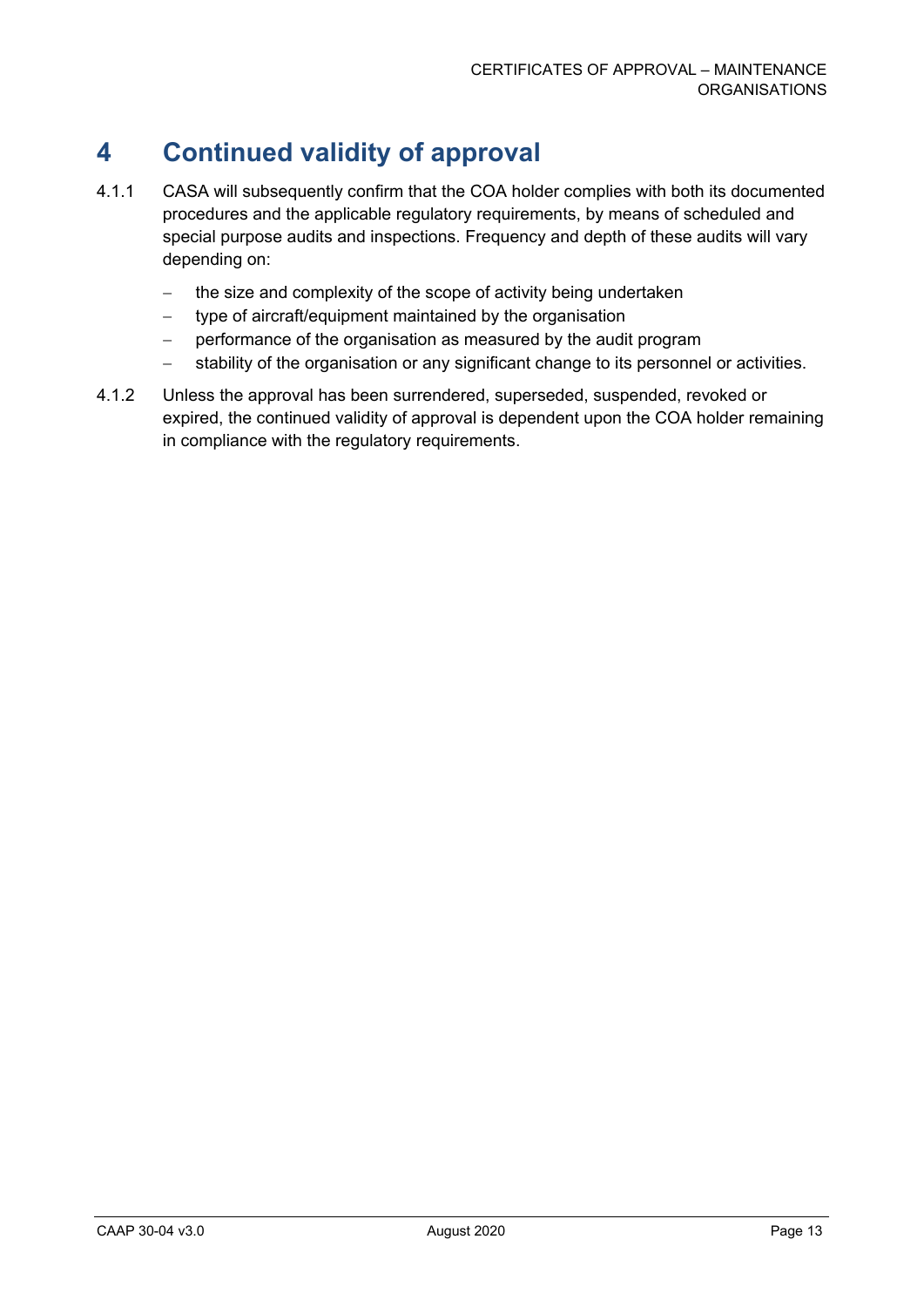# <span id="page-14-0"></span>**5 Limitations on the Approved Maintenance Organisation**

5.1.1 The COA holder may only maintain aircraft, aircraft components or aircraft materials for which it is approved when all necessary facilities, tools, equipment, aircraft materials, approved technical data and certifying employees are available.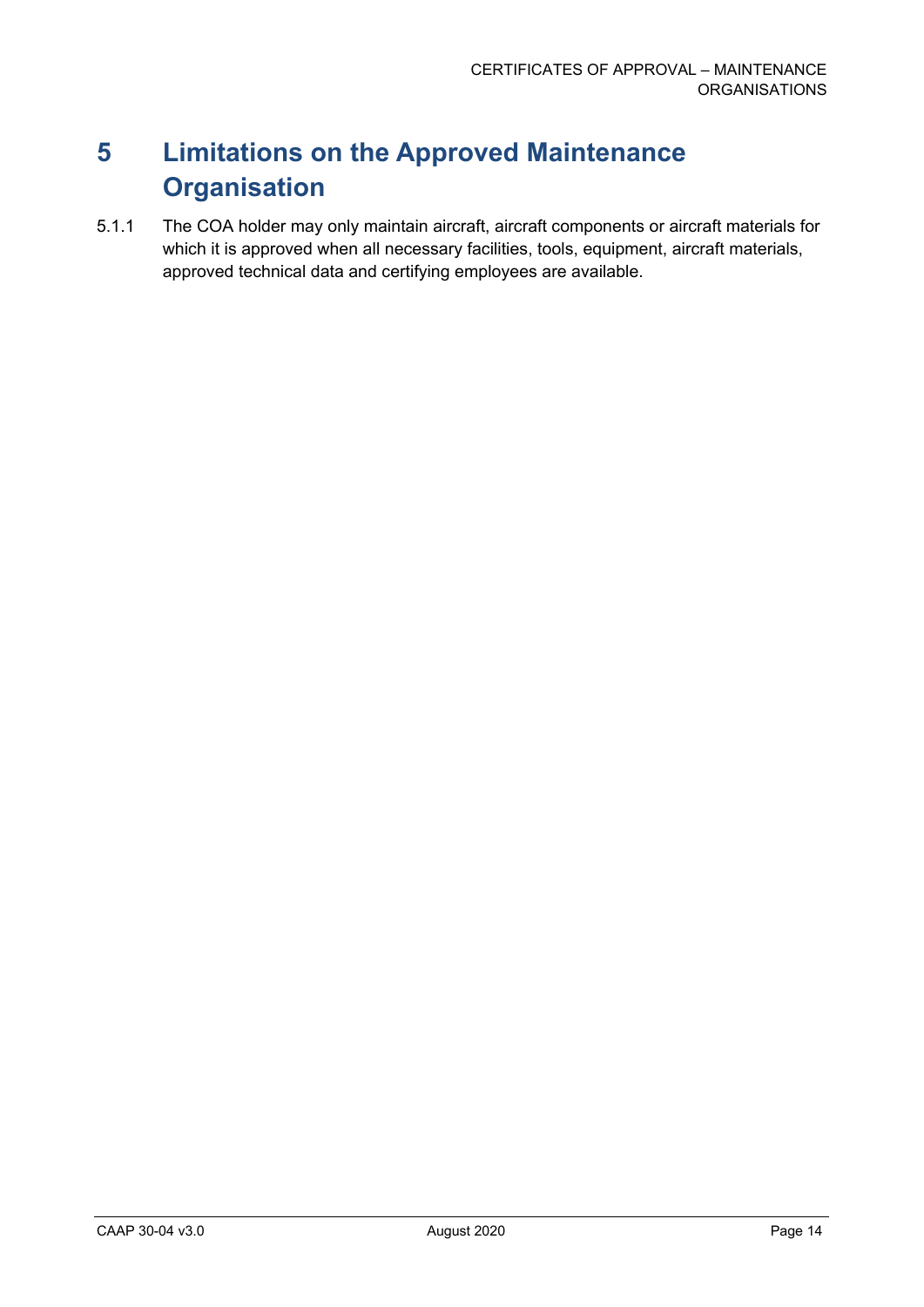# <span id="page-15-0"></span>**6 Privileges of the Certificate of Approval holder (COA holder)**

# <span id="page-15-1"></span>**6.1 Privileges**

- 6.1.1 A COA holder can only carry out the following tasks as permitted by the approval and in accordance with the documented procedures:
	- maintain any aircraft, aircraft component or aircraft material for which it is approved at locations identified on the certificate or attached to the certificate
	- − arrange for maintenance of any aircraft, aircraft component or aircraft material for which it is approved at another non-certificated organisation that is under the quality control of the COA holder. The COA holder must have a controlled list of their contractors
	- maintain any aircraft for which it is approved at any place subject to the need for such maintenance arising only from unserviceability of the aircraft
	- maintain any aircraft for which it is approved at a location identified as a line maintenance location if the COA holder's procedures and quality system both permit such an activity and list such locations
	- issue Authorised Release Certificates (ARC) or a Maintenance Release on completion of maintenance in accordance with the applicable regulations, the quality system and documented procedures.

# <span id="page-15-2"></span>**6.2 Approval to manufacture in the course of maintenance**

- 6.2.1 CASA's current policy is to state explicitly on a COA that the holder is approved to carry out MITCOM or is not approved to carry out MITCOM (and specify the scope of that approval or non-approval).
- 6.2.2 For an existing COA CASA may not have explicitly provided an approval/non approval to MITCOM in writing. In such cases the COA authorising specified maintenance activities will ordinarily include an implied approval to engage in activities incidental to the maintenance such as MITCOM. Any implied approval is reliant on the holder having the approved design data, procedures, facilities and expertise to manufacture components identical to the replaced component to the required standard.
- 6.2.3 An approval (expressed or implied) on a COA to carry out MITCOM does not displace other requirements in the legislation, including the requirements of CAR 42W, relating to the installation of aircraft components during maintenance.
- 6.2.4 Components manufactured in the course of maintenance will usually need to comply with subparagraph 42W (2) (b) (i) of CAR 1988 i.e. the manufactured component must be identical (conforms to the approved design data) to the component that is to be replaced.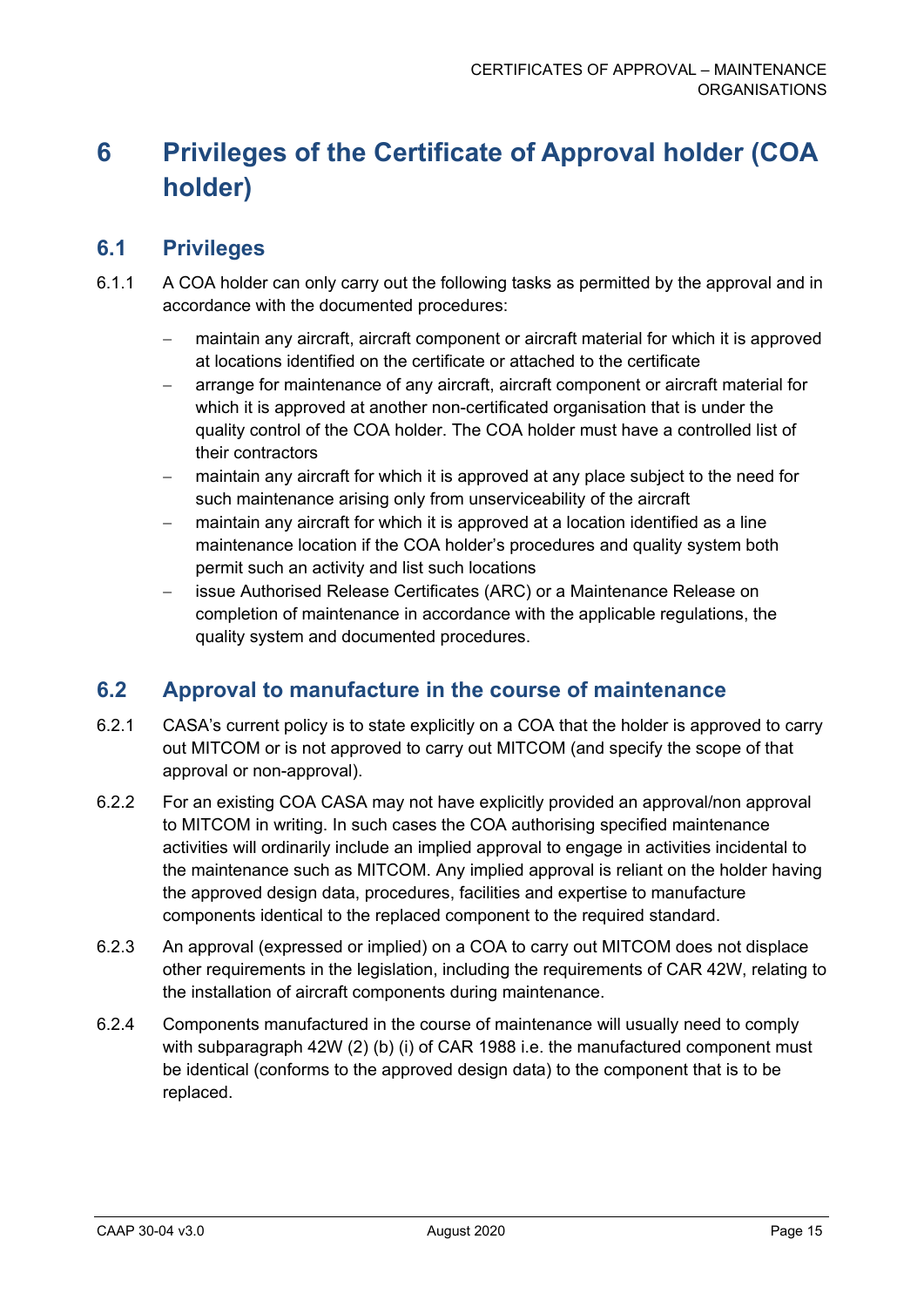- 6.2.5 Appendix 9 of this CAAP provides guidance on the way in which MITCOM can safely be accomplished by a COA holder with an express or implied approval to carry out MITCOM.
	- **Note:** Sub-regulation 21.303 (2) (a) of CASR 1998 Replacement and modification of parts does not apply to MITCOM and is not to be used to authorise it.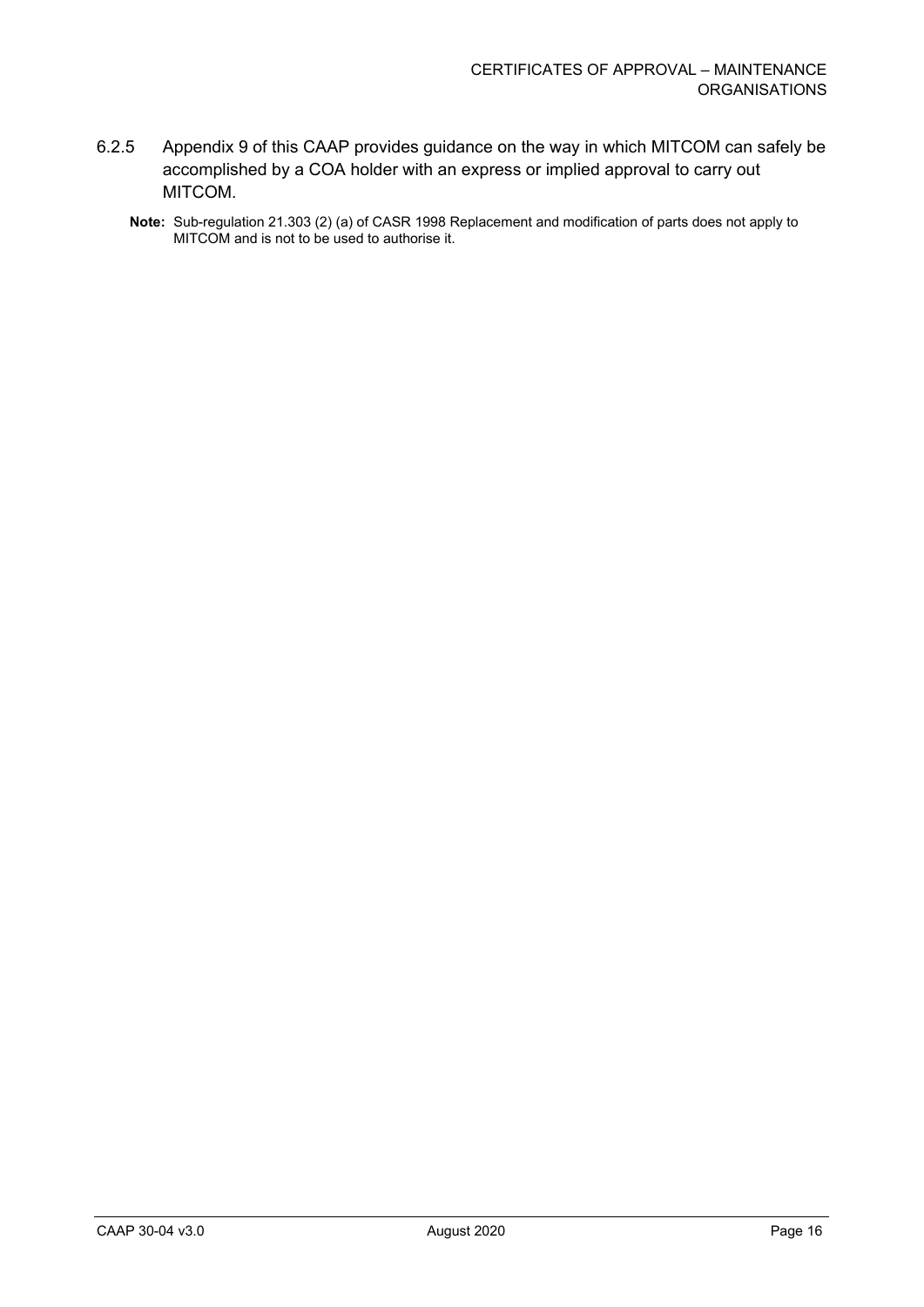# <span id="page-17-0"></span>**7 List of Appendixes**

- − Appendix 1 Premises and facilities
- − Appendix 2 Personnel requirements
- − Appendix 3 Tools and equipment
- − Appendix 4 Airworthiness data
- − Appendix 5 Documented procedures and/or procedures manual
- − Appendix 6 Contracting
- − Appendix 7 Computerised maintenance records
- − Appendix 8 Non-destructive testing
- − Appendix 9 Manufacture of parts during maintenance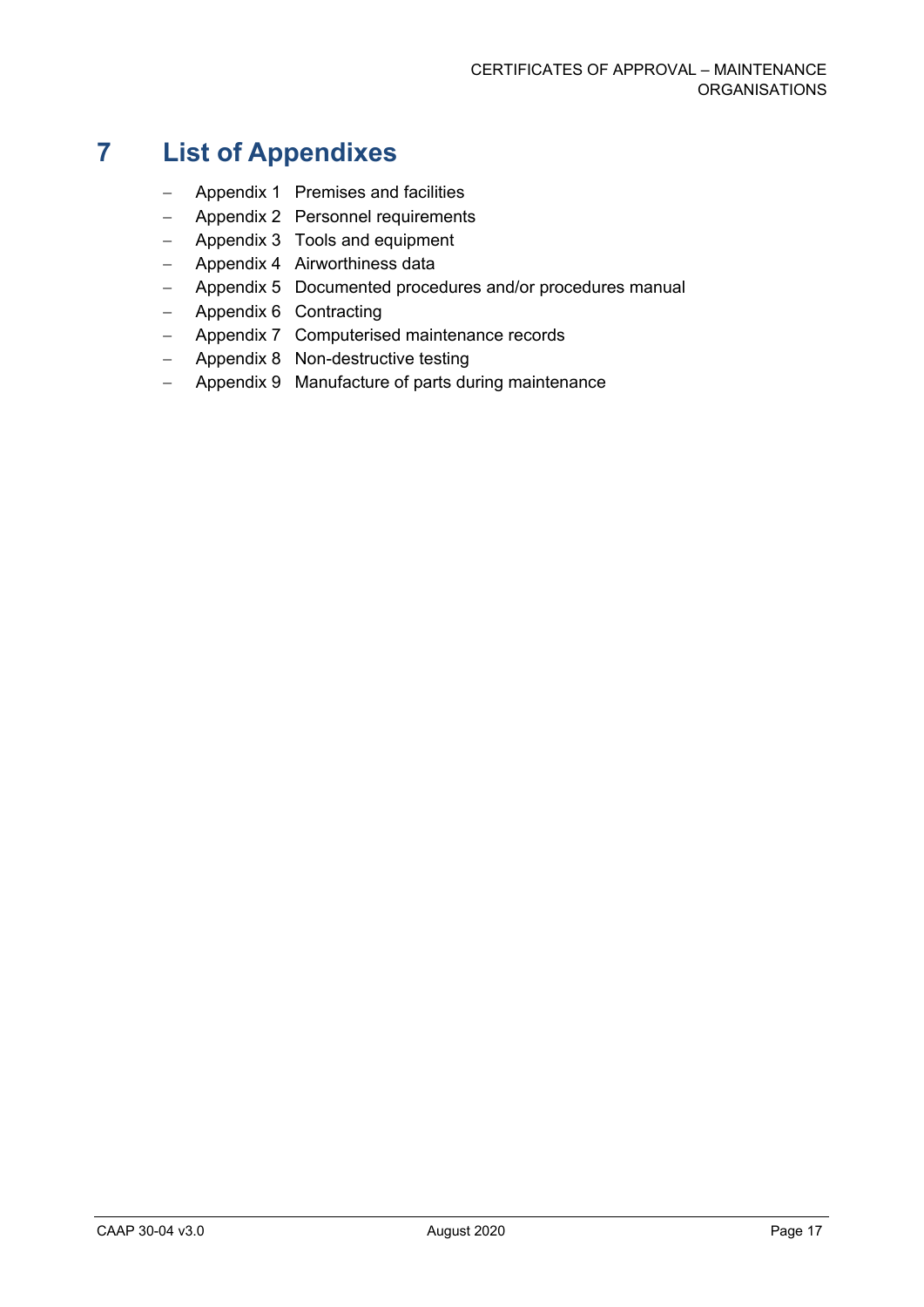# **Appendix A**

# **Premises and facilities**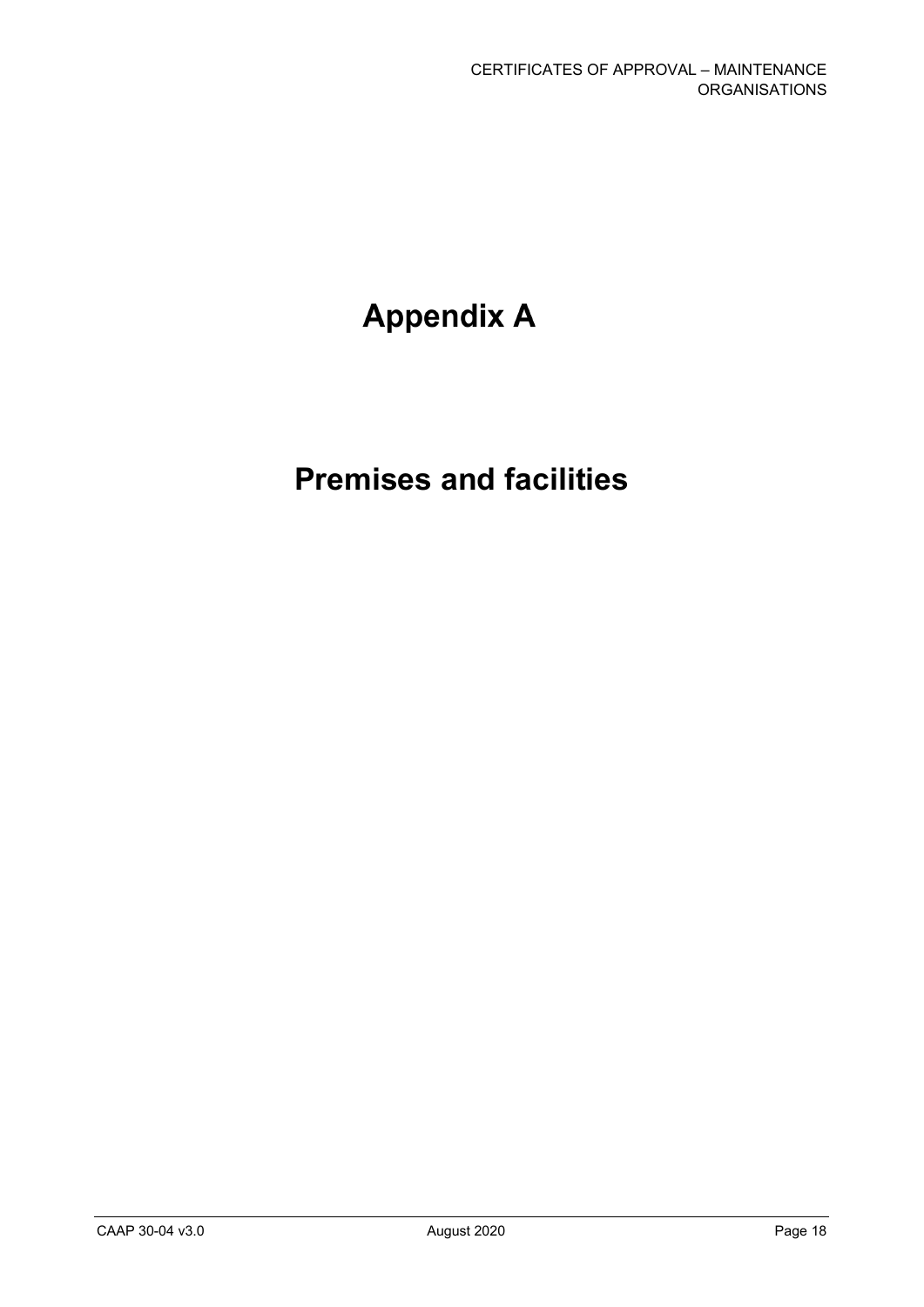# **A.1 Introduction**

A.1.1 This Appendix has been prepared in general terms with the aim of providing an acceptable standard for premises used for maintenance. An applicant who requires further guidance regarding suitability of premises should consult CASA. In addition, the COA holder will also need to comply with other Commonwealth, State, Territory or Local Government regulations relating to workplaces and environment.

#### **A.2 Premises**

- A.2.1 The COA holder's premises need to be of suitable size, construction and layout to permit the maintenance activity to be carried out.
- A.2.2 Buildings and areas shared with other organisations or persons should have provision to ensure that each organisation's activities and administration do not interfere with those of the other.
	- **Note:** This does not mean a fence or a white line down the centre of the hangar, just that each organisation should be able to control their activities without interfering with the activities of the other.
- A.2.3 To prevent contamination, the premises need to be kept in a clean and tidy condition. This should include the provision of suitable floors and may require dust locks, airconditioning or extractor fans commensurate with the level of cleanliness required for that particular activity.
- A.2.4 Lighting needs to be of such a standard that the quality of work is not impaired. Any special lighting requirements specified by an aircraft or component manufacturer should be observed.
- A.2.5 Ventilation, as necessary, should be provided to ensure that the ability of the employees to carry out maintenance is not impaired and that contamination of the aircraft, components and aircraft materials do not occur.
- A.2.6 In the case of activities such as maintenance of special aircraft materials, composite structures or sensitive components requiring application of special environmental conditions, such conditions should be observed. These special conditions are usually identified within the approved maintenance data. Where no such special conditions exist, a national or international standard should be observed. In certain cases, CASA may also develop and promulgate these standards.

## **A.3 Accommodation**

- A.3.1 Accommodation should be provided for:
	- the work to be carried out including disassembly, cleaning, inspection, re-assembly and testing
	- − required equipment, including hand tools, machine tools and associated benches, trays and work stands
	- the administrative support of work including, the management of quality, planning, technical records and airworthiness data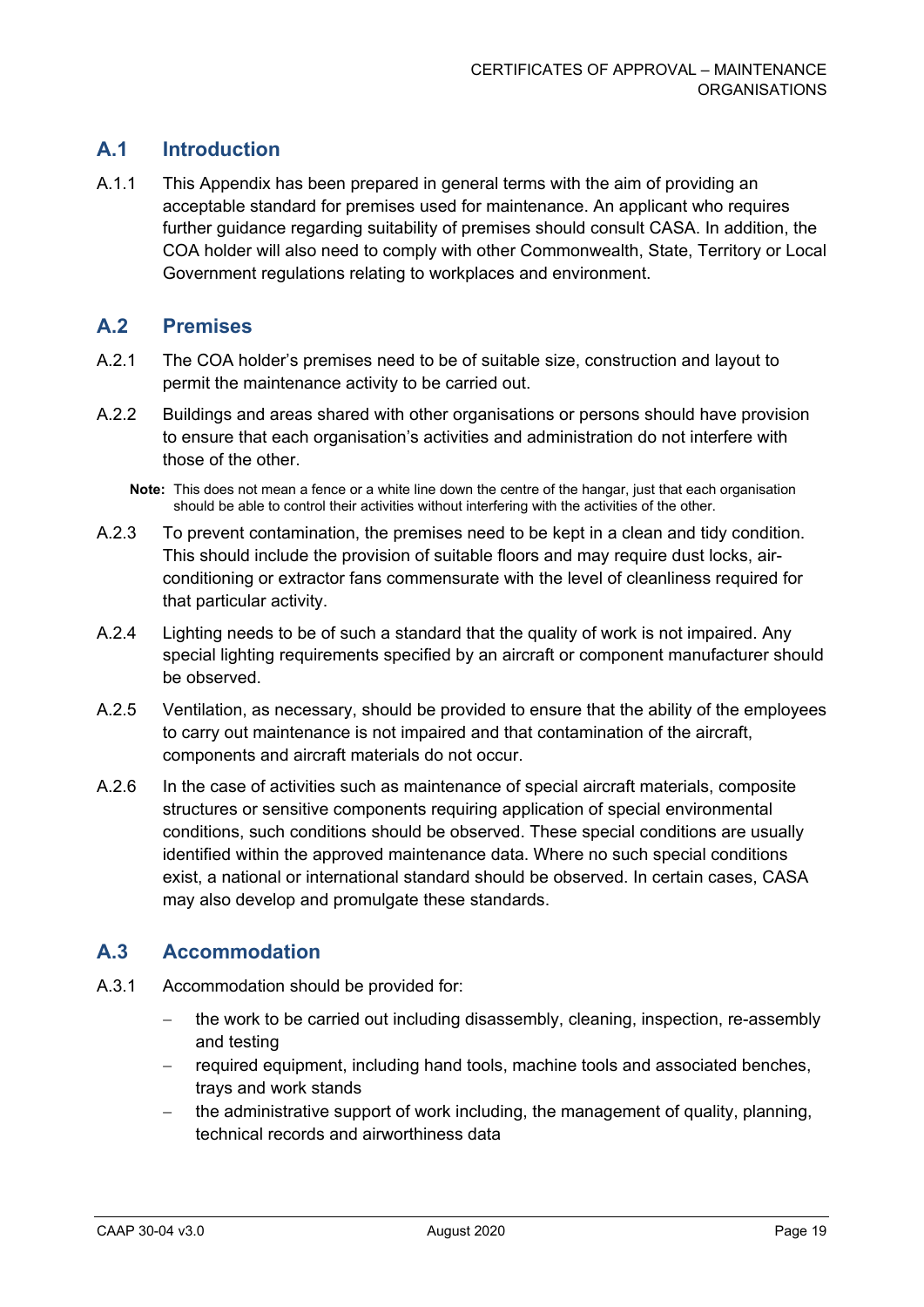- segregation of certain tools or activities where required to avoid contamination or damage of aircraft, aircraft components, aircraft materials, equipment or processes. For example:
	- o machine tools
	- o battery charging
	- o fabric work
	- o composite structure maintenance or manufacture
	- o painting or spraying
	- o grit or bead blasting
	- o fluids
	- o cleaning.

## **A.4 Storage facilities**

- A.4.1 The COA holder should provide satisfactory storage for aeronautical products. There should be suitable quarantine areas for the storage of aeronautical products awaiting inspection or classified as unserviceable, bonded store, and storage for commercial products.
- A.4.2 Incoming aeronautical products should be inspected by the COA holder, on receipt, for shipping damage and correct identification. For more information refer to AC 20-3 - Identification and management of aeronautical products.
- A.4.3 Aeronautical products should be segregated from commercial products, correctly identified and protected from deterioration or corrosion.
- A.4.4 The storage arrangements should provide for special facilities as necessary for proper housing of the type of aeronautical products concerned, e.g. storage of rubber items in a cool place, timber or plywood in suitable racks, refrigeration control of 'prepreg' composites, shockproof storage for delicate instruments etc.
- A.4.5 A system should be established to provide for the recording of part number, identification and incoming inspection of all aeronautical products.
- A.4.6 The storage area should be secure, clean, dry and well ventilated and should meet the recommendations of the product manufacturer.
- A.4.7 All aircraft materials of an inflammable nature, such as dope, thinners, paint, etc. should be kept in an inflammable storage facility.
- A.4.8 There should be satisfactory systems to ensure proper control of all shelf-life items.
- A.4.9 When necessary adequate facilities should be provided for handling and storage of Electrostatic Sensitive Devices and sensitive instruments.

**Note:** The manufacturer's recommendations for the storage of specific items should be followed.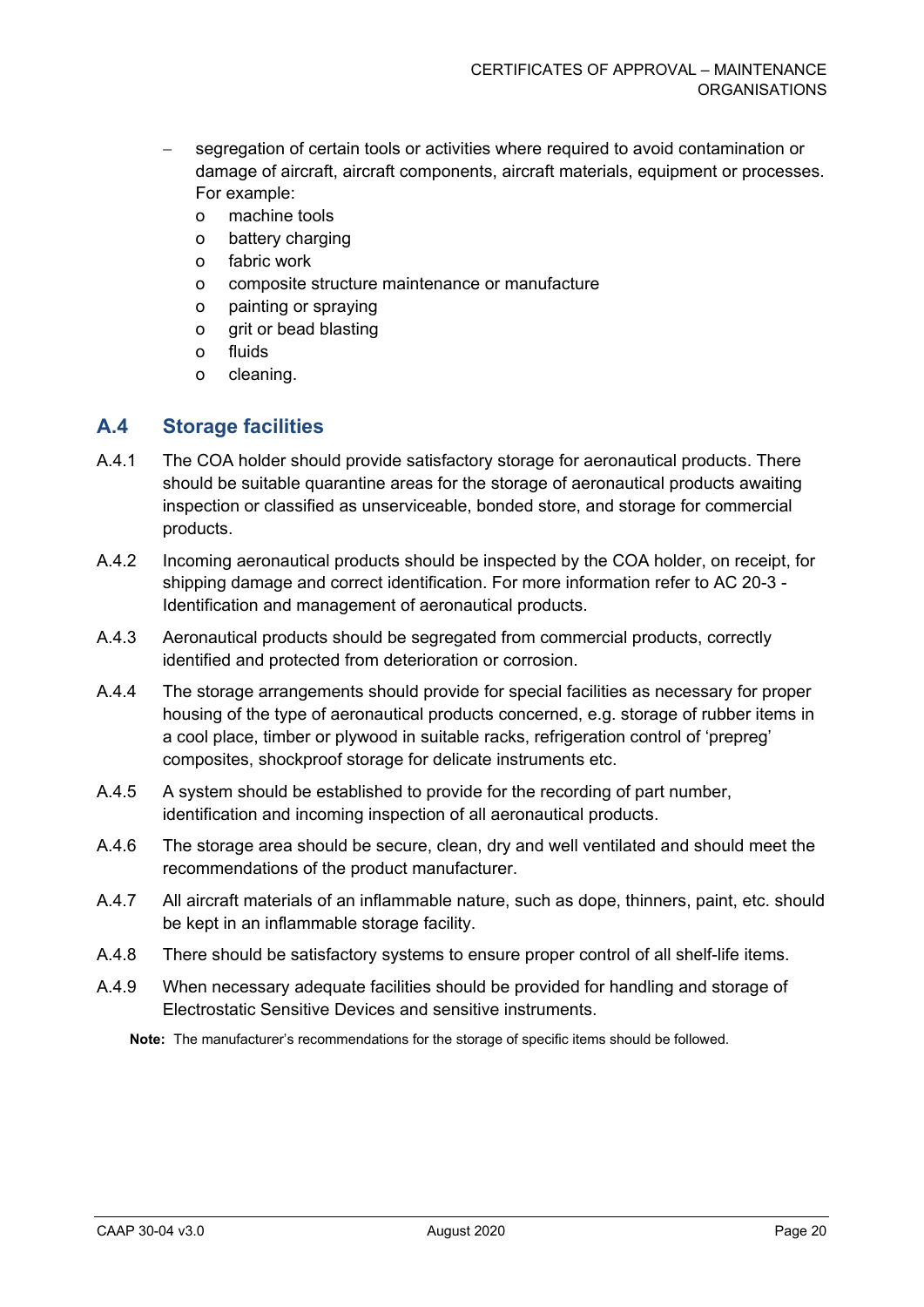# **A.5 Borrowed tools**

A.5.1 The COA holder cannot rely on the system of tool control from another organisation (including confirmation of tool calibration status). Borrowed tooling must be assessed and controlled by the COA holder who uses the borrowed tooling. The COA holder needs to document how they intend assessing, introducing and recording the use of borrowed tool and equipment.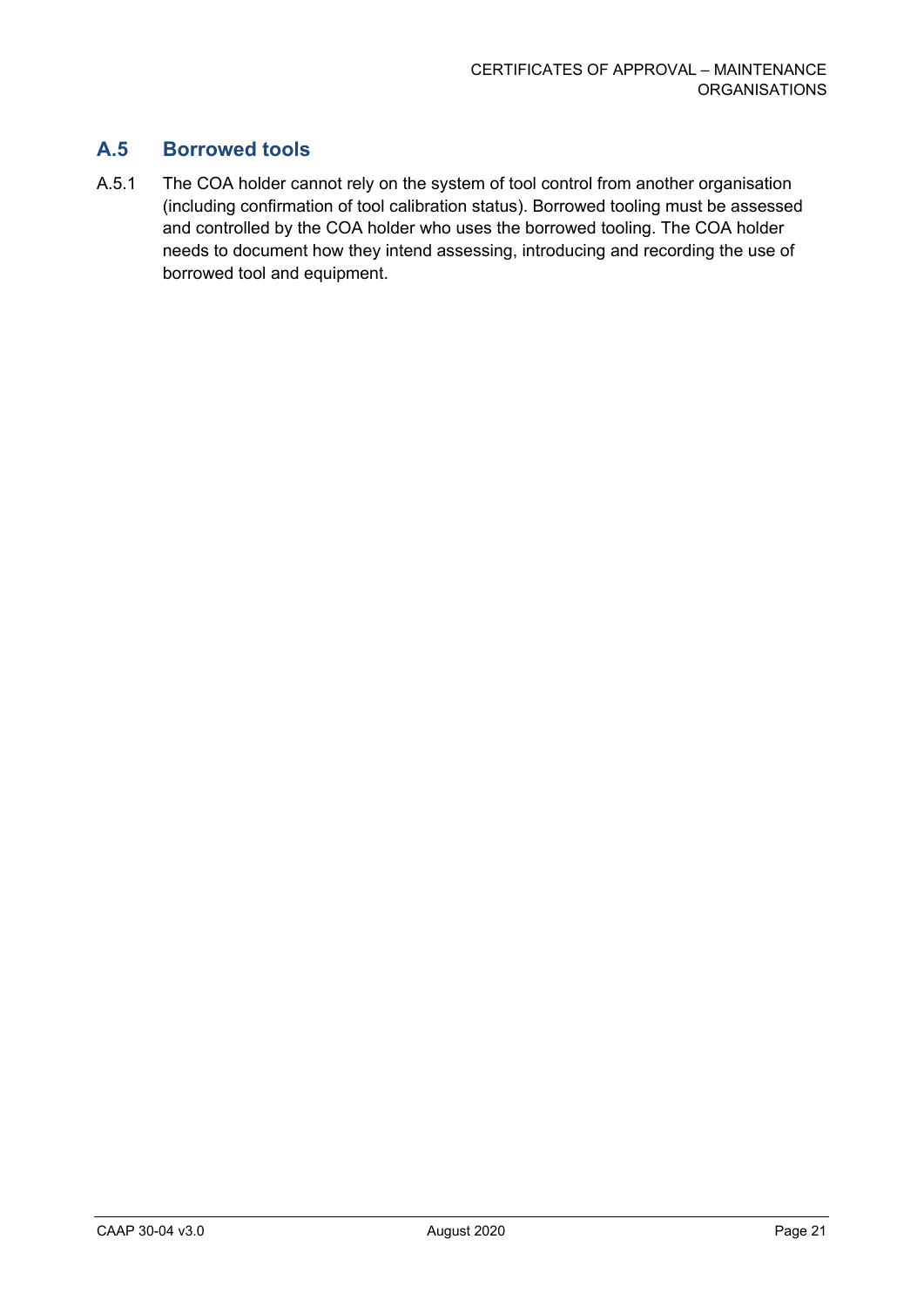# **Appendix B**

# **Personnel requirements**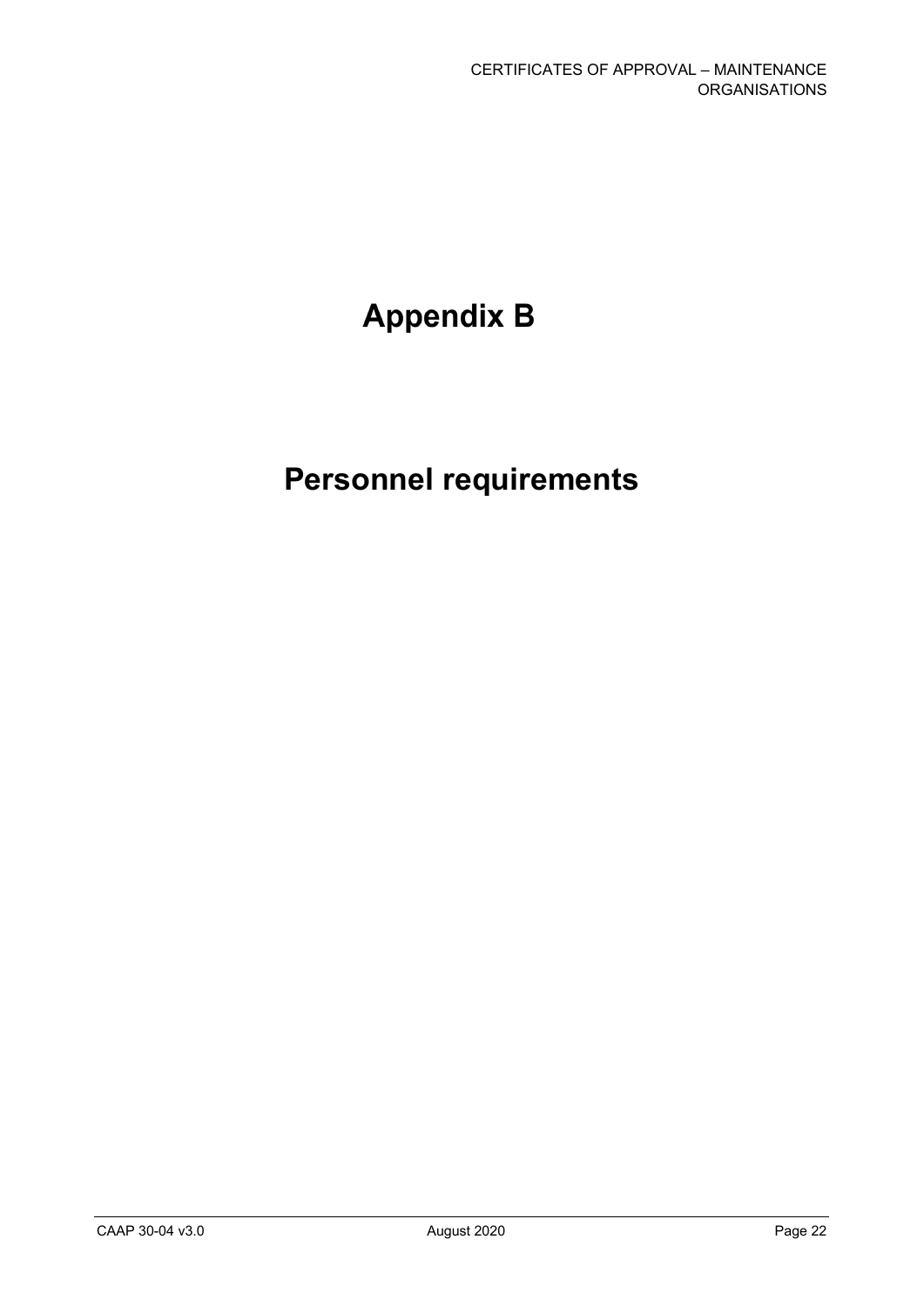# **B.1 Introduction**

B.1.1 Qualified management and technical personnel are essential to ensure effective control within the organisation and to maintain quality control and safety.

## **B.2 Appointed persons**

- B.2.1 The holder of the COA will normally have overall responsibility for the organisation. However, he or she may appoint suitably qualified and experienced employees to control various functions of the organisation. These activity controllers will represent the technical management structure of the organisation.
- B.2.2 Where the applicant is a body corporate the applicant will be required to nominate a person to be identified as the manager. This person must have the ultimate authority, including financial authority, within the organisation. The manager will ensure that all necessary resources are available to provide the services for which the organisation is certified.
- B.2.3 The manager may appoint activity controllers as necessary. The titles and responsibilities of these activity controllers will vary from organisation to organisation depending on the size and scope of its activities. Irrespective of the title used or the number of persons appointed, the activities in the following areas should be allocated where they are applicable to the organisation:
	- − Aircraft maintenance activities
		- o responsibility for ensuring that all aircraft maintenance carried out by the COA holder is carried out in accordance with the standards specified in the documented procedures and the regulations
		- o responsibility for ensuring that any corrective action relating to aircraft maintenance resulting from any audit activity is fully actioned in a timely manner.
	- − Workshop or component maintenance activities
		- o responsibility for ensuring that all work on aircraft components is carried out in accordance with the standards specified in the documented procedures and the regulations
		- o responsibility for ensuring that any corrective action relating to workshop or component maintenance resulting from any audit activity is fully actioned in a timely manner.
	- Procurement and storage of aircraft components and aircraft materials activities
		- o responsibility for ensuring that all activities for the procurement and storage of aircraft components and aircraft materials are carried out in accordance with the standards specified in the documented procedures
		- o responsibility for ensuring that any corrective action resulting from any audit activity is fully actioned in a timely manner.
	- Quality activities
		- responsibility for the monitoring and auditing of the organisation's compliance with regulatory requirements and its documented procedures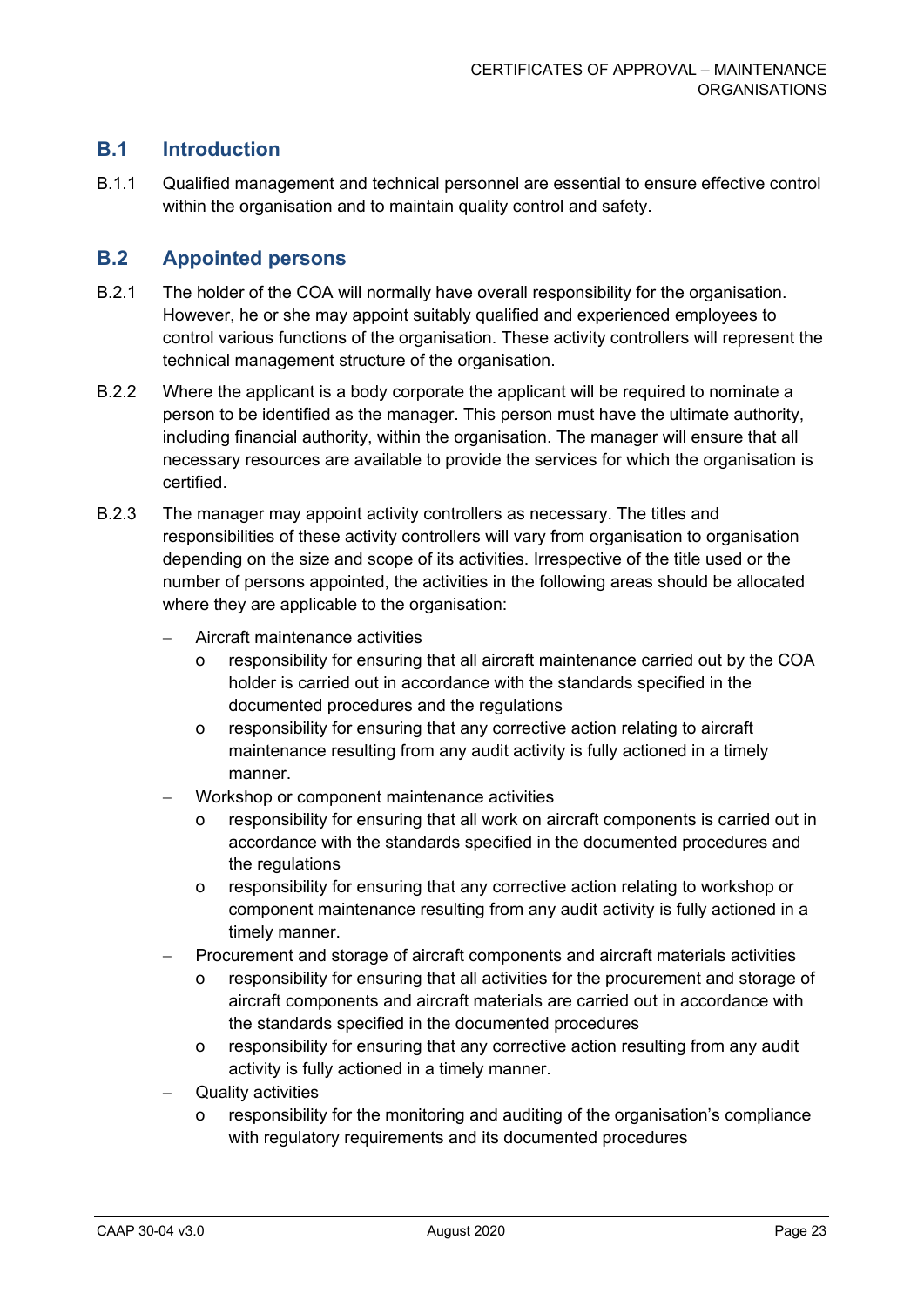- o responsibility for ensuring the adequacy of the documented procedures in meeting the regulatory requirements and in reflecting the scope of the certificate
- o responsibility for ensuring that corrective actions in respect of any deficiencies revealed during compliance with the above paragraphs are carried out
- o responsibility for applying for any exemption required by the COA holder and for ensuring compliance with any conditions which apply to any such exemption
- o responsibility for ensuring that any corrective action resulting from any audit activity is fully actioned in a timely manner.
- − Training activities. Responsibility for ensuring that personnel meet the initial and ongoing training and qualification criteria defined in the documented procedures and the regulations
- Personnel authorisation. Responsibility for authorising appropriately qualified employees for specific functions
- Data and records management activities:
	- o responsibility for ensuring that all necessary data is available to employees when required
	- o responsibility for ensuring that all maintenance records are kept in accordance with the documented procedures and that the records are retained for the required periods
	- o responsibility for ensuring compliance with any computer control requirements where the computer is used as an aid to aircraft maintenance or certification.
- Liaison with CASA. Responsibility for all liaisons with CASA, including responding to CASA for any discrepancies found during audits.

## **B.3 Maintenance personnel**

#### **B.3.1 Staffing level**

- B.3.1.1 A COA holder must show that it has sufficient employees to complete all its planned maintenance activities. A method of achieving this would be by use of a labour-hour plan to illustrate the sufficiency of adequately qualified employees. Labour hours dedicated to the quality activities must also be considered when assessing employee requirements.
- B.3.1.2 In addition to the activity controllers, the applicant should have sufficient qualified employees at each location. Qualifications that meet the Australian Qualifications Framework Standards appropriate to the work being carried out are mostly acceptable to CASA. CASA may also accept some military qualifications.
- B.3.1.3 If appropriately qualified contract employees are utilised, evidence of the arrangements by which the contractor will provide the services, should be evident.

#### **B.3.2 Training of personnel**

B.3.2.1 Paragraph 30 (2C) (d) of CAR 1988 requires the COA holder to ensure that each person employed or working under arrangement with the holder receives adequate training. Training for employees covers work performed by such employees for the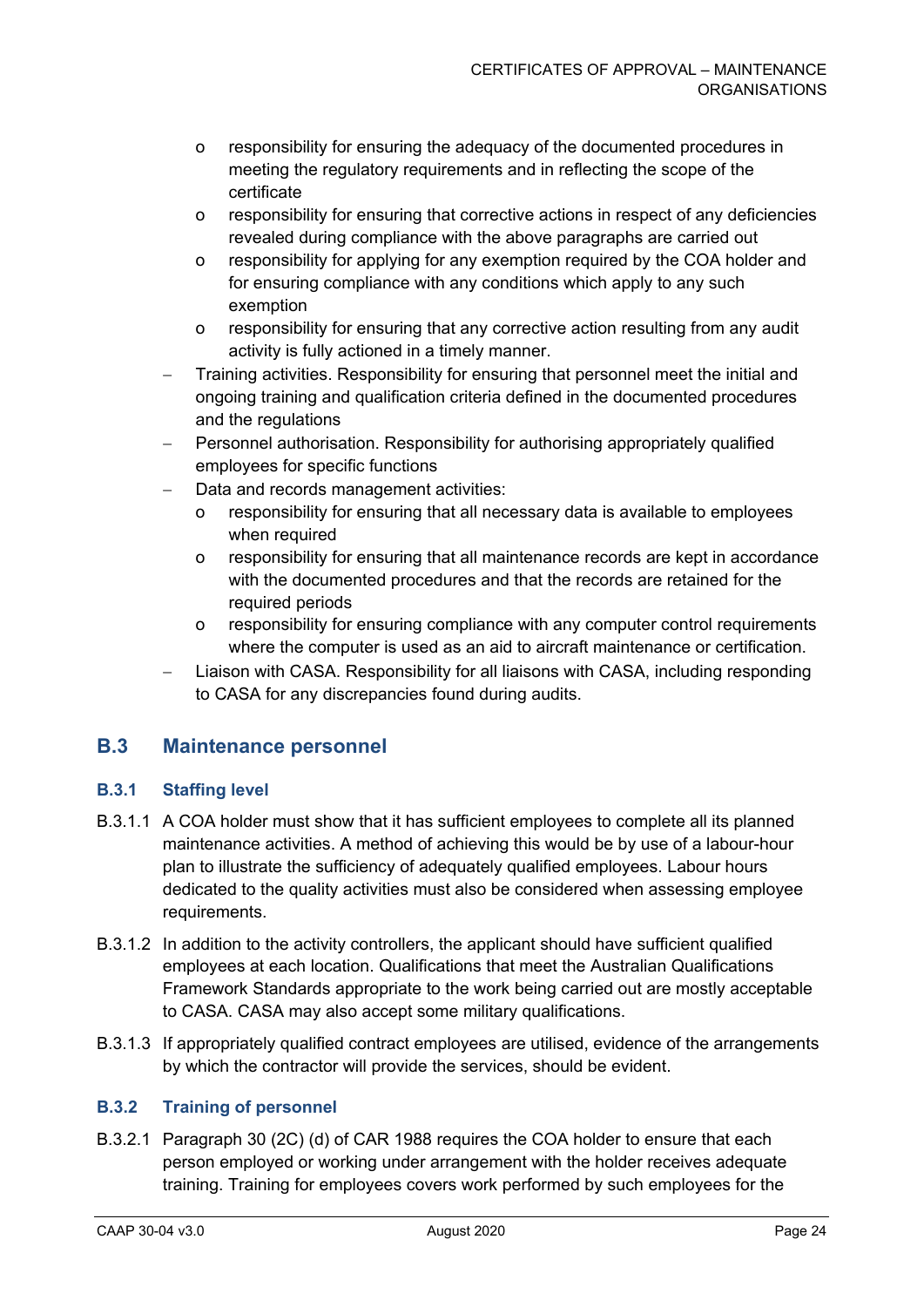purposes of the activities covered by the certificate and the use of equipment used in connection with that work. The training is not necessarily required to lead to the issue of an Aircraft Maintenance Engineer (LAME) licence or other technical qualifications. The training of employees may be carried out by the COA holder, contracted to an external training body or a combination of these options.

- **Note:** Unqualified employees must be directly supervised by appropriately qualified employees.
- Note: Guidance for inhouse training of specially qualified personnel for composite structure maintenance can be found in Advisory Circular (AC) 66-04 - [Maintenance of aircraft composite structures in a maintenance](https://www.casa.gov.au/files/066c04pdf)  [organisation.](https://www.casa.gov.au/files/066c04pdf)
- B.3.2.2 Continuing training should include instruction on any new aircraft types, aircraft components, equipment, materials or changes to the documented procedures.
- B.3.2.3 It is recommended that procedures be established to assess personnel for fitness to perform their duties, including visual acuity, fatigue, alcohol and drugs, as appropriate.
	- **Note:** For further information and guidance in this area refer to the latest Commonwealth, States, Territory or Local Government Occupational Health and Safety legislation.

#### **B.4 Competency assessment**

- B.4.1 Technically qualified and competent employees are necessary for ensuring the quality of work carried out thus ensuring that the COA holder meets its safety obligations. The COA holder's procedures for assessing the competency of employees should include the levels of basic training, qualifications held and experience necessary to accomplish the various tasks. For example, to be acceptable all employees including planners, supervisors, certifying persons and other technical and administrative employees should be assessed for competence by on-the-job evaluation or by examination relevant to their particular role within the organisation.
- B.4.2 It is essential that employees have an adequate knowledge of the COA holder's procedures and processes, which affect their role in the organisation.

#### **B.5 Register of appointed persons**

- B.5.1 The following details of appointed persons should be entered in a register of appointed persons. If part of this information is contained in other documentation then a reference to that documentation should be included in the register:
	- − full name, current position or title within the organisation
	- date of appointment
	- − business and after hours contact details
	- − duties and responsibilities
	- − qualifications
	- − company approvals.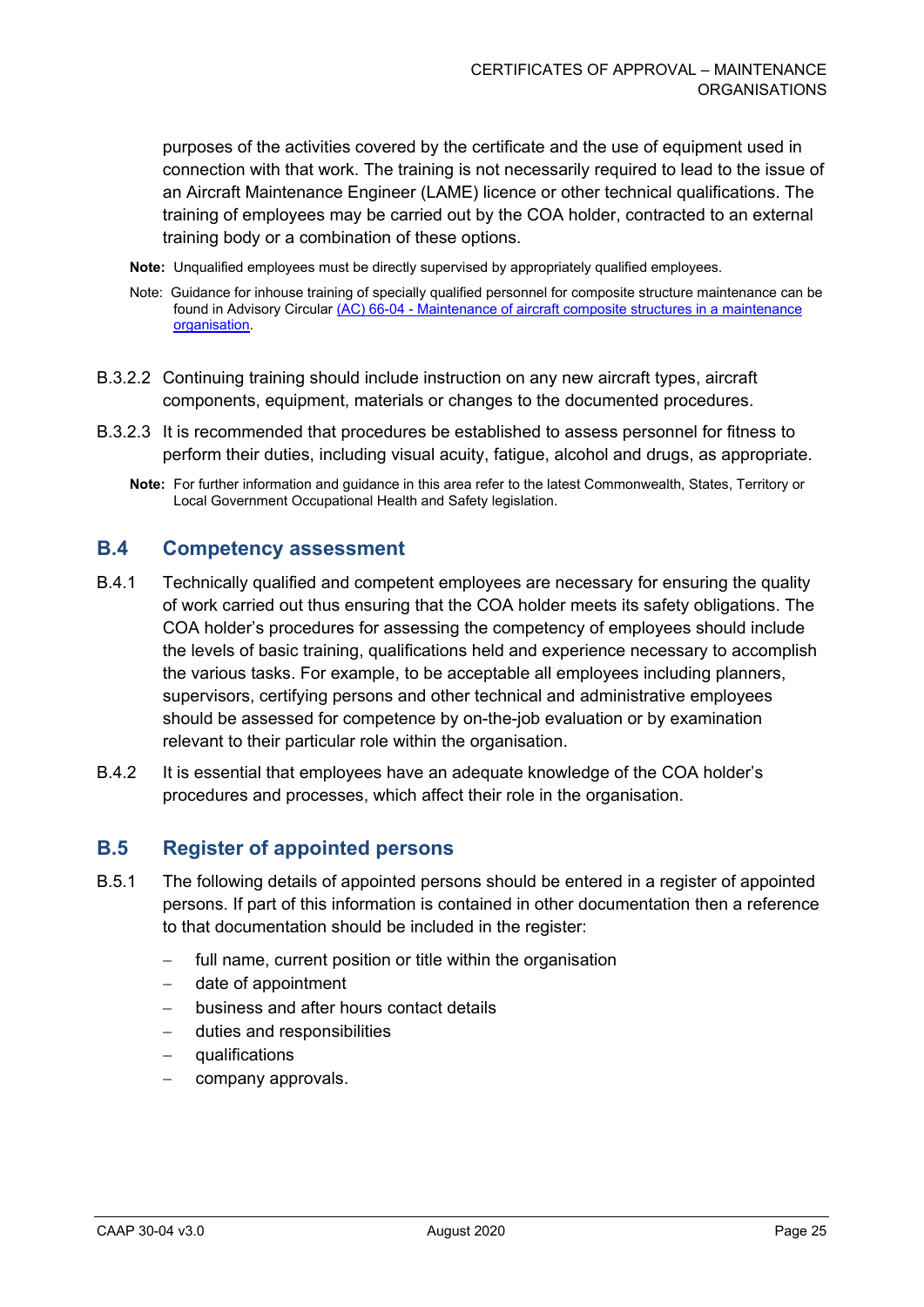# **Appendix C**

# **Tools and equipment**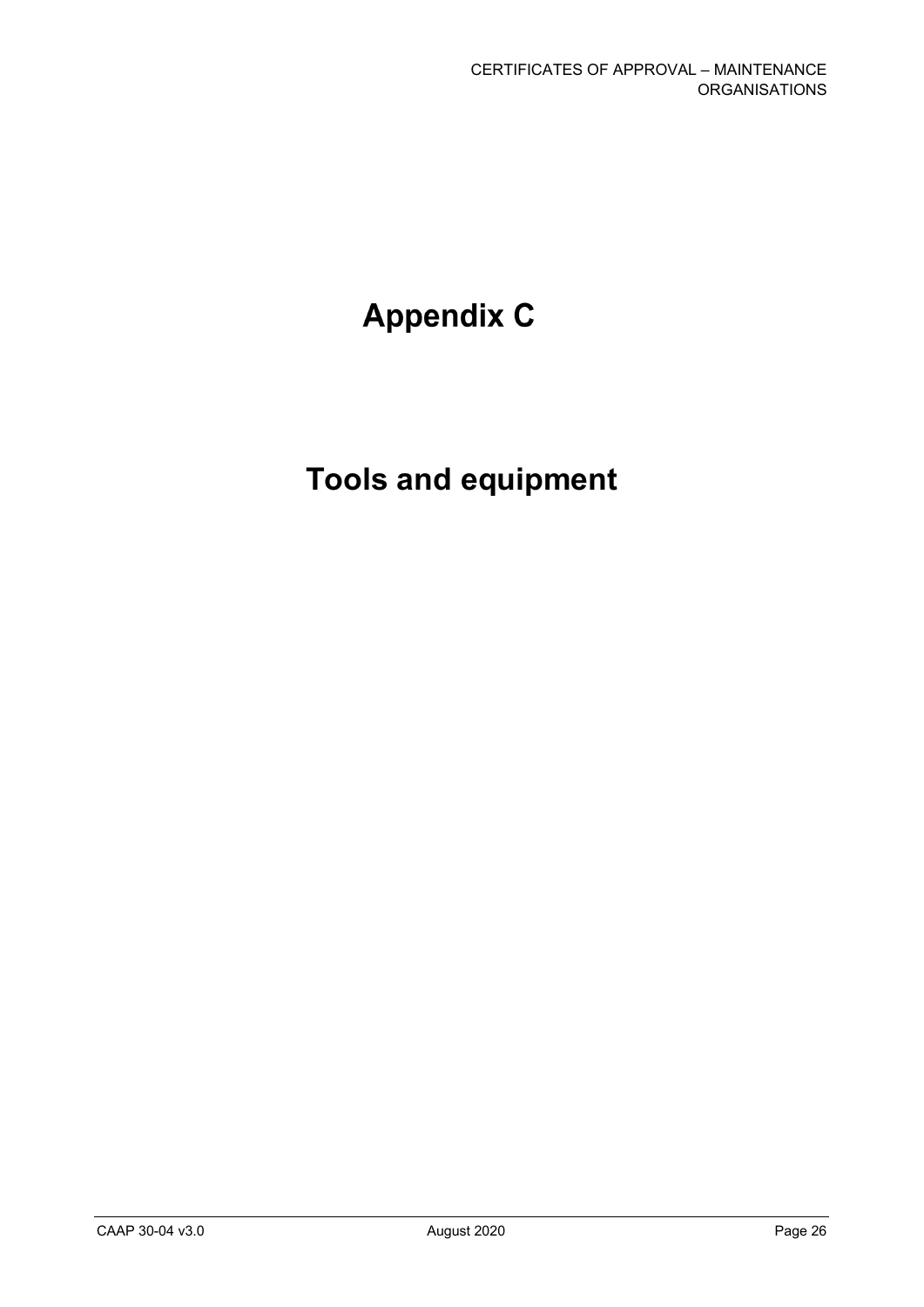# **C.1 General**

- C.1.1 Maintenance must be carried out in accordance with approved data (refer Regulation 42V of CAR 1988). That data will identify special tools or equipment that need to be used for specific functions. This means, to comply with Regulation 42V of CAR 1988, those tools and equipment must be used. However, alternate tools or equipment may be used if it is approved by having the approved data amended via subregulation 2A (4) or Regulation 42ZS of CAR 1988. These alternatives must show equivalency to the manufacturers' standards.
- C.1.2 An applicant for a COA for maintenance of aircraft, aircraft components or aircraft materials must show that all tools and equipment, specified in the manufacturers' technical documentation, are readily available to meet the intended scope of the certificate.
	- **Note:** If any tool or item of equipment is so rarely needed that its permanent availability is considered unnecessary, it must be shown that the tool or equipment is available when required.
- C.1.3 A COA holder should provide sufficient access equipment, inspection platforms and, where applicable, aircraft servicing docks to properly maintain the aircraft, aircraft component or aircraft material.
- C.1.4 A COA holder should provide all the tools, equipment, including test equipment necessary to measure, calibrate, or test an aircraft, aircraft system or aircraft component it intends to maintain. Where qualified employees use personal tools requiring calibration the COA holder should include those tools in its records.
- C.1.5 Tools and equipment should be controlled so that their location is always known. There should be a procedure to ensure that at shift changes, or when aircraft leave the organisation, all tools and equipment are accounted for.
- C.1.6 A procedure should be in place to ensure serviceability of all tools and equipment used by the organisation and its employees.
- C.1.7 A procedure should be in place to ensure that use of alternate tools and equipment is approved. A clear system of identification for all such tools and equipment should be provided.
- C.1.8 A procedure should be in place to ensure that all tools and equipment requiring calibration are calibrated. There must be a means of indicating to users when the next inspection, service or calibration is due. The identification method should also have a means to show whether the item is unserviceable for any reason, which may not be obvious to the user.
- C.1.9 A register and a record of calibrations needs to be maintained for all tools and equipment requiring calibration. Service or calibration periods specified by the equipment manufacturer should be followed, see [AC 21-35](https://www.casa.gov.au/standard-page/advisory-circulars-acs-0) on the CASA website for further information on varying calibration intervals.
	- **Note:** Appendix B of AC 21-35 has information regarding determination of equivalency of tooling and test equipment.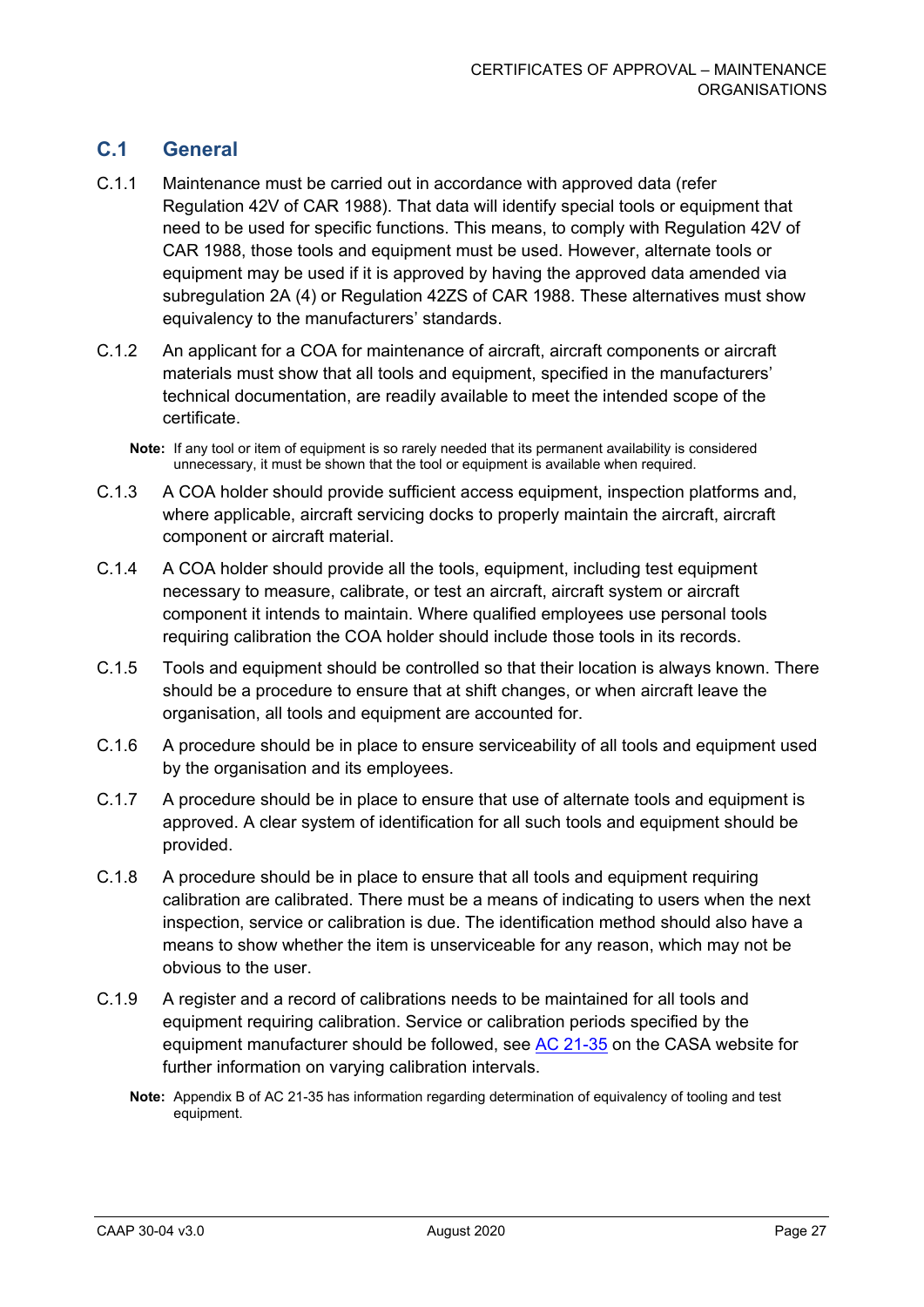# **Appendix D**

# **Airworthiness data**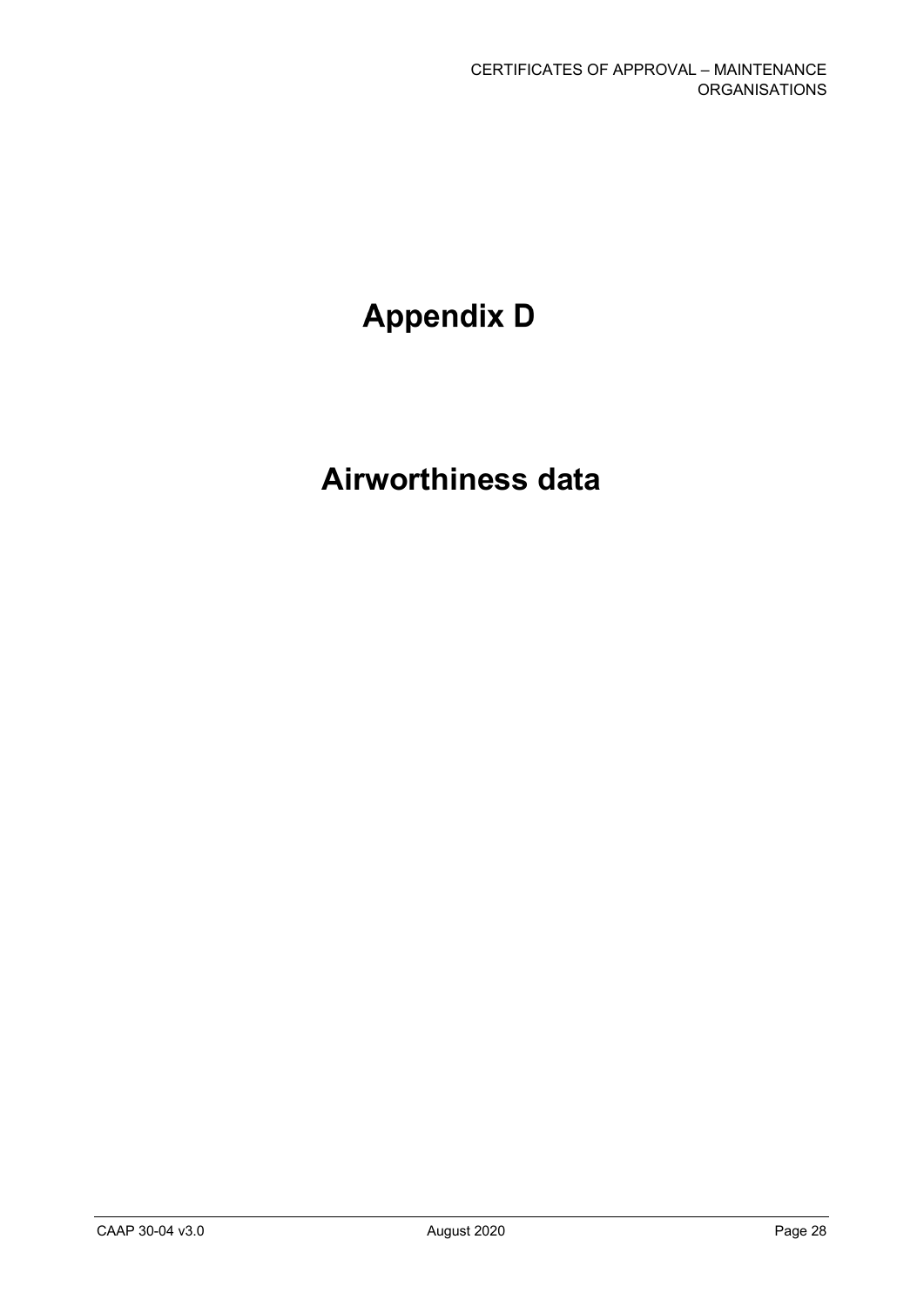# **D.1 General**

- D.1.1 An organisation must hold or have access to copies of all relevant airworthiness data necessary to maintain the types of aircraft or aeronautical products for which it is approved. This should include applicable data issued by CASA, any other relevant National Airworthiness Authority, the Type Certificate (TC) holder, Supplemental Type Certificate (STC) holders, Regulations 21.006A, 21.009 or Subpart 21.M of CASR 1998 authorised persons, or other applicable approved organisations or authorisations (for example, Australian Parts Manufacturer Approval, Australian Technical Standard Order Authorisation).
- D.1.2 Airworthiness information may be available through various sources, including ownership, leasing, sharing arrangements, access through web address (URL), or supplied by another person (i.e. an aircraft owner). Where information is subject to any loan agreement evidence of the arrangement that gives the COA holder access to such information must be available. Where the airworthiness data is accessed from a source other than that controlled by the COA holder, the COA holder must have a process in place which ensures that the data is current and applicable. The COA holder may not rely on another organisations system of maintaining data and must carry out their own processes for data validation, introduction and recording such data use.
- D.1.3 An organisation should provide, to its maintenance employees, all relevant airworthiness data required to carry out their activities. The data should be readily available to employees. When computer or electronic viewing systems are used, the number of terminals should be adequate for the number of employees required using the systems.
- D.1.4 Examples of airworthiness data that should be held or accessed through URL are:
	- − Civil Aviation Act 1988
	- − Civil Aviation Regulations 1988
	- − Civil Aviation Safety Regulations 1998
	- − Civil Aviation Orders
	- − Civil Aviation Advisory Publications (as appropriate)
	- − Airworthiness Bulletins
	- − Airworthiness Directives
	- − TC Data Sheets
	- − Manufacturers' Maintenance Manuals
	- − Repair Manuals
	- − Overhaul Manuals
	- − Illustrated Parts Catalogues
	- − Supplementary Structural Inspection Manuals
	- − Service Bulletins
	- − Aircraft Maintenance Programs
	- − Non-Destructive Testing and other specialised process manuals.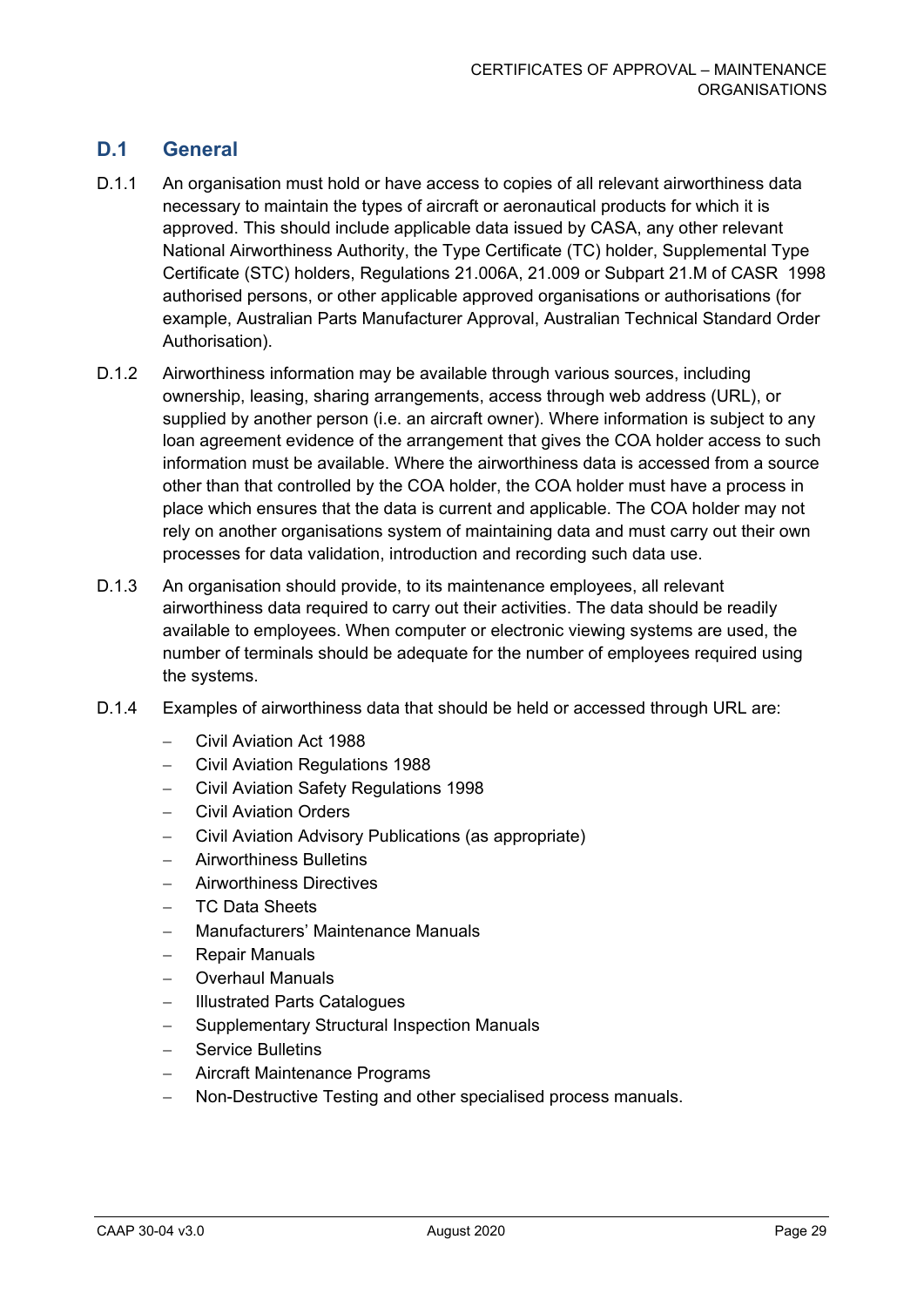# **D.2 Amendments to airworthiness data**

D.2.1 There should be a procedure to control the amendment and distribution of the controlled data and where appropriate uncontrolled data. Where an amendment service is available it should be subscribed to, and the associated procedure should ensure that all amendments are received, assessed and incorporated as necessary.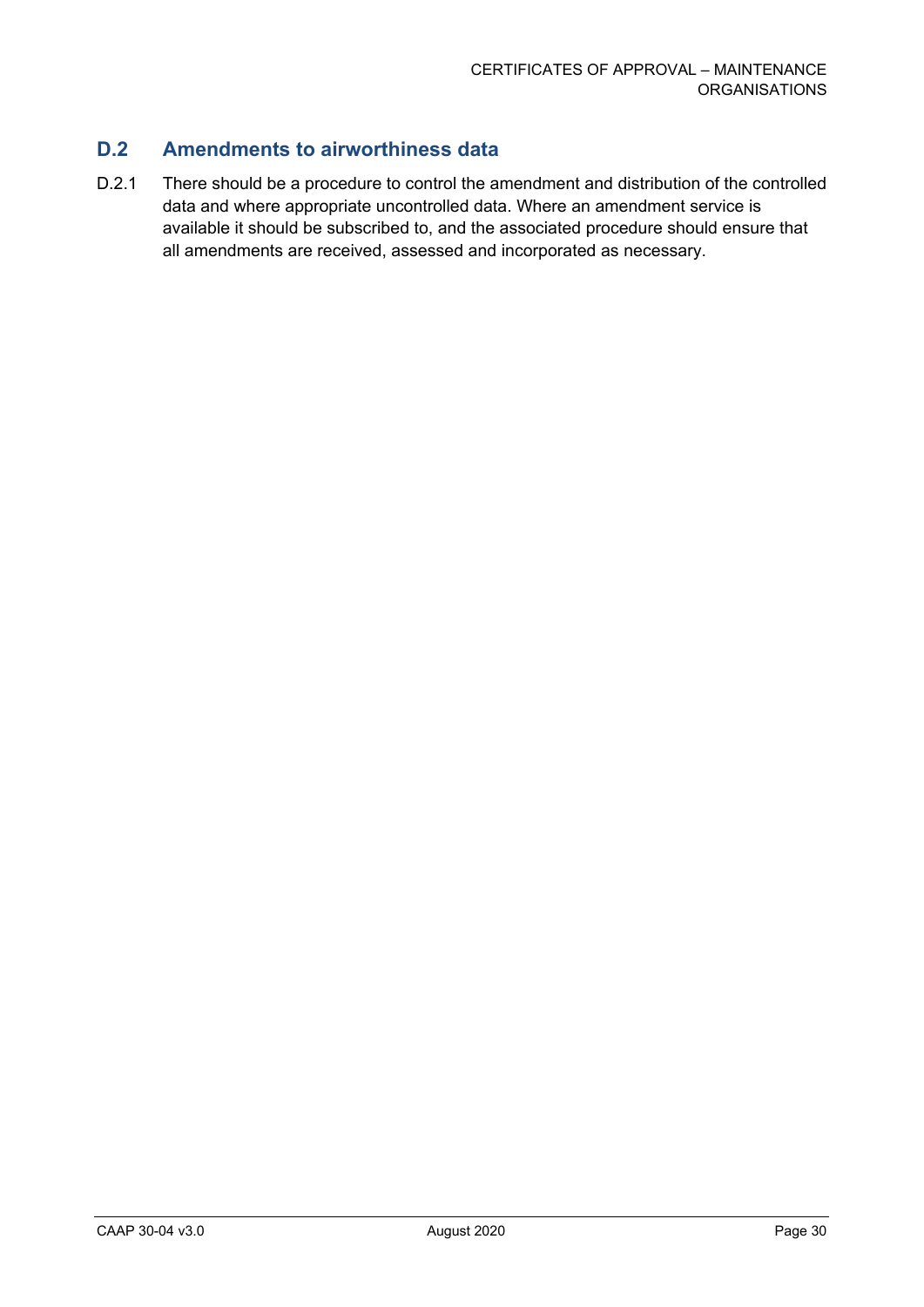# **Appendix E**

# **Documented procedures and/or procedures manual**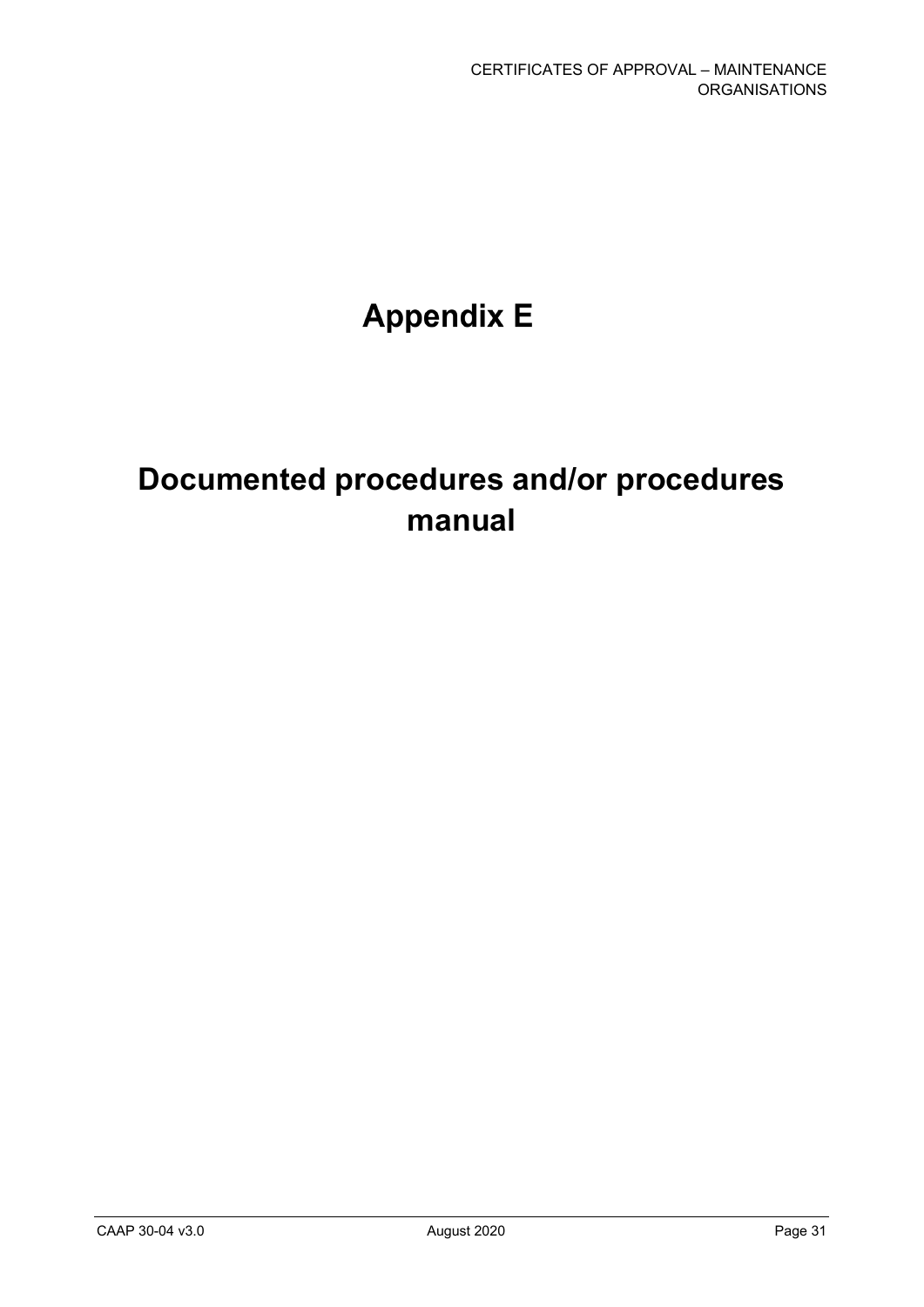# **E.1 General**

- E.1.1 This appendix is intended to cover a range of size and complexity of organisations and number and size of aircraft or aircraft components that may be maintained.
- E.1.2 The applicant for a COA is required by Regulation 30 of CAR 1988 to produce a documented system of quality control and/or a procedures manual (Note: the system of quality control and procedures document may be a single document). For the maintenance of a class A aircraft a procedures manual is required. These should be acceptable to CASA. They should contain the quality control procedures the organisation has in place to ensure all work carried out is in compliance with the regulatory requirements. If contained within a manual or manuals, the organisation may include any additional information in relation to the organisation's maintenance activities.
- E.1.3 The COA holder is to ensure that all persons involved in the maintenance of aircraft, or those having need to be aware of the contents, have access to those parts of the manual or documented procedures, including the latest amendments, appropriate to that person's responsibilities or needs. A copy of the manual, appropriate parts of the manual or documented procedures is to be provided for each location and, as a condition placed on the certificate, CASA unless alternative arrangements have been agreed with CASA.
- E.1.4 The documented procedures or procedures manual should provide clear guidance to personnel on:
	- − a general description of the scope of work authorised under the COA
	- how the activities included in the CASA approval are managed
	- − how the work is carried out
	- − their personal responsibilities
	- how compliance with the appropriate continuing airworthiness requirements is achieved.
- E.1.5 Each page of the documented procedures or manual should be identified with:
	- − the organisation name
	- − the original or revision date, as appropriate
	- the section and page number.

#### **E.2 Procedures manual**

- E.2.1 Where a procedures manual is developed the manual should also identify:
	- − the manual title
	- the name of the organisation
	- − the COA number
	- − the physical address of the organisation
	- − the manual control number
	- the holder of the copy of the manual.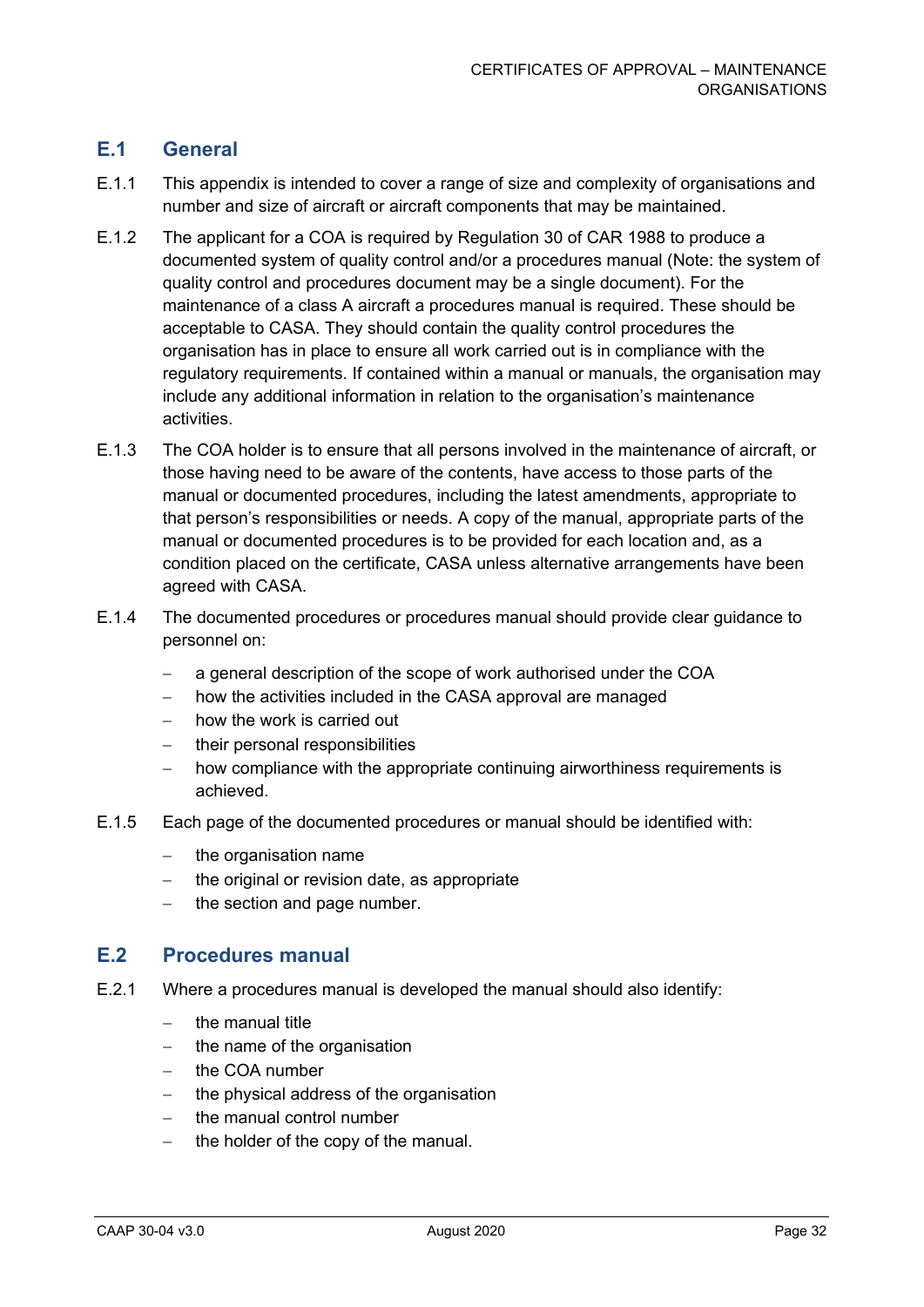#### **E.2.2 Control of procedures manual**

- E.2.2.1 The manual control section should contain procedures to control the original issue of the manual and subsequent revisions. This part of the manual includes:
	- − A Table of Contents
		- This part should show each subject and its specific location within the manual.
	- − A List of Effective Pages:
		- o This list is used to control the revision of each page in the manual. Each page of the manual should be listed with the original or current revision date, as appropriate. The list of effective pages should be revised at each revision.
	- − A Record of Revision page:
		- This page should be used to record each revision when it is placed in the manual. It should have provision for recording the revision number, date inserted and details of the person making the revision.

#### **E.2.3 Introduction section**

- E.2.3.1 The Introduction Section should explain:
	- − the purpose of the manual, including scope of work
	- − a general statement on the contents of the manual
	- who has responsibility for the manual and how that is managed
	- − the COA holder's philosophy regarding the operation of the organisation (corporate commitment by the Manager)
	- − that all personnel are required to follow procedures contained in the manual
	- − administrative procedures, including:
		- notification to CASA of any change that will affect the approval, including: the holder's identity
			- the holder's place of business or location where activities relating to the certificate are carried out
			- the holder's registered office address
			- the postal address to which communications may be sent
	- application for variations to the certificate.

#### **E.3 Revising documented procedures or procedures manual**

- E.3.1 The COA holder's system for revising procedures should include the following:
	- submitting all the revisions requiring prior acceptance to CASA for review and before distribution
	- − distributing revisions, including the identification of the person responsible for distributing the revisions and steps to ensure each manual holder receives each revision
	- − the identification of each particular revision in the text of each page. This may be by a vertical bar or other method
	- maintaining a distribution list controlled by name and/or position.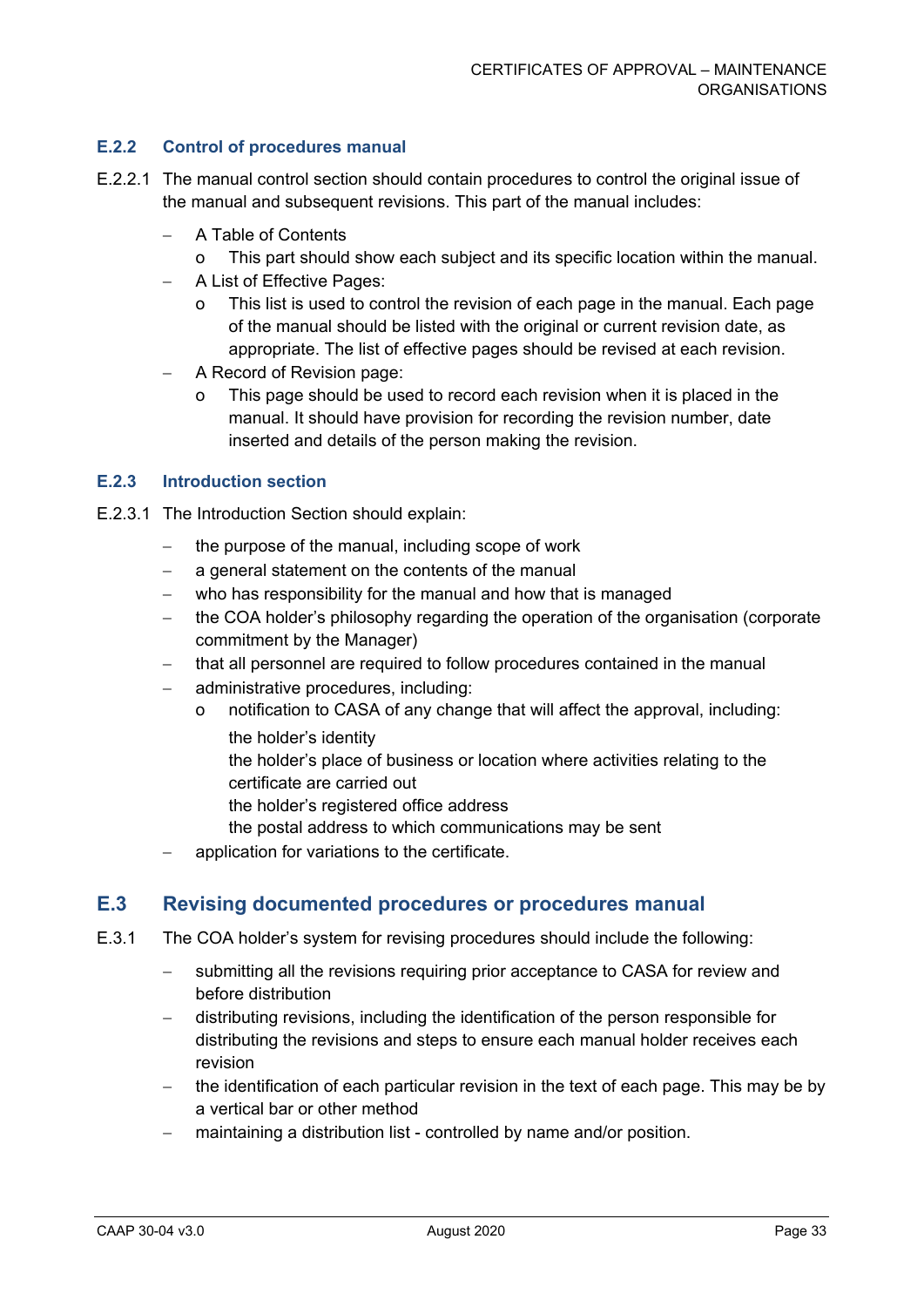## **E.4 Register of locations**

- E.4.1 This register should contain the details of all permanent locations where approved activities are normally performed and a general description of the facilities at each location. The details should include the address and telephone number of the locations and the specific activities performed at those locations.
- E.4.2 The register should include or identify the procedures to be followed to control any maintenance activities carried out away from a permanent location.

#### **E.5 Management and personnel**

E.5.1 This section should describe the personnel structure of the organisation and the related duties and responsibilities of the management, key supervisory and certifying personnel and should include:

#### **E.5.2 Organisational chart**

- E.5.2.1 An organisation chart showing:
	- − the management structure of the organisation
	- − the title of all supervisory and certifying personnel, if appropriate, explaining the chain of responsibility
	- − the separation between maintenance and quality department.

#### **E.5.3 Register of appointed persons**

- E.5.3.1 The Manager may appoint certain qualified employees to perform or control various functions within the organisation e.g. Stores Manager, Chief Engineer etc.
- E.5.3.2 This register should detail all persons appointed by the Manager to be responsible for all or any of the functions specified in Appendix 2 of this CAAP. The following details of the appointed persons should be recorded in this register:
	- − name or position of the appointee
	- date of the appointment
	- − contact information of the appointee
	- − location of the appointment
	- − responsibilities of the appointee.
- E.5.3.3 Where any of the information listed above is held in other records there need only be a reference to those records.

#### **E.5.4 COA holder appointed persons**

- E.5.4.1 the procedures for designating and controlling the COA holder's appointed persons should be established and should include:
	- the method of recording scope and limitations of the authorisations issued
	- the method of notifying each authorised person of the scope of their authorisation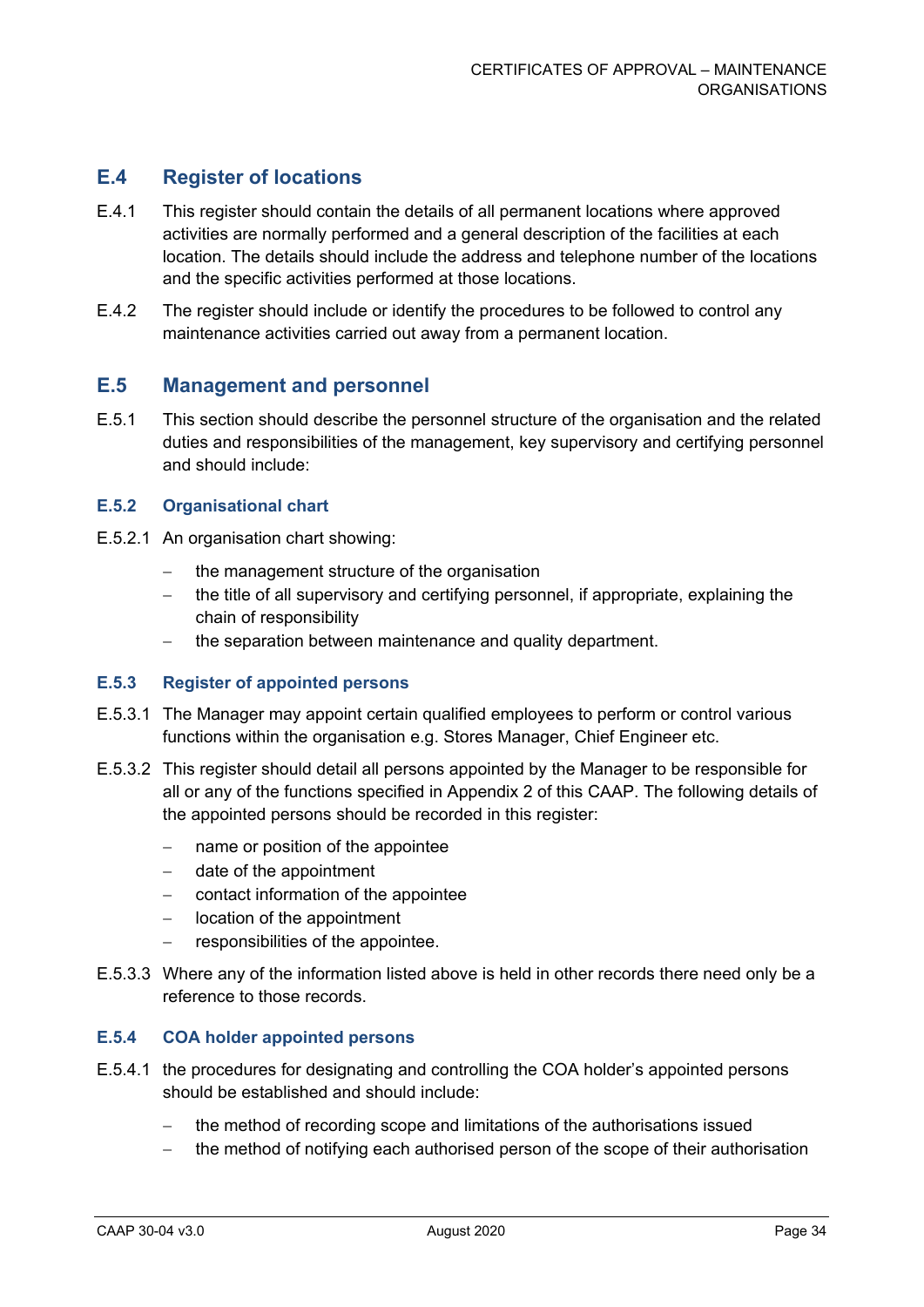- − the method of determining the minimum experience, training and competency requirements for authorised persons
- − the method of recording the experience and training of authorised persons; and
- the method of identifying each authorised person by:
	- o the name
	- o COA holder authorisation number
	- o the type of licence(s) held, if applicable
	- o licence(s) number
	- o signature, initials or stamp
	- o the privileges and limitations of each authorisation
- a procedure for ensuring the duties and responsibilities of supervisory and certifying personnel are taken over by others in their absence.

## **E.6 Quality system**

- E.6.1 The quality system should detail the COA holder's quality control activities and contain:
	- a clear definition of the level of quality the organisation intends to achieve
	- − a procedure that sets out the level and frequency of the internal reviews
	- a procedure to ensure that audits are conducted by personnel independent from the particular maintenance activity
	- − a procedure to ensure that personnel conducting audits are appropriately qualified and competent
	- a procedure to record the findings and communicate them to the management
	- − a list of activity controllers for quality activities
	- − procedures for monitoring the other quality indicators such as facility malfunction reports, incidents, occurrences, maintenance errors, complaints and defects
	- − a procedures for management analysis and overview
	- − a procedure for rectifying any deficiencies which may be found
	- − procedures for documenting the complete review process from the inspection to the satisfactory management review to be available to CASA during a safety audit.
- E.6.2 The procedures should ensure that checks are carried out, as applicable, on the COA holder's activities, including, but not limited to:
	- − aircraft or aircraft components whilst undergoing maintenance
	- − the adequacy of facilities and employees
	- the adequacy of defect rectifications and maintenance release (technical logs) for deferred defects and repetitive defect control
	- − the stores receipt procedures, shelf-life and storage conditions
	- the accuracy and control of worksheets or cards to ensure that these adequately reflect the requirements of the approved maintenance program
	- − the accuracy and completeness of technical records, and on confirmation that certifications have been made by person holding the required authority
	- − procedures for defect reporting, the technical assessment of incidents and accidents and co-ordination with the operator
	- amendment standards and amendment procedures of technical publications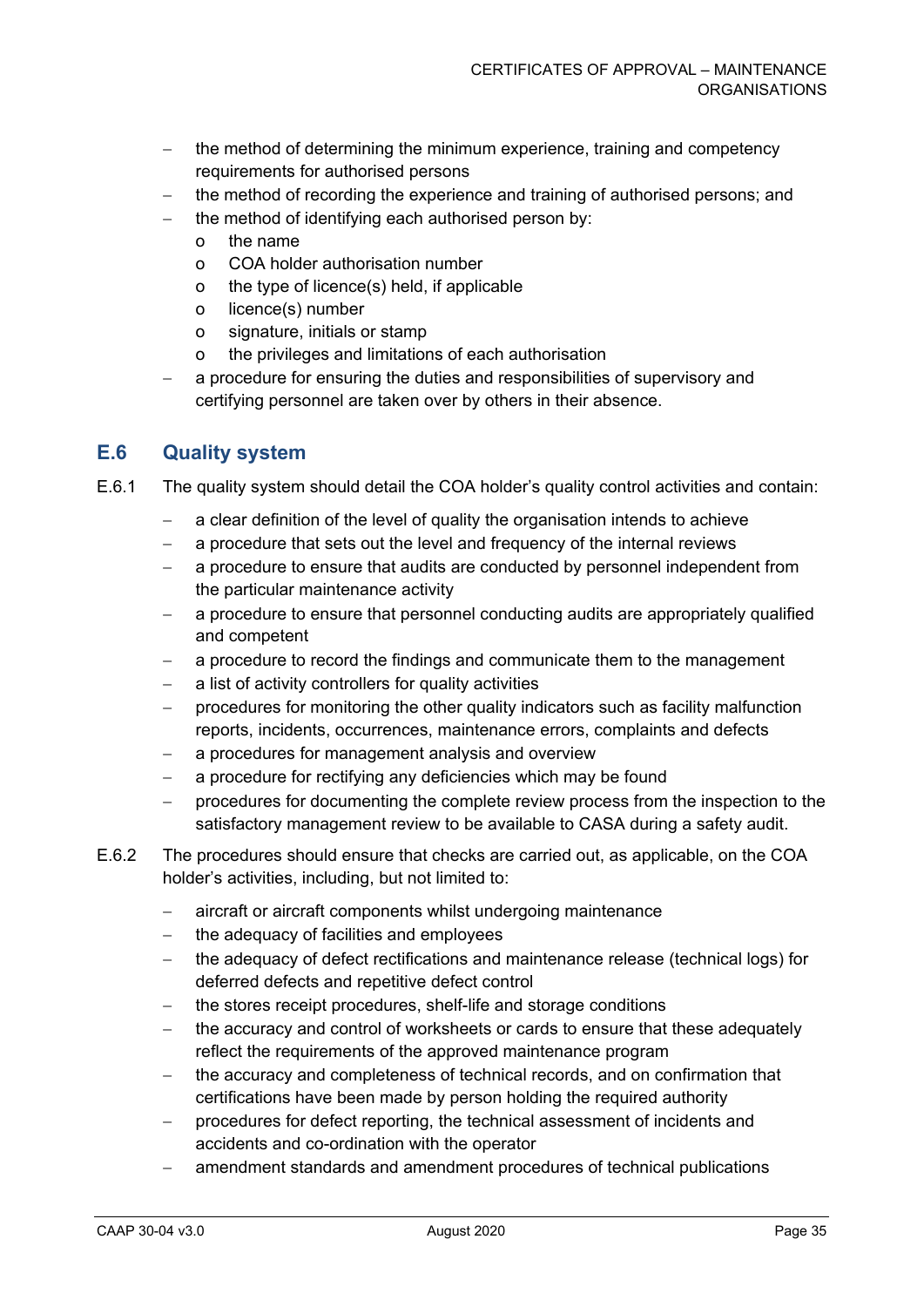- − test equipment, for periodic calibration check records and storage
- hangar and ramp equipment, for cleanliness, state of repair, correct functioning and maintenance of mobile units, such as ground power units
- the COA holder's procedures, for effectiveness and compliance with the regulatory requirements, including Airworthiness Directive (AD) compliance and major defect reporting
- storage conditions, records and inspection control at the premises of stock holders and contractors (where applicable)
- − procedures for the control of contractors
- the procedures for liaison with CASA on matters governing airworthiness.

### **E.7 Maintenance procedures**

- E.7.1 These procedures should describe the system for controlling and documenting work in progress and must contain all other information necessary to ensure that the completed work meets all airworthiness requirements.
- E.7.2 The information is normally contained within work packages identifying the maintenance tasks required to be carried out on the aircraft or aircraft components. These work packages may be supplied by an Air Operators Certificate holder or internally developed.

#### **E.7.3 Control of work packages**

- E.7.3.1 The COA holder should have systems to ensure the control of work packages, including the raising, completing and retaining functions of those packages.
- E.7.3.2 The work package and associated procedures should provide means of documenting all work associated with the maintenance activities (technical record control).
- E.7.3.3 The completed work package should contain details of all work carried out and all additional documentation and should include copies of all tags and forms issued to the customer.
- E.7.3.4 The COA holder's maintenance record system should contain procedures and documentation for the following:
	- − the responsibility and instructions for controlling the work package and any associated internal documents
	- the sequential numbering or other positive control of documentation
	- ensuring any work cards raised by the COA holder include the following information:
		- o identification of persons responsible for ensuring complete and correct inspections
		- o identification of persons responsible for ensuring that all work is performed in accordance with the current manufacturer's technical specifications or other approved data
		- o what is to be inspected
		- o identification of where on the aircraft or components the inspection is to be carried out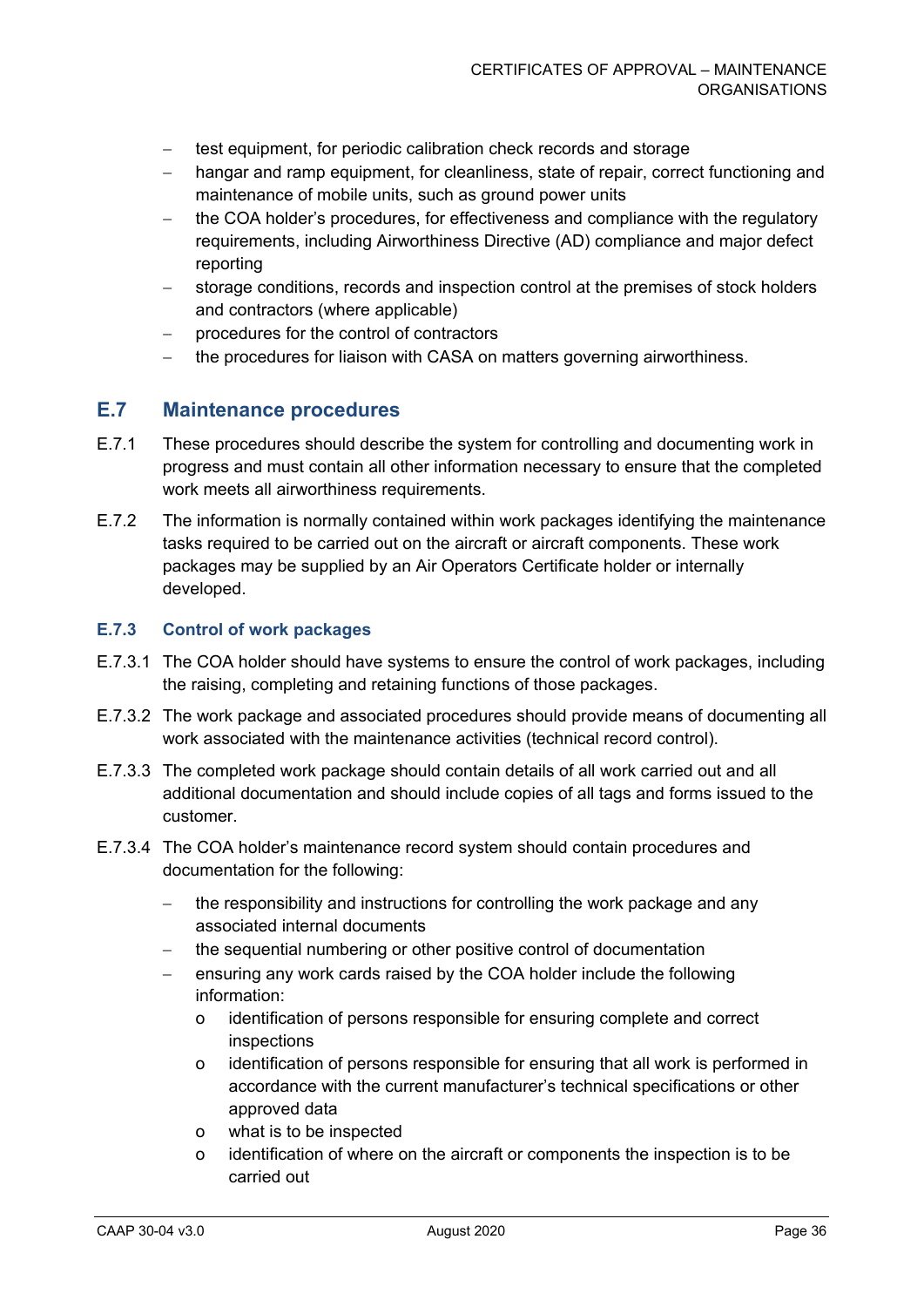- o how the inspection is to be carried out including instructions for:
	- the documentation of each inspection special testing requirements component and appliance calibration
- the recording of all defects and corrective action taken
- − the COA holder's identification including:
- − name, as on the certificate
- − CASA certificate number
- the customer's name and address
- the aircraft's identification to include:
	- o aircraft manufacturer
	- o aircraft model
	- o serial number
	- o registration marking
- the aircraft component's identification to include:
	- o manufacturer name
	- o manufacturer model
	- o component name
	- o part number
	- o serial number (if applicable)
- any technical data or reference to the data required to perform the tasks
- a method to record a detailed description of the work carried out including a record of all inspections. The following is the type of information that should be included in the work record, if applicable:
	- o a record of AD compliance
	- o a record of repairs and modifications
	- o identification of the scheduled aircraft inspection
- − a record of specialised tests, inspections, processing and calibration, such as nondestructive testing (NDT), special plating and radio instrument calibrations that includes the identification of any process specification used to carry out any special task
- − details of all components changed including:
	- o part number
	- o serial number
	- o ARC details
- any other relevant information such as Time Since Overhaul (TSO), Time Since New (TSN) etc.
- a record of:
	- o the person doing the work
	- o the person signing for the work, including licence number, if applicable
	- o the date of the work completed
- − control and accountability of all additional related paperwork including:
	- o internal company workshop orders (routing documents)
	- o workshop work sheets and work cards
	- o special test reports
	- o calibration reports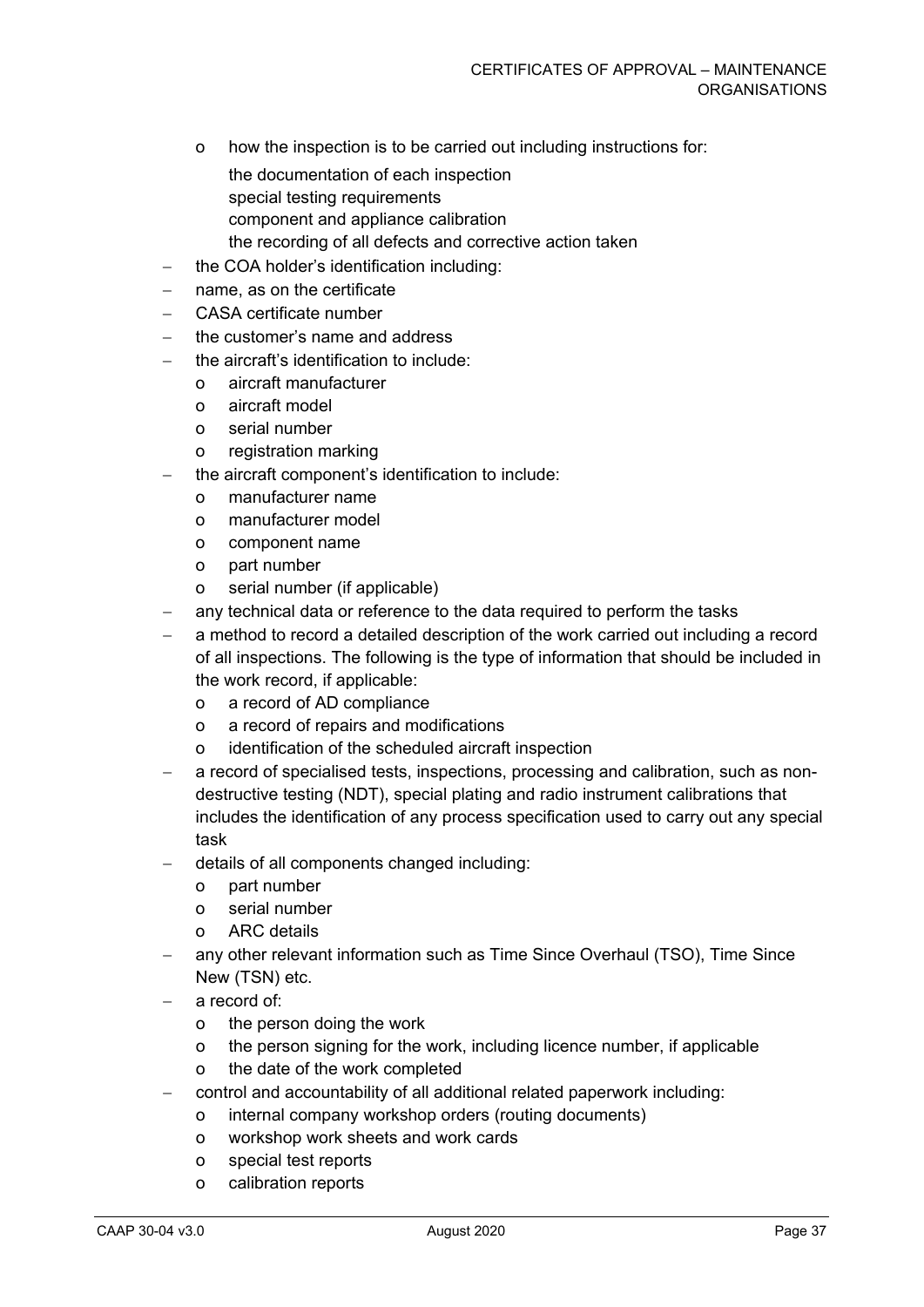- o defect and corrective action forms
- o ARC and release notes
- o special NDT and plating processes etc.
- issue of a maintenance release or ARC, including when and the conditions under which a release may be issued
- providing, to the customer, owner, or operator, as applicable, a record, of all work carried out, including the following documents, as required:
	- o the maintenance release or ARCs
	- o a record of all maintenance performed including repairs and modifications
	- o the original or a copy of all ARCs and release notes for aeronautical products repaired or overhauled outside the COA holder
	- o documentation of all life limited parts showing history and source of parts
	- o documentation of all special tests, such as engine test after overhaul, altimeter calibration or any other calibrations, etc
	- o a record of all replacement parts.
- ensuring that the computer maintenance record systems meet the airworthiness requirements
- retention of records by the COA holder.

#### **E.8 Additional maintenance procedures**

#### **E.8.1 In-progress maintenance**

E.8.1.1 There should be a system or method for inspection, testing and calibration, during and after disassembly and at various stages while the work is in progress. The system should also ensure continuity of maintenance during shift changeovers at various stages of work.

#### **E.8.2 Final inspection**

- E.8.2.1 Final inspection procedures should include identification of:
	- − the qualified person designated to inspect and certify the work carried out
	- − the method of co-ordination of the maintenance and certification for all work
	- major repair and modification release requirements
	- − the final check of completion of the maintenance work package.

#### **E.9 Certification procedures**

#### **E.9.1 Aircraft maintenance**

E.9.1.1 There should be a description of the COA holder's system of completion of maintenance, including the requirements for signing and issuing the Maintenance Release. This could be Schedule 6 of CAR 1988 or a CASA approved alternative.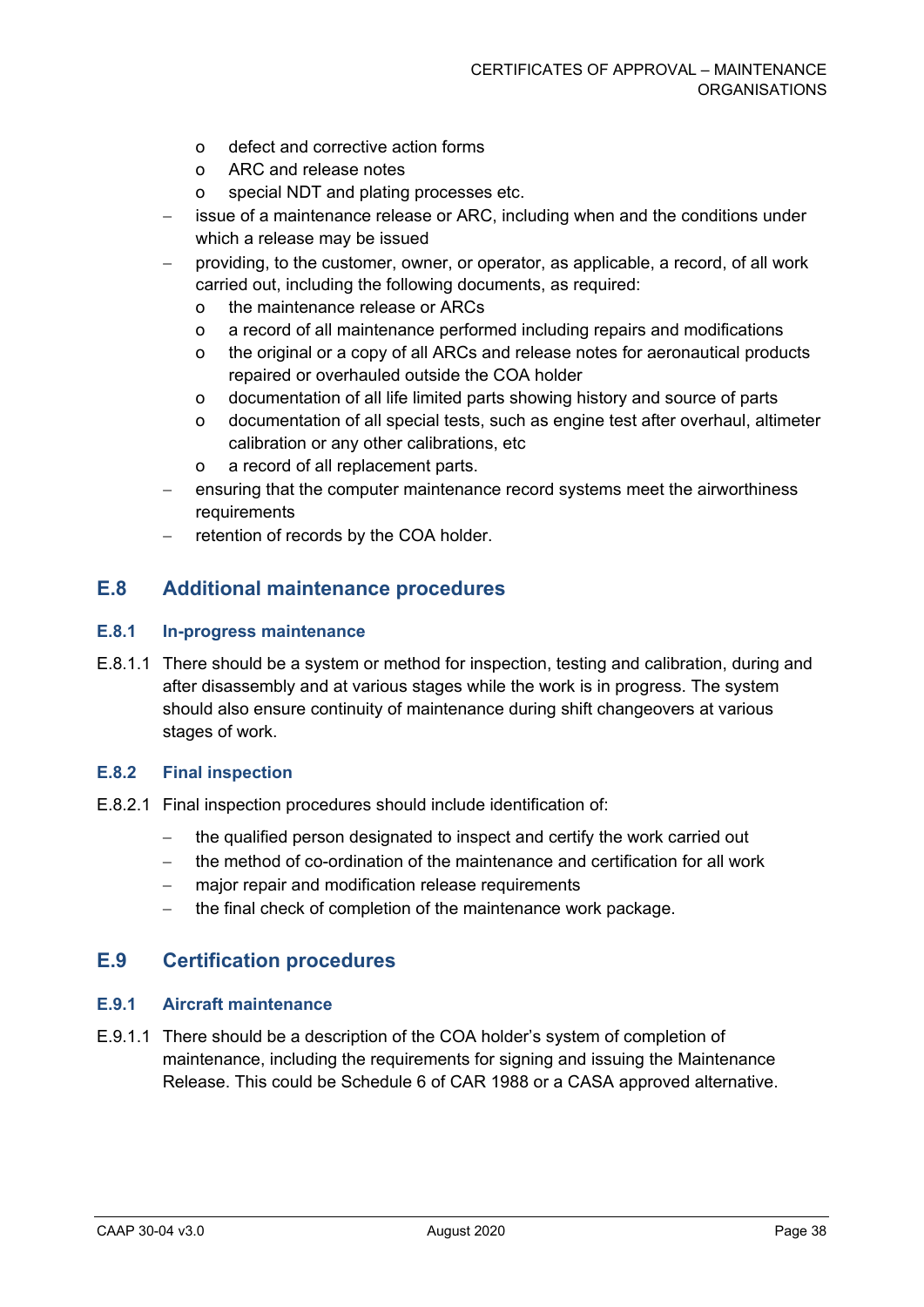#### **E.9.2 Component maintenance**

E.9.2.1 Should include a description of the COA holder's system of completion of maintenance, including requirements for signing and issuing the ARC. For further information refer to CAAP 42W-2(6) 'Authorised Release Certificate'.

# **E.10 Major repair and modification procedures for aircraft and aircraft components**

- E.10.1 These procedures should contain information to enable the COA holder employees to:
	- − recognise major or minor repairs
	- − recognise major or minor modifications
	- − recognise sources of approved data including:
		- o Australian ADs
		- o manufacturers' service bulletins or service letters identified as approved by the certificating National Airworthiness Authority's
		- o structural repair manuals and other manufacturers' manuals
		- o data identified as approved by an approved Design Organisation
		- o component manufacturers' manuals and instructions
		- o TC and STC
		- o data approved by Regulations 21.006A, 21.009 or a Subpart 21.M of CASR 1998 authorised person
	- apply for the approval of data to CASA or an authorised person
	- − complete documentation requirements for major repairs and modifications to aircraft and aircraft components including:
		- o major repair and modification
		- o COA holder work orders including:

applicable release document, such as ARCs

a detailed description of the work performed with reference to the approved data

a record of parts used, with appropriate documentation showing the source of the parts, including where necessary, TSO, TSN etc.

the date when the work was completed

the signature, name and identification number of person who carried out the work

- o identify documentation required to ensure that all the COA holder engineering authorisations and deviations from standards are supported by approved data
- o accomplish the distribution and retention of records.

#### **E.11 Handling of parts undergoing maintenance**

- E.11.1 These procedures should describe the COA holder's system for handling parts undergoing maintenance. The system and procedures should cover:
	- the identification and segregation of parts including:
		- o a tag identification system for: serviceable parts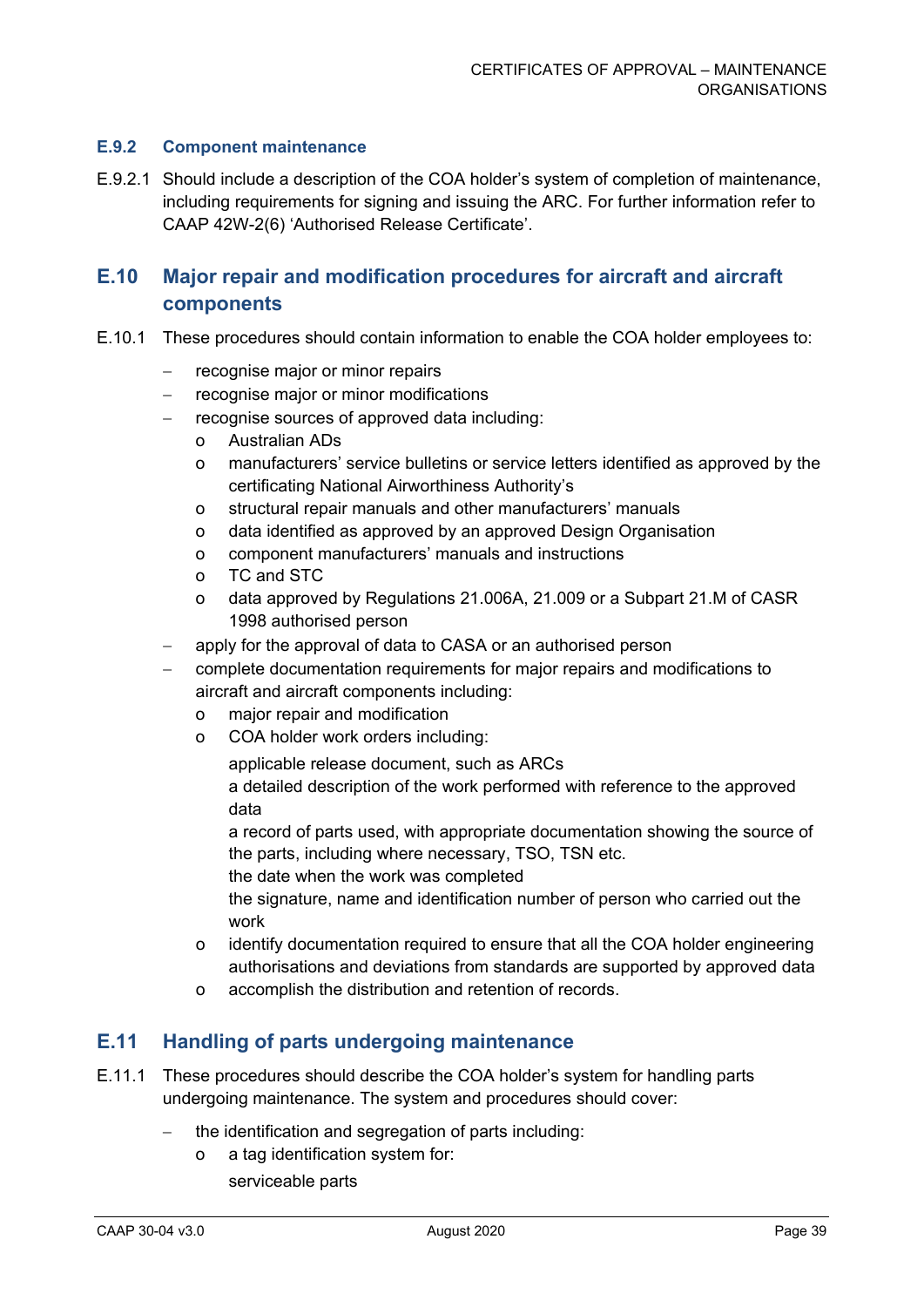- unserviceable parts repairable parts condemned or scrap parts general identification
- o confirmation that all parts will always be properly tagged and identified and
- o the identification of parts and details of the associated documentation on the tag
- the control of parts including:
	- o parts issued to a job
	- o ensuring segregation requirements are maintained during various stages of maintenance including:
		- disassembly and assembly cleaning, inspection, repair and modification storage awaiting further work
		- parts finishing, including painting
- the storage facilities and parts identification for:
	- o standard aircraft parts
	- o quarantine parts
	- o customer parts
	- o parts used for test purposes
	- o parts used as special tools
	- o salvaged parts
- the preservation of parts
- the control of shelf-lifed items to include:
	- o inspection and control
	- o special storage
	- o special labelling
	- o climate and environmental control
- − the control of life limited parts
- − overall stock control.

## **E.12 Control of technical data**

- E.12.1 These procedures should describe the COA holder's procedures for maintaining and distributing all technical data including the COA holder's manuals, drawings, engineering orders, shop work sheets and other documents held by the organisation.
- E.12.2 There should be procedures for control of all technical data including procedures to ensure:
	- − distribution of the latest version throughout the organisation
	- − availability to employees
	- amendment procedure
	- − revision status control
	- − segregation of controlled and uncontrolled data.
- E.12.3 There should be procedures for ensuring that the translation of all foreign technical data is timely and accurate, including: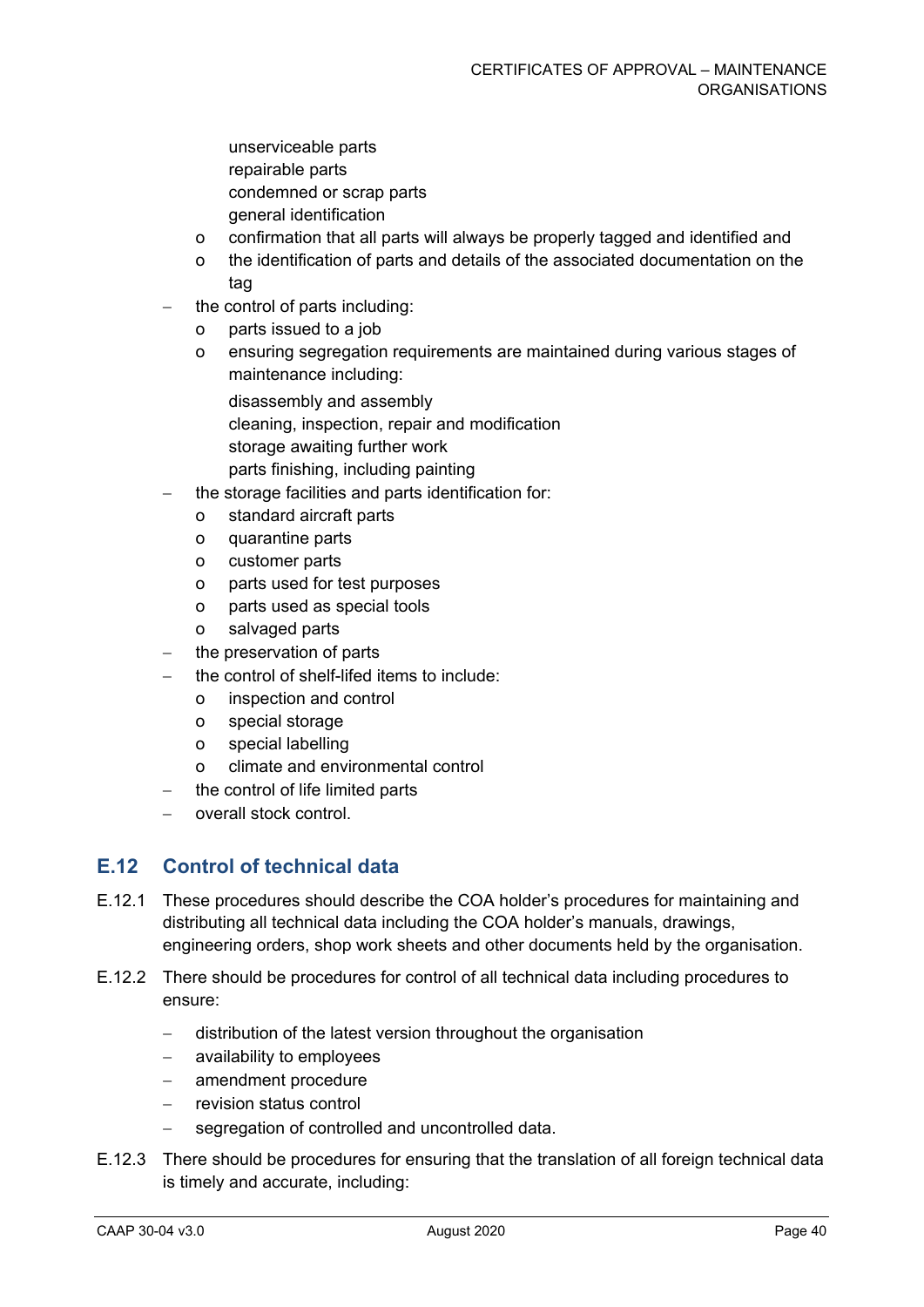- − who performs translations
- − the quality control of translations to ensure they are accurate and complete
- − final approval of translations
- ensuring that translations are maintained in a current condition when manufacturer's manuals instructions are revised.

#### **E.13 Calibration of precision test equipment**

E.13.1 Regulation 30 of CAR 1988, among other things requires the COA holder to have a system for controlling and performing calibration of precision test equipment. The COA holder is responsible for the calibration program whether calibration is carried out inhouse or is contracted to outside agencies. Information regarding control and calibration requirements of precision test equipment can be found in CASA AC 21-35 – [Calibration](http://www.casa.gov.au/scripts/nc.dll?WCMS:STANDARD::pc=PC_93375)  - [Inspection and test equipment.](http://www.casa.gov.au/scripts/nc.dll?WCMS:STANDARD::pc=PC_93375) 

### **E.14 Handling and storage of aircraft parts**

- E.14.1 These procedures should describe the COA holder's procedures for the acceptance, inspection, identification, tagging, storage and issue of each aircraft part. It should also describe the procedures to properly evaluate each supplier and should include:
	- − procedures for receiving parts, including:
		- o the title of person who is authorised to inspect each item
		- o where and when the inspection takes place
		- o how and on what form(s) the inspection is recorded
		- o the disposition and retention of each recorded inspection
		- o inclusion into inventory
		- o the disposition and action taken on each item when it fails inspection, including:
			- the control, segregation and quarantine of each item the further investigation as necessary
			- the procedures for reporting suspected unapproved parts to CASA
	- − procedures for the inspection of new parts and aircraft materials for:
		- o shipping damage
		- o traceability of life limits, if applicable
		- o identification and tagging of parts to manufacturers invoices
		- o special handling and storage instructions for items such as composite aircraft materials, paints, adhesives and other similar aircraft materials
		- o to ensure that proper documentation is available for determining the authenticity of that part
	- procedures to inspect overhauled or repaired parts from CASA approved organisations for:
		- o shipping damage
		- o traceability of life limits, if applicable
		- o traceability of overhaul record and airworthiness release tag
	- procedures to inspect items sent out for contracted maintenance for:
		- o shipping damage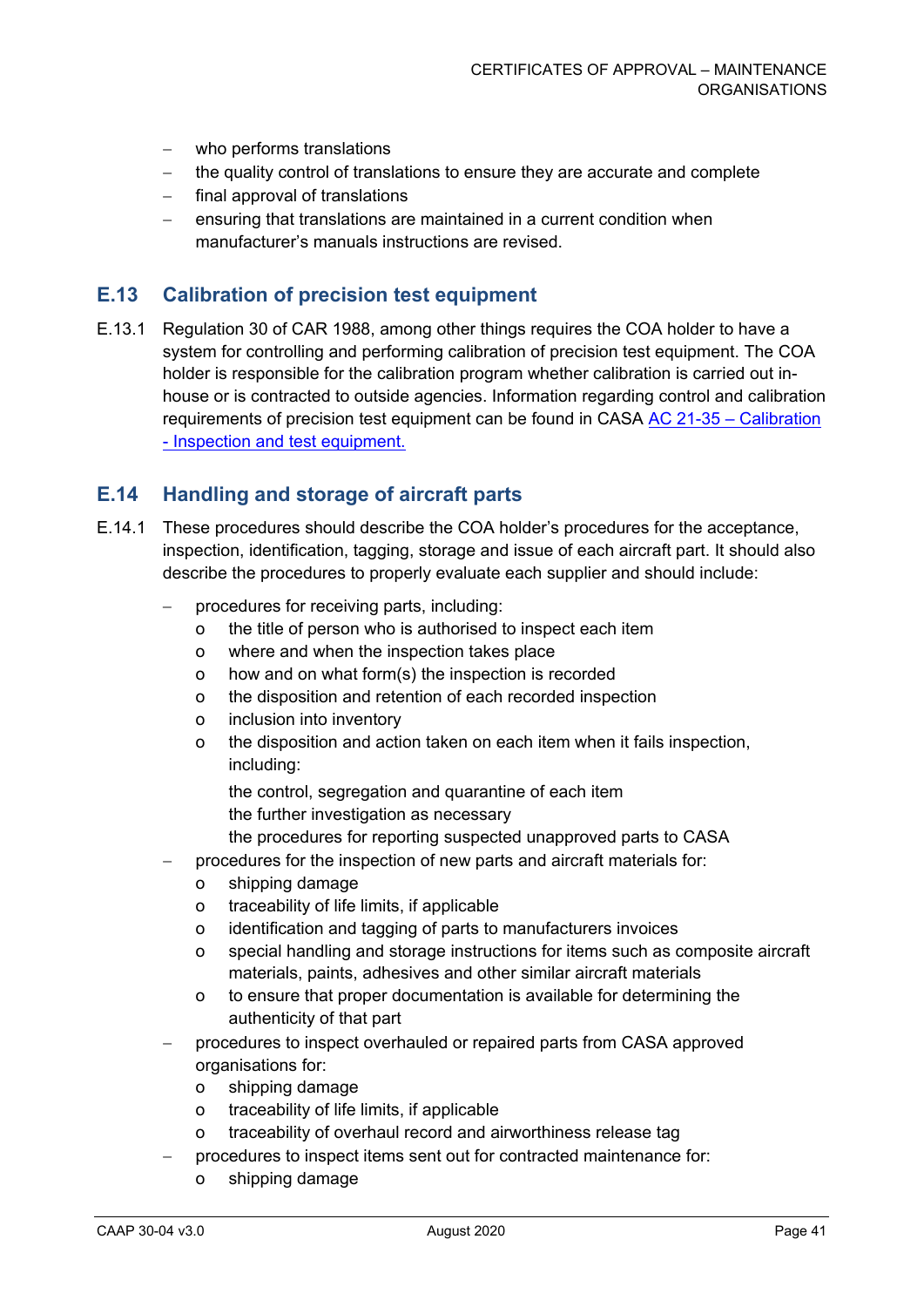- o conformity to specifications, including type of aircraft materials and state of preservation
- procedures to inspect items of unknown origin for:
	- o conformity to specifications, to include type of aircraft materials and state of preservation
	- o airworthiness status including AD compliance and traceability of life limits, if applicable
	- o functional tests
- procedures for the storage of repaired parts, should include:
	- o identification and tagging
	- o shelf life limits
	- o protection of parts from dust, moisture and other contaminants
	- o climate control as necessary
	- o procedures for inspection, control and identification of items maintained by contract maintenance facilities
- − procedures to ensure, throughout the organisation, that only approved and authentic parts are used on Australian aircraft and components. Procedures should address or consider the following:
	- o incoming inspection of parts
	- o installation of parts by appropriately qualified maintenance personnel
	- o procedures to ensure that each item meets all current AD requirements
	- o procedures for ensuring that proper documentation of CASA approved parts is included in work-order package and that appropriate documentation is given to the customer
	- o method of identifying and reporting suspected unapproved parts to CASA.

# **E.15 Contracting**

- E.15.1 The procedures for the control of contractors who do not hold their own COA should consider the following:
	- An assessment of the contractor's compliance with the regulatory requirements to the extent that the COA holder will use the contractor. This should include audits of the contractor
	- The audit of the COA holder's contracting activities
	- − Where the contractor does not meet the regulatory requirements, the COA holder should ensure corrective action are taken prior to commencement of work
	- The control of contractors, including recording audits of the contractors by the COA holder, corrective action follow-up plan and to record when contractors are used
	- The use of tools, equipment and personnel from the contractor as long as such tools, equipment and personnel are acceptable to the COA holder's quality system
	- − Where the contractor is permitted by the COA holder to use its own paperwork, maintenance instructions, aircraft materials and spares parts:
		- o the product should be fully inspected on receipt, and the release documentation to be issued by the certifying employees of the COA holder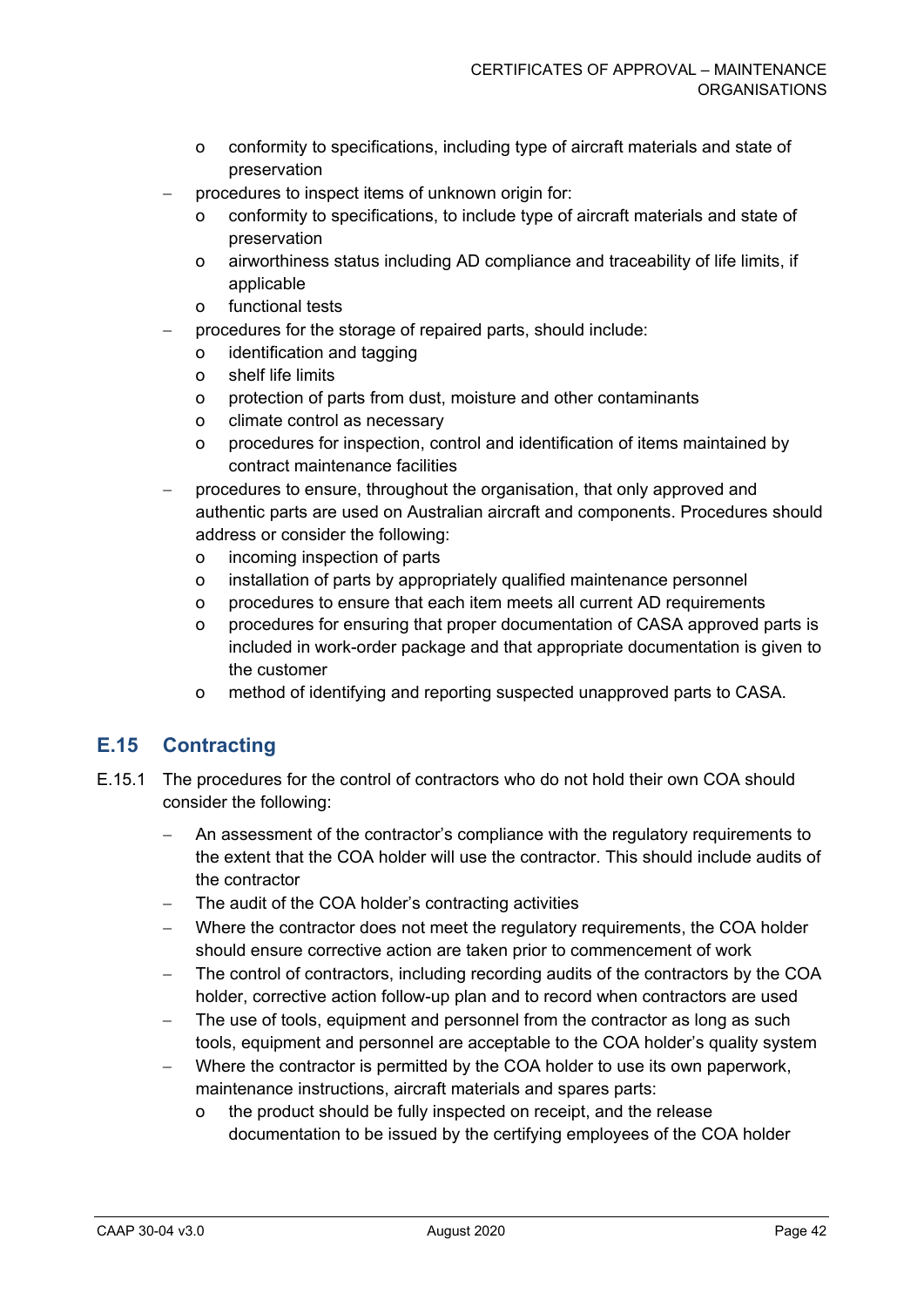o if the product cannot be inspected on receipt, procedures for inspection during maintenance at the contractor's facility should be established and the release documentation to be issued by the certifying employees of the COA holder.

## **E.16 Manufacture of parts during maintenance**

E.16.1 These procedures should, where the COA holder has facilities, equipment and qualified employees, describe the COA holder's procedures for the manufacture of aircraft parts during the course of maintenance. See Appendix 9 for details of the required MITCOM procedures.

## **E.17 Defect reports**

- E.17.1 These procedures should describe the COA holder's procedures for handling aircraft defects, including:
	- − the identification of a major defect or recurring unairworthy condition
	- − the reporting requirements to the Certificate of Registration holder and to CASA.

**Note:** For further information on defect reporting refer to AC 20-06 - Defect reporting.

### **E.18 Maintenance forms**

- E.18.1 These procedures should provide detailed instructions to the COA holder's employees for the use of maintenance forms and should contain:
	- a collection of samples of all relevant inspection forms, tags and labels in use by the COA holder
	- − a description of the method to execute each form, tag and label, including:
	- the purpose of each item
	- − the procedure for its use
	- − instructions to complete each item
	- − the disposition of each item
	- reference to detailed checklists and other shop inspection forms with procedures to ensure their currency and proper disposition.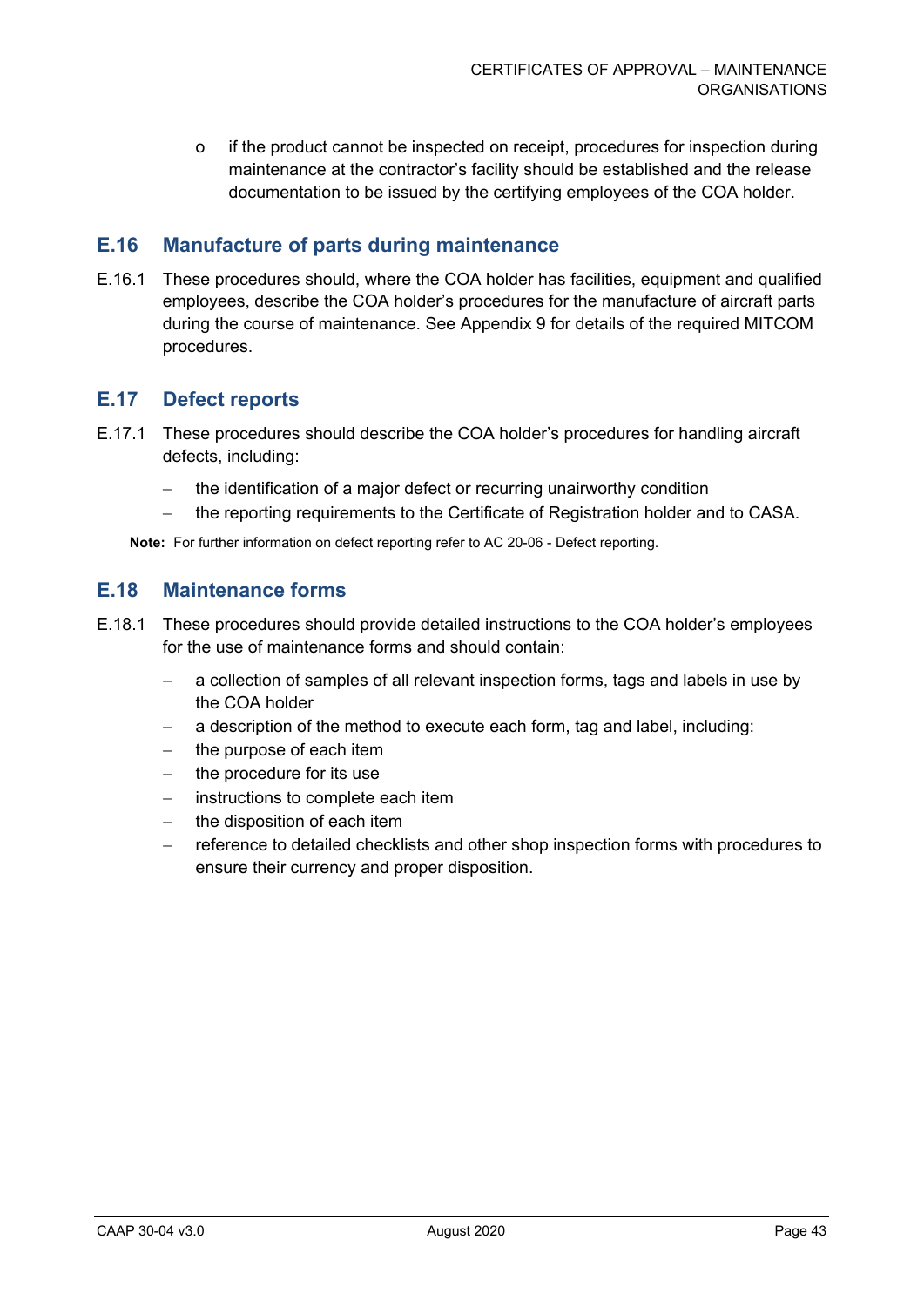# **Appendix F**

# **Contracting**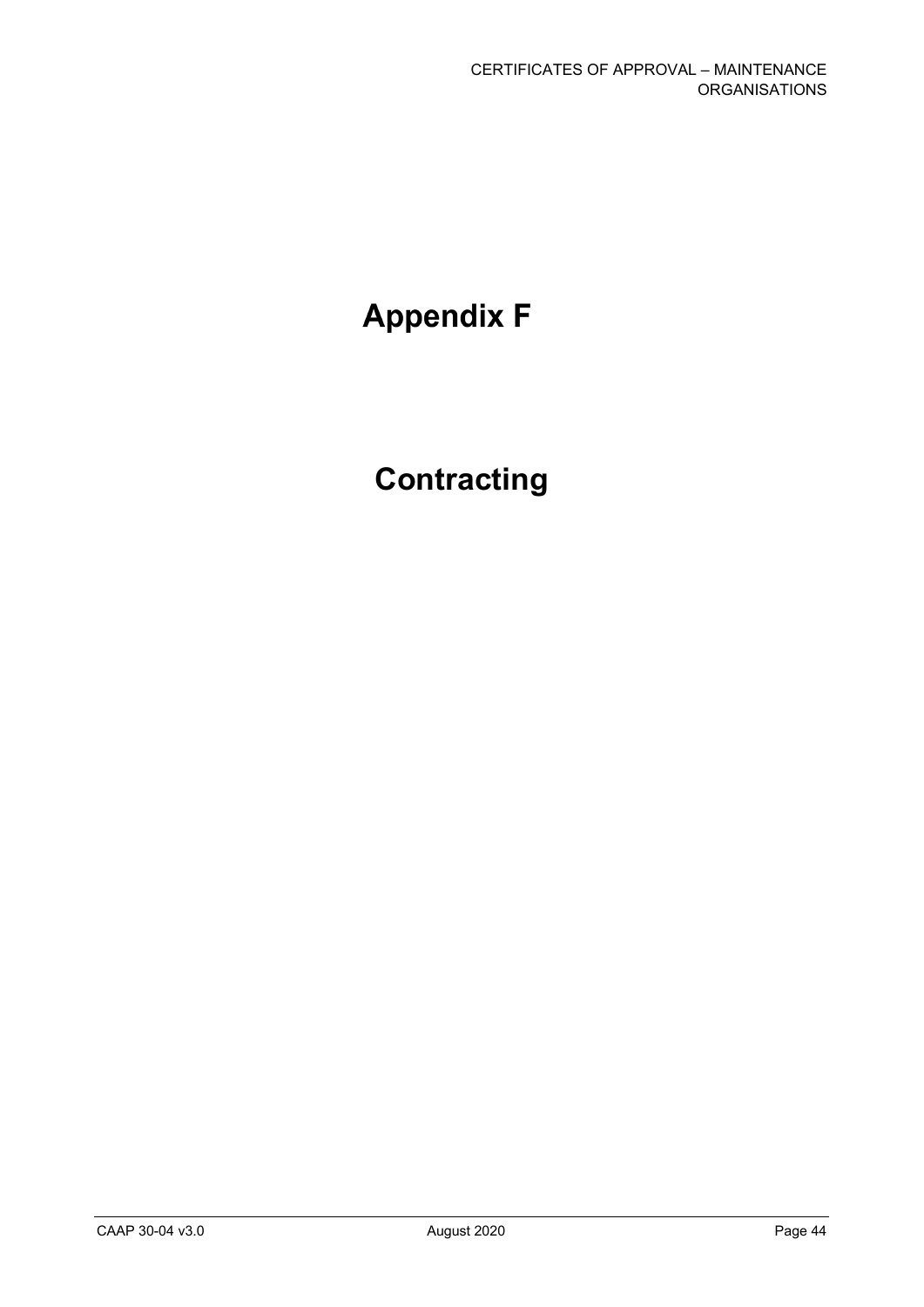# **F.1 Introduction**

- F.1.1 This appendix provides guidance on acceptable means of complying with the requirements of Regulation 30 of CAR 1988 when work is carried out for the COA holder by a contracted organisation not certificated in accordance with Regulation 30 of CAR 1988 (a non COA holder). For example, specialist welding, specialised plating, specialised machining, painting or other specialised tasks.
- F.1.2 The CAR 1988 allow a COA holder to use contractors to perform activities authorised under the COA. In those circumstances, the COA holder is responsible for ensuring that adequate procedures are in place to supervise the work performed by the contractor as required under Regulation 42ZC of CAR 1988. Contract work is considered to be an extension of the work carried out by the COA holder and under the control of its quality system. The responsibility for providing the necessary documentation for all maintenance carried out and authorisation of employees certifying that maintenance rests with the COA holder.

# **F.2 General conditions**

- 7.1.2 The following general conditions apply for contracted maintenance:
	- When contracted maintenance is carried out, the COA holders quality system is considered extended to include the contractor for that maintenance. Those parts of the contractor's facilities, personnel, and procedures, involved with a COA holder's product, must meet requirements of Regulation 30 of CAR 1988 for that time.
	- − Any COA holder may contract maintenance to a non-certificated organisation provided that there is provision in its documented procedures for such contracting.
	- − A COA holder does not need to have its own facilities to carry out all maintenance that it wishes to contract. It does need to have its own expertise to confirm that the contractor meets the necessary standards and that any maintenance can be carried out to the approved maintenance data.
	- − A COA holder is responsible for all maintenance carried out by its contractors. Where a COA holder fails to control a contractor it may put at risk part or its entire COA.
	- The extent of contracting is only limited by the expertise and documented procedures of the COA holder.
	- − The COA holder should have procedures to control all contracted activities.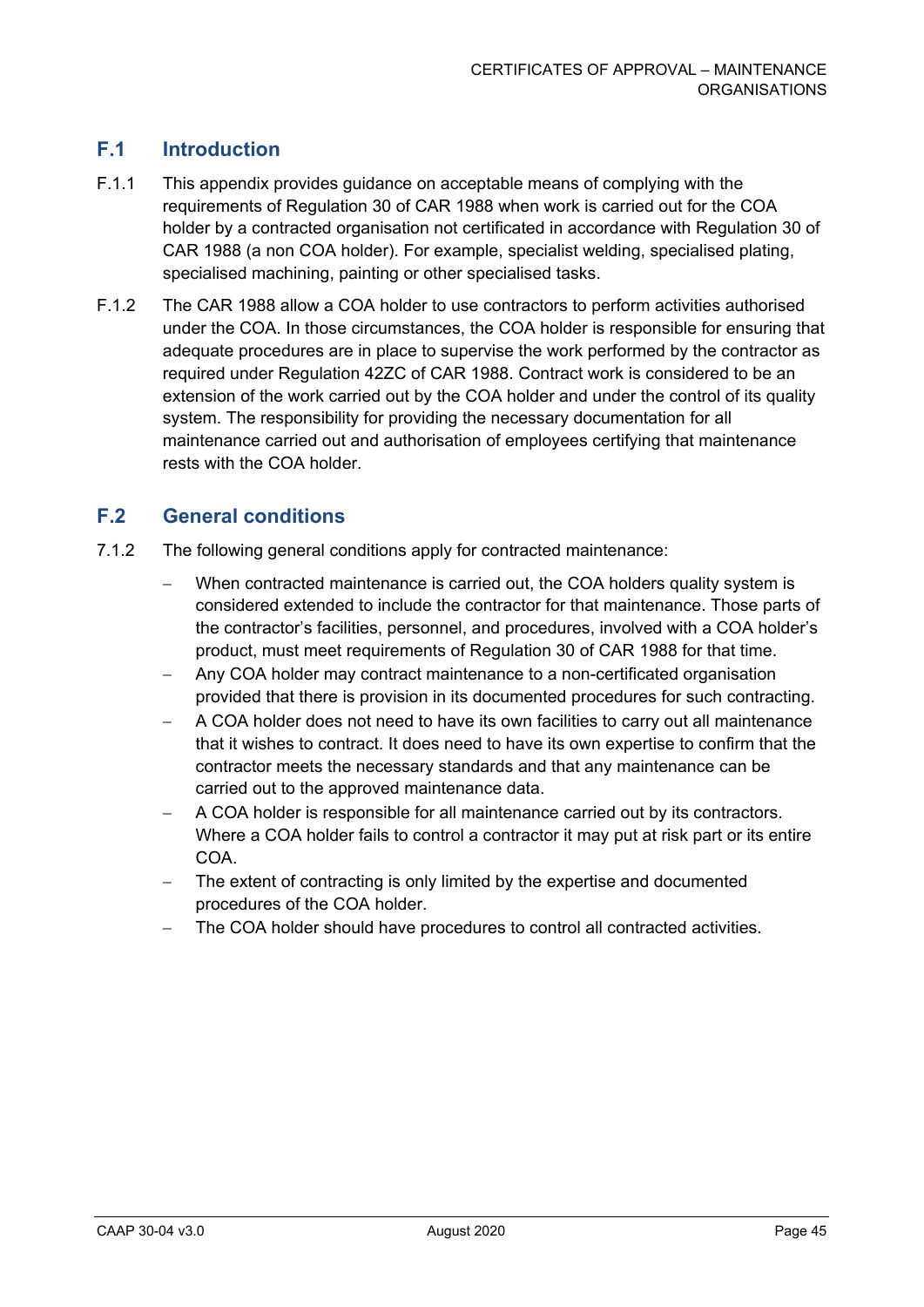# **Appendix G**

# **Computerised maintenance records**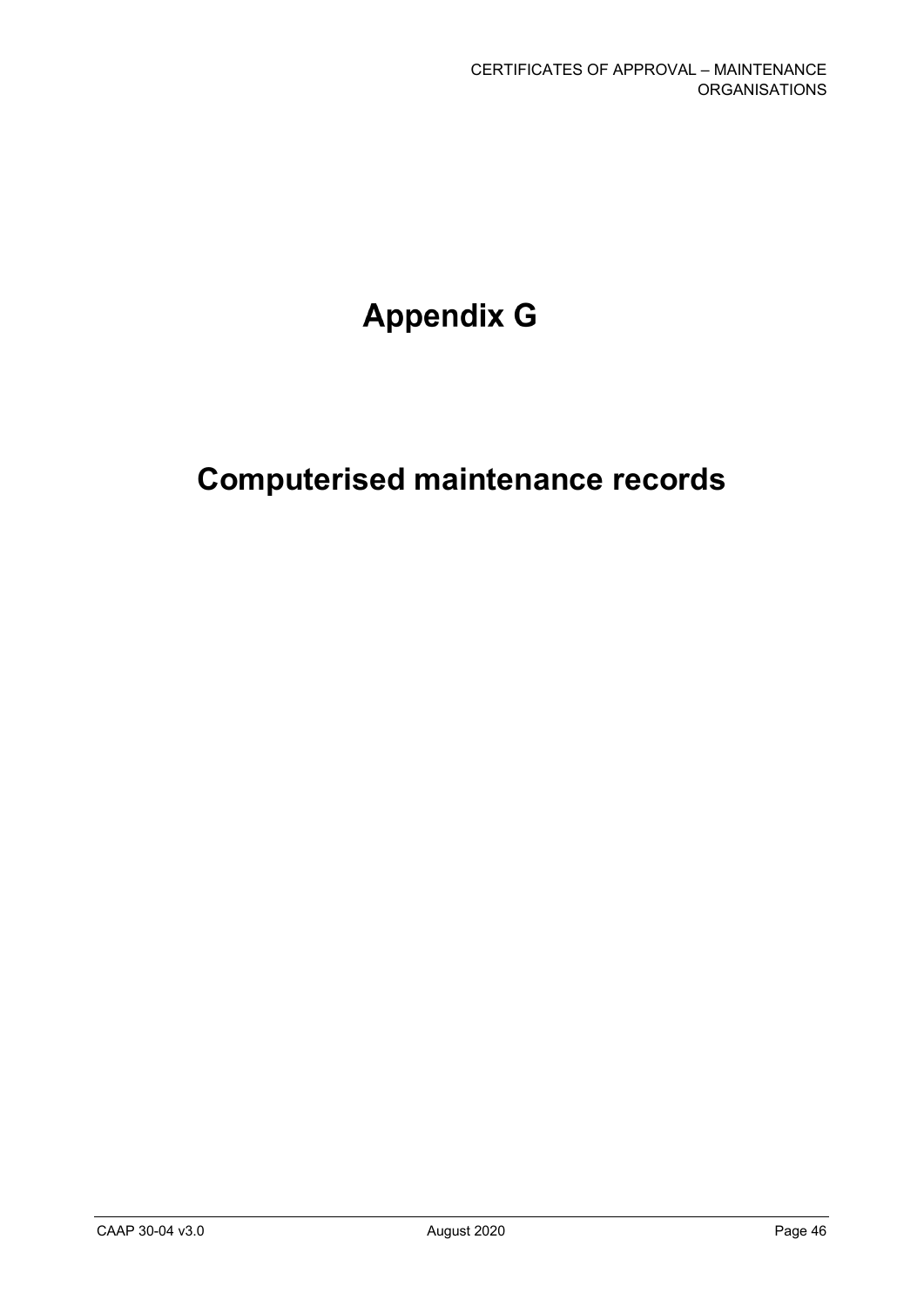## **G.1 General**

- G.1.1 This appendix gives guidance on the use of computerised maintenance record systems. It provides information on the matters to be considered when writing procedures for the use and control of computer maintenance records and to maintain the integrity of maintenance records when computers are used to record information.
- G.1.2 The following should be considered when developing a computerised maintenance record system.
	- **Note:** AC 11-3 Electronically formatted certifications, records and management systems, provides further guidance on the use of computer based record systems.

## **G.2 Data loss**

- G.2.1 To avoid data loss in the case of power interruptions the computer system must be protected by design features, which can recover data lost by such power interruptions. The design features may be hardware (for example uninterruptible power supplies), software or may be part of procedures for use.
- G.2.2 Software procedures should be documented to make allowance for the effects of power surges and complete shutdowns. Some re-entry of data may be allowed in the recovery procedures.

### **G.3 Unauthorised access**

G.3.1 The data contained within the system should be protected from unauthorised access. This system should prevent unauthorised access to the database software and the computer hardware or both. The software security system should record and report unauthorised access or attempts at access. Such recording would normally be software based but it may be a procedural item for the users. The security system may be physical security where an individual computer is used which can be locked away.

## **G.4 Audit trail**

G.4.1 The database should incorporate an audit trail, which records all program and data manipulation. Where an audit trail facility is not built-in the procedures should include instructions to maintain data integrity.

### **G.5 Record retention**

G.5.1 Copies of all data records should be retained in a secure location for the period equal to a paper based system.

#### **G.6 Data verification**

G.6.1 The process of entering data should be verifiable against the original record. Such verification could be as simple as the operator being able and required to validate the screen image or as complex as independent quality control procedures. The verification procedures should be stricter for larger systems.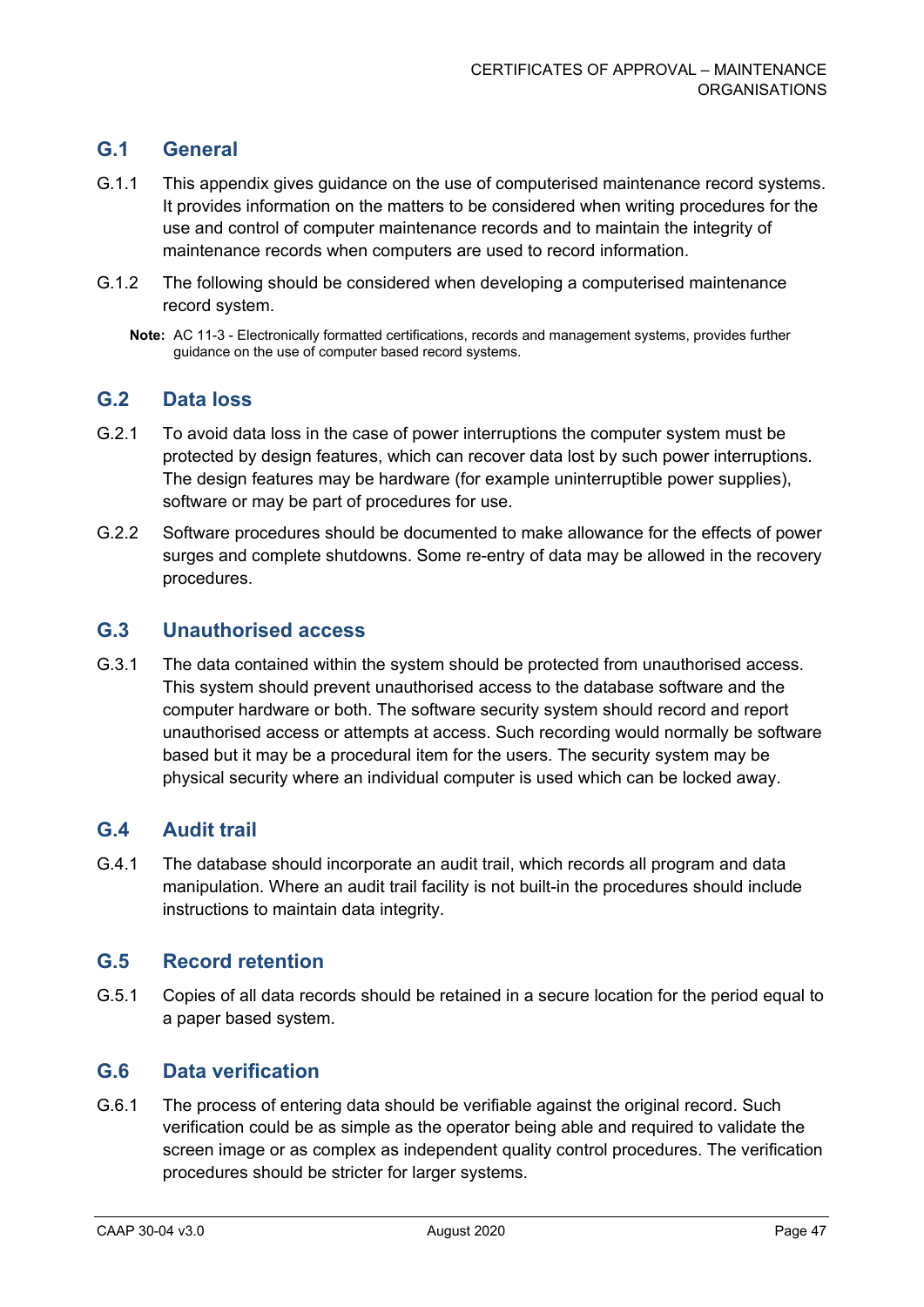# **G.7 System operational manual**

G.7.1 A system operational manual should be made available to all persons authorised to operate the system. The manual should nominate the person within the organisation who has responsibility for the management of the computer system. The manual should have a technical reference to the hardware and the software and detailed operating procedures, based on daily operations, for every keyboard operation or other input. The manual should detail and standardise all abbreviations and acronyms used.

### **G.8 Historic record**

G.8.1 The system should include provision for the recording of amendments. This historic record should, upon retrieval, provide a complete chronological history of the maintenance and recording. Failing that, a backup of the operating system and the data is to be made and held for the required life of the associated recorded data.

#### **G.9 Backup**

- G.9.1 A backup disk or tape of the data should be produced, as a minimum, once every day that the system is operated. Those systems, which record every keystroke, may be able to justify a lesser backup frequency. When changes to the operating system software are made, the old system backup is to be kept for the life of the recorded data that was associated with that operating system.
- G.9.2 The backup disk or tape should be stored in a secure location remote from the system installation. Access to the backup should be controlled. It is recommended that the data be backed up daily and held for 14 days. The backup for each of the 13 days can then be overwritten in order. The backup for the 14th day must be kept for at least two weeks before reuse.

#### **G.10 Computerised work cards**

- G.10.1 Work cards produced by the system should:
	- identify the level of authorisation required for certification purposes
	- − be identified and controlled individually
	- − be controlled and accounted for by the end of the maintenance activity.

## **G.11 Testing period**

- G.11.1 The normal testing period for a new computer system will depend on the complexity of the system. During the testing period the traditional hard copy documentation should be maintained concurrent with the computer system.
- G.11.2 A register should be established containing a list of all:
	- − problems
	- subsequent actions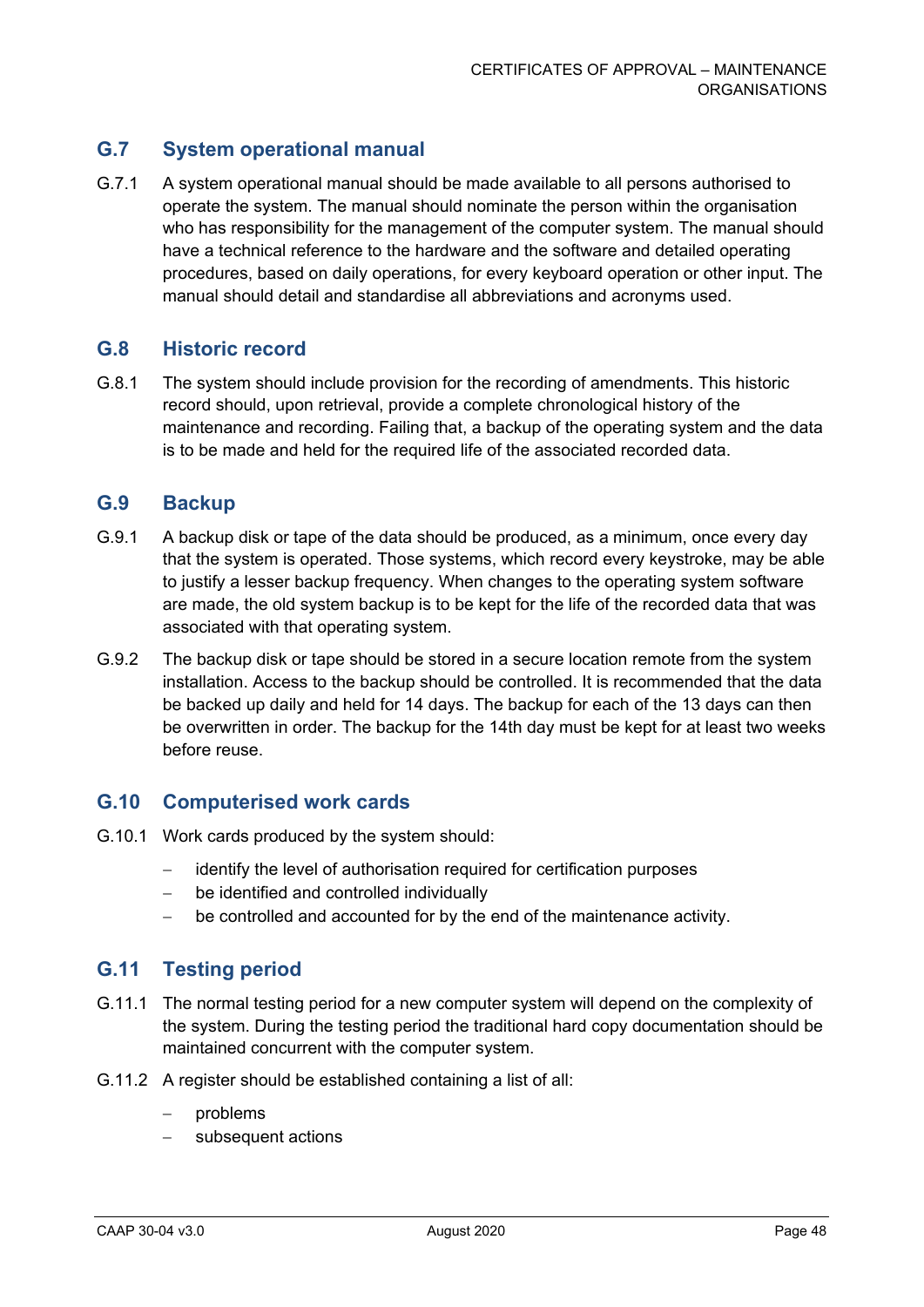solutions encountered during the life of the computer system. During the testing period the entries in the register should be used to evaluate the validity of the predetermined end of the testing date.

### **G.12 Electronic signatures**

- G.12.1 Before the introduction of the Electronic Transaction Act 1999, which permitted the use of electronic signatures, a handwritten signature was the primary means by which an individual could comply with the requirement for a signature on any required record, record entry, or document. Although an electronic signature may be essentially a new form of signature, its purpose is identical to that of a handwritten signature or any other form of signature currently accepted by CASA.
- G.12.2 An electronic signature may be in the form of a digital signature, a digitised image of a paper signature, a typed notation, an electronic code, or any other unique form of individual identification that can be used as a means of authenticating a record, record entry or document.
- G.12.3 The scope of information being attested to via electronic signature should be made clear to the signatory and to subsequent readers of the record, record entry or document. It is therefore important to clearly delineate the specific sections of a record. In addition, the system should notify the signatory that the signature has been affixed.
- G.12.4 The security of an individual's handwritten signature is maintained by ensuring it is difficult for another person to duplicate or alter it. An electronic signature should maintain an equivalent level of security. Due to the reproduction capability inherent in an electronic system, an electronic system used to produce a signature should restrict the ability of any person to cause another individual's signature to be affixed to a record, record entry or document. The signatory must also know who else holds the privilege for access to the electronic authentication key.
- G.12.5 An electronic signature should provide positive traceability to the individual who signed a record, record entry or any other document.
- G.12.6 Organisations intending to use electronic signatures should consult CASA before implementing an electronic signature system. A written description of how electronic signatures will be used in maintenance or other activities should be submitted for CASA review.

# **G.13 Subregulation 30(2B) of CAR 1988 requirements - in relation to access to legislation**

#### **G.13.1 CASA Website**

G.13.1.1A COA holder will, at a particular location, comply with the requirement of paragraph 30 (2B) (c) of CAR 1988 (to provide legislation) by providing access to the CASA website at that location. The access would need to be provided such that: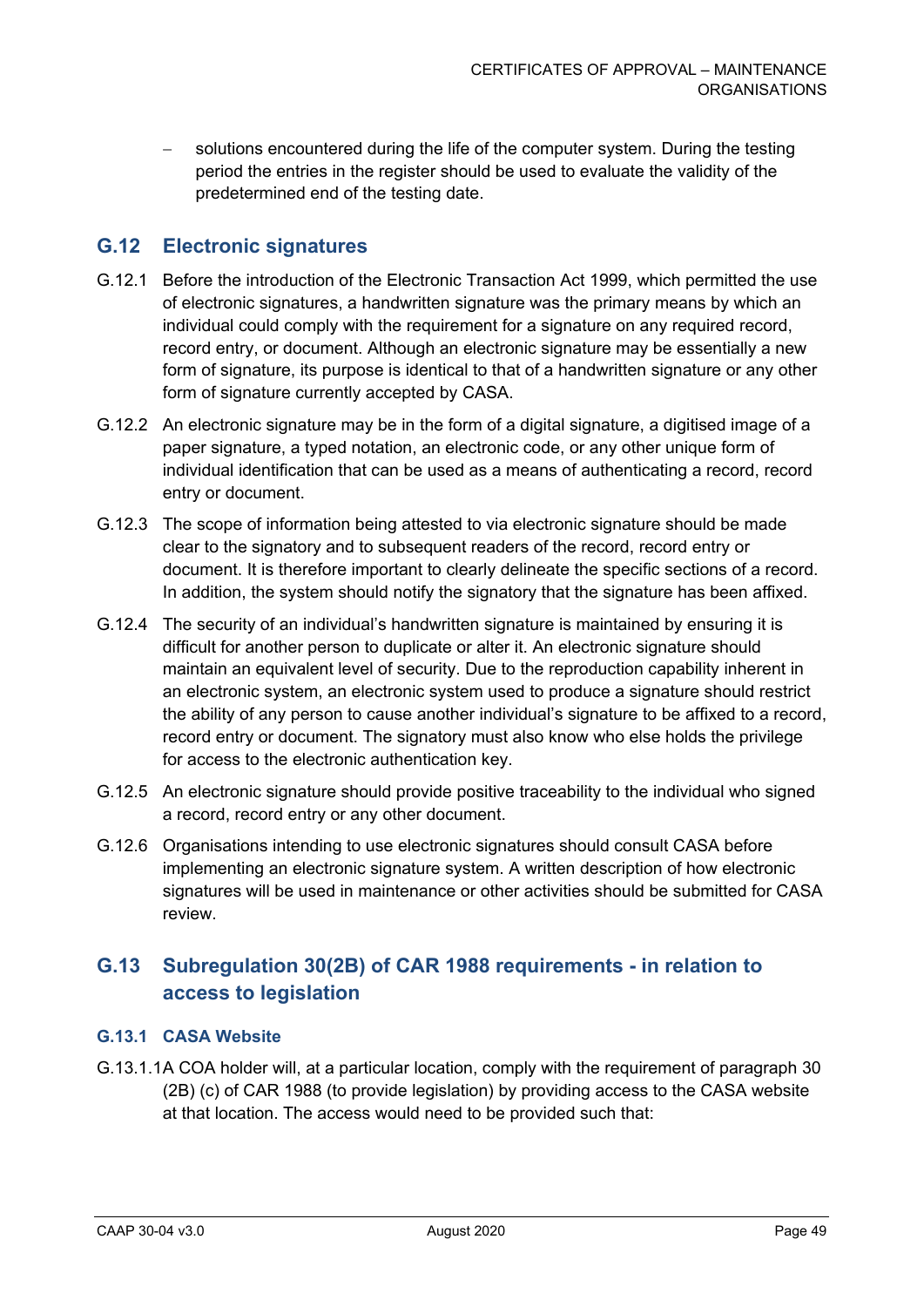- access to the CASA website is available at the location at all times when employees of the COA holder require access to the legislation for the purpose of their duties
- employees of the COA holder have been confirmed as sufficiently competent to access the legislation on the CASA website via training or assessment.
- G.13.1.2A COA holder may breach Paragraph 30 (2B) (c) of CAR 1988 if employees of the COA holder are unable to access the CASA website at any particular time when the employees require access to the legislation for the purpose of their duties. This is a risk associated with relying on on-line services.
- G.13.1.3Downloads of the legislation through links available on the CASA website onto a computer or computer network that is maintained by the COA holder is a way of complying with the Paragraph 30 (2B) (c) of CAR 1988 requirement. If a COA holder 'downloads' the legislation from the CASA website, the COA holder must ensure that the downloaded legislation is regularly updated to incorporate changes to the legislation and in addition ensure that outdated versions of the legislation are rendered inaccessible.
- G.13.1.4Whether or not a COA holder updates a downloaded version of the legislation with sufficient regularity will depend on the circumstances. Since COA holders can readily identify 'recent legislative changes' on the CASA website, CASA takes the view that the legislation must be updated with little delay.
- G.13.1.5To secure compliance with Paragraph 30 (2B) (c) of CAR 1988, a COA holder may choose to provide access to the CASA website at some locations and to provide hard copies of the legislation at other locations.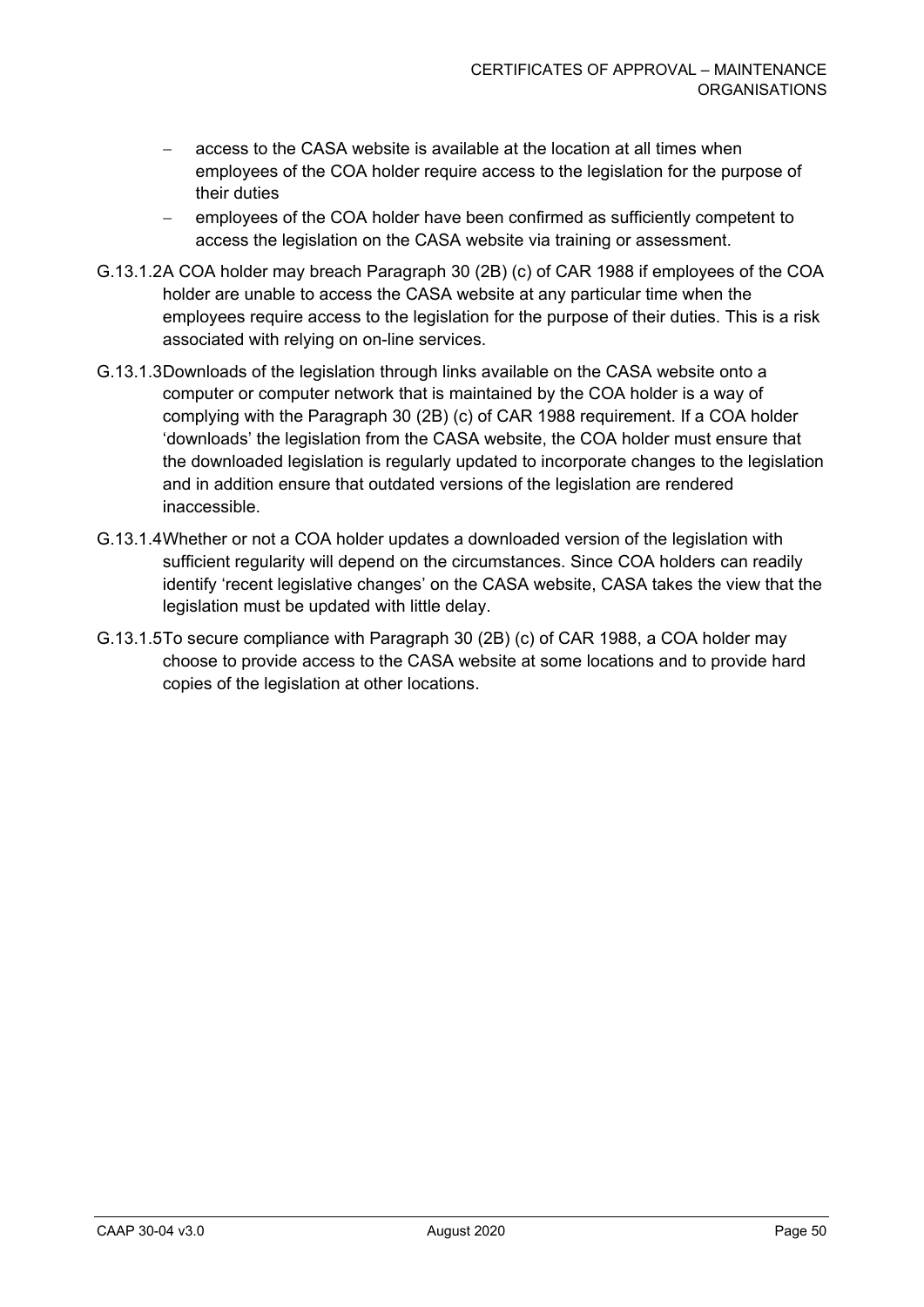# **Appendix H**

# **Non-destructive testing**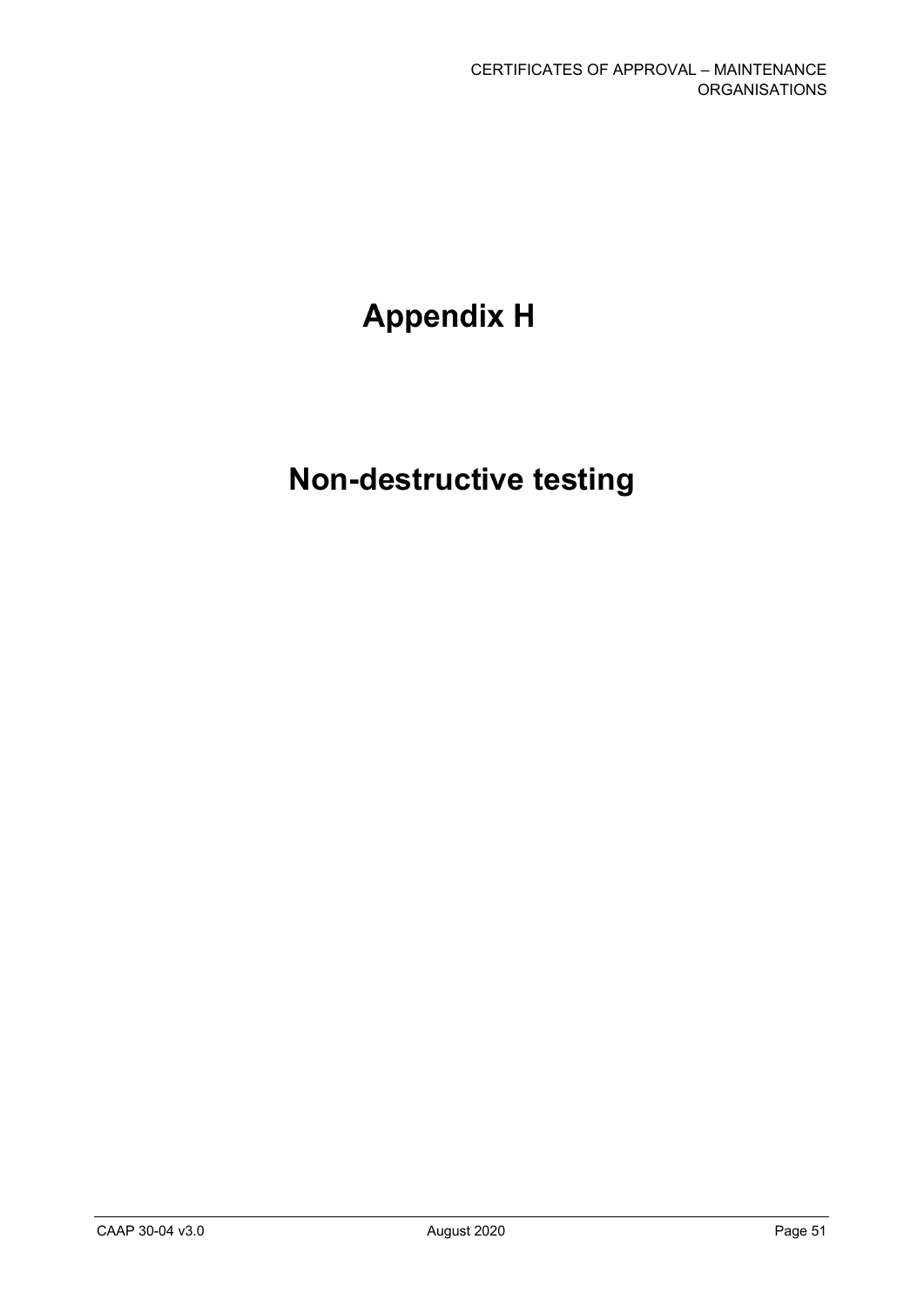# **H.1 General**

- H.1.1 In addition to the requirements specified in the body of this publication, this appendix outlines guidelines for the applicant for a COA to engage in maintenance that requires the use of NDT methods.
	- **Note:** Category training for the B1 LAME (as per Appendix IV of the Part 66 MOS) only provides the competency to carry out Type II colour contrast dye penetrant NDT inspections only– (also known as liquid penetrant inspection) under competency unit MEA365, as was a previous privilege under the CAR 31 licence system, but not the competency to perform fluorescent dye penetrant inspections. The conduct of liquid penetrant inspections by a LAME is not covered in this appendix.

## **H.2 Definitions**

- H.2.1 The NANDTB (National Aerospace Non-Destructive Testing Board) is an independent national aerospace organisation representing a nation's aerospace industry that is chartered by the participating prime contractors and recognised by the nation's regulatory agencies to provide or support NDT qualification and examination services in accordance with a recognised NDT Standard. Such services may include participation in approval.
- H.2.2 **NDT method** means a method of inspection covered by this appendix, including the following:
	- o **Eddy Current** The method in which eddy current flow is induced and monitored in the product under test.
	- o **Magnetic Particle** The method which generates a magnetic flux within magnetic materials, and identifies discontinuities by the aggregation of ferromagnetic particles at locations of flux leakage on the surface of the product under test.
	- o **Radiography** The method utilising penetrating radiations such as X and gamma rays to produce an image of relative material densities of the product under test.
	- o **Liquid Penetrant** The method of detecting the presence of residual penetrating liquids at surface discontinuities of the product under test.
	- o **Ultrasonic** The method of detecting reflected and transmitted inaudible sound waves to indicate the presence of a discontinuity in the product under test.
	- o **Thermography** The method which utilises a detection and display medium, to correlate variations of heat radiation as variations of visible radiation.
	- **NDT technique** means a particular way in which a method may be used e.g. through transmission ultrasonic as distinct from pulse-echo ultrasonic.
	- **NDT procedure** means a detailed written description of the way in which a particular component is to be inspected.
	- **Responsible level 3** means a level 3 qualified person designated by the COA holder with the responsibility and authority to ensure that the requirements of the Standard are met and to certify qualified individuals.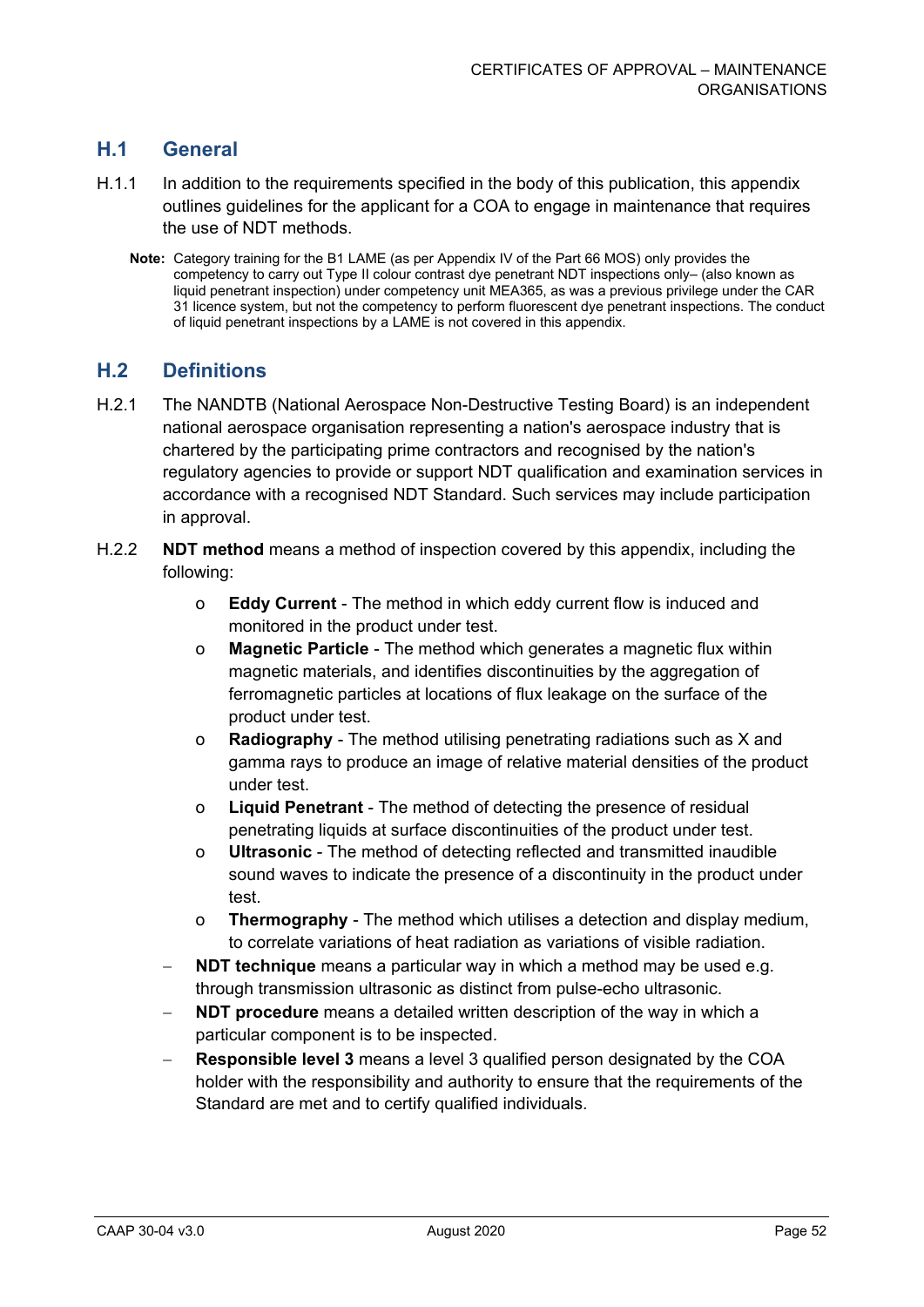# **H.3 Australian Standard AS 3669 – Non-destructive testing – Qualification and approval of personnel – Aerospace (the Standard)**

- H.3.1 Australian Standard AS 3669 Non-destructive testing Qualification and approval of personnel – Aerospace, was formulated to assist the Australian aerospace industry in standardising the training and qualification of NDT personnel. AS 3669 describes requirements for a company based NDT training and qualification system whereby qualification acceptance of personnel to any level of NDT can be made by the employer.
- H.3.2 The 2006 version of the Standard merged the NDT personnel approval requirements of the EN 4179 (European) and NAS 410 (American) Standards and AS 3669, effectively resulting in a uniformity with the rest of the world and introduced the concept of a National Aerospace NDT Board (NANDTB).
- H.3.3 The role for a national NDT board has been specified as being:

"An independent national aerospace organisation representing a nation's aerospace industry that is chartered by the participating prime contractors and recognised by the nation's regulatory agencies to provide or support NDT qualification and examination services in accordance with a recognised NDT Standard. Such services may include participation in approval."

## **H.4 The National Aerospace NDT Board of Australia**

- H.4.1 The National Aerospace NDT Board of Australia, (the NANDTB) was established to satisfy the requirements of AS 3669; which is recognised by CASA as the standard for the qualification and approval of NDT personnel for the Australian aerospace industry.
- H.4.2 The NANDTB is recognised by CASA to provide oversight and recognition of employer based NDT qualification and examination programs, in accordance with EN 4179, NAS 410 and AS 3669, and to provide support to CASA to advance and promote aircraft safety through the correct application of NDT in aircraft maintenance.
- H.4.3 An objective of the NANDTB is the provision of guidance to industry, training organisations and NDT technicians to help them understand the requirements of EN 4179, NAS 410 and AS 3669 as they are applied to the training and qualification of NDT technicians. The NANDTB does this via its website [http://www.ndtboard.com/.](http://www.ndtboard.com/)
- H.4.4 The NANDTB can be contacted via their website or via one of the following emails:

NANDTB Chairman Email: [chairman@ndtboard.com](mailto:chairman@ndtboard.com)

Deputy Chairman Email: [deputychair@ndtboard.com](mailto:deputychair@ndtboard.com)

NANDTB Secretary Email: [secretary@ndtboard.com](mailto:secretary@ndtboard.com)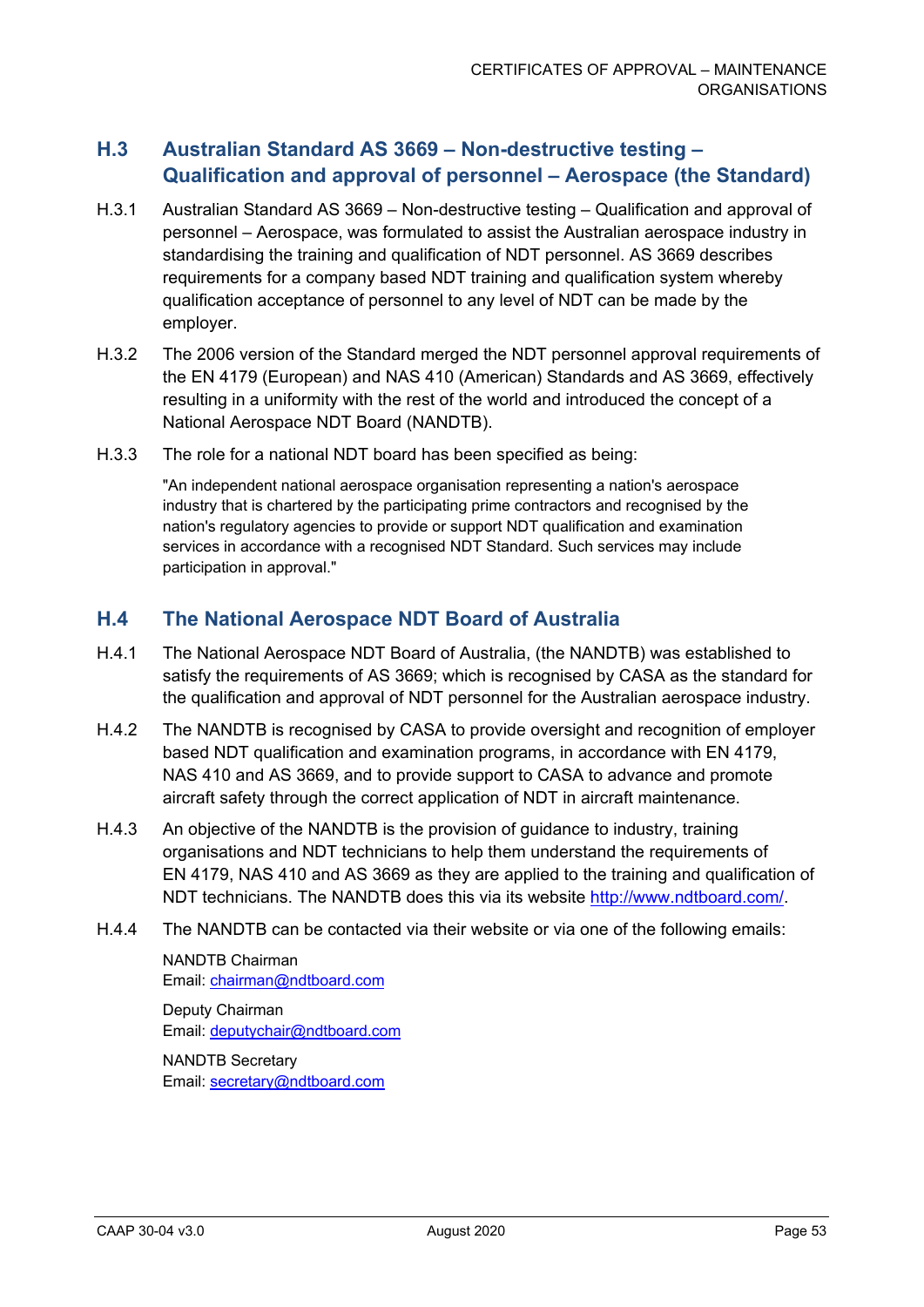# **H.5 Organisations**

#### **H.5.1 COA holder**

- H.5.1.1 All COA holders that carry out NDT during the course of maintenance must have procedures in place that ensure that the NDT activities are carried out in accordance with the requirements outlined in AS 3669.
- H.5.1.2 There is a difference between the requirements for carrying out NDT on aircraft to carrying it out on components. When NDT is carried out in a component workshop, the person who physically performs the NDT, signs for the NDT stage of the overall maintenance task. When maintenance is carried out on an aircraft the person who physically performs the NDT signs for the maintenance task and a LAME must review the NDT report and make airworthiness determinations as required and certify for the requirements in the aircraft maintenance record.

#### **H.5.2 Personnel**

- H.5.2.1 COA holders who carry out NDT must have an adequate number of authorised employees, employed or contracted, to physically carry out the work.
- H.5.2.2 For component maintenance these employees can be authorised:
	- under Regulation 33B of CAR 1988 (Airworthiness Authority) or
	- − under subregulations 42ZC (5) and (6) of CAR 1988.
	- **Note:** The holder of a Regulation 33B of CAR 1988 authority to conduct non-destructive testing of aircraft and aircraft components/materials is authorised by CAO 100.27 for the purpose of subregulation 42ZC (5) of CAR 1988 i.e. it is not necessary for the holder of an NDT airworthiness authority to then gain another authorisation from CASA for subregulation 42ZC (5) of CAR 1988 purposes.
- H.5.2.3 For aircraft maintenance these employees can be authorised:
	- under Regulation 33B of CAR 1988 (Airworthiness Authority) or
	- under subregulations 42ZC (6) or (7) of CAR 1988.

#### **Notes:**

- 1. The authorisation under subregulation 42ZC (7) of CAR 1988 above may be issued by an employee of the COA holder so authorised by CASA.
- 2. A person being employed under either Regulation 33B of CAR 1988 or subregulations 42ZC (6) or (7) must be trained and assessed in accordance with the requirements of AS 3669.
- H.5.2.4 Personnel using NDT methods to test and/or accept materials, products, components, assemblies or sub-assemblies shall be certified to the requirements of AS 3669. Personnel responsible for the technical adequacy of NDT methods shall also be certified. Trainees, NDT auditors and training instructors shall also be qualified to this Standard. Specialised inspections using direct readout instruments do not require qualification or approval to AS 3669.

#### **H.5.3 Work procedures**

H.5.3.1 COA holders should, specifically in respect of NDT, have written procedures to cover the following: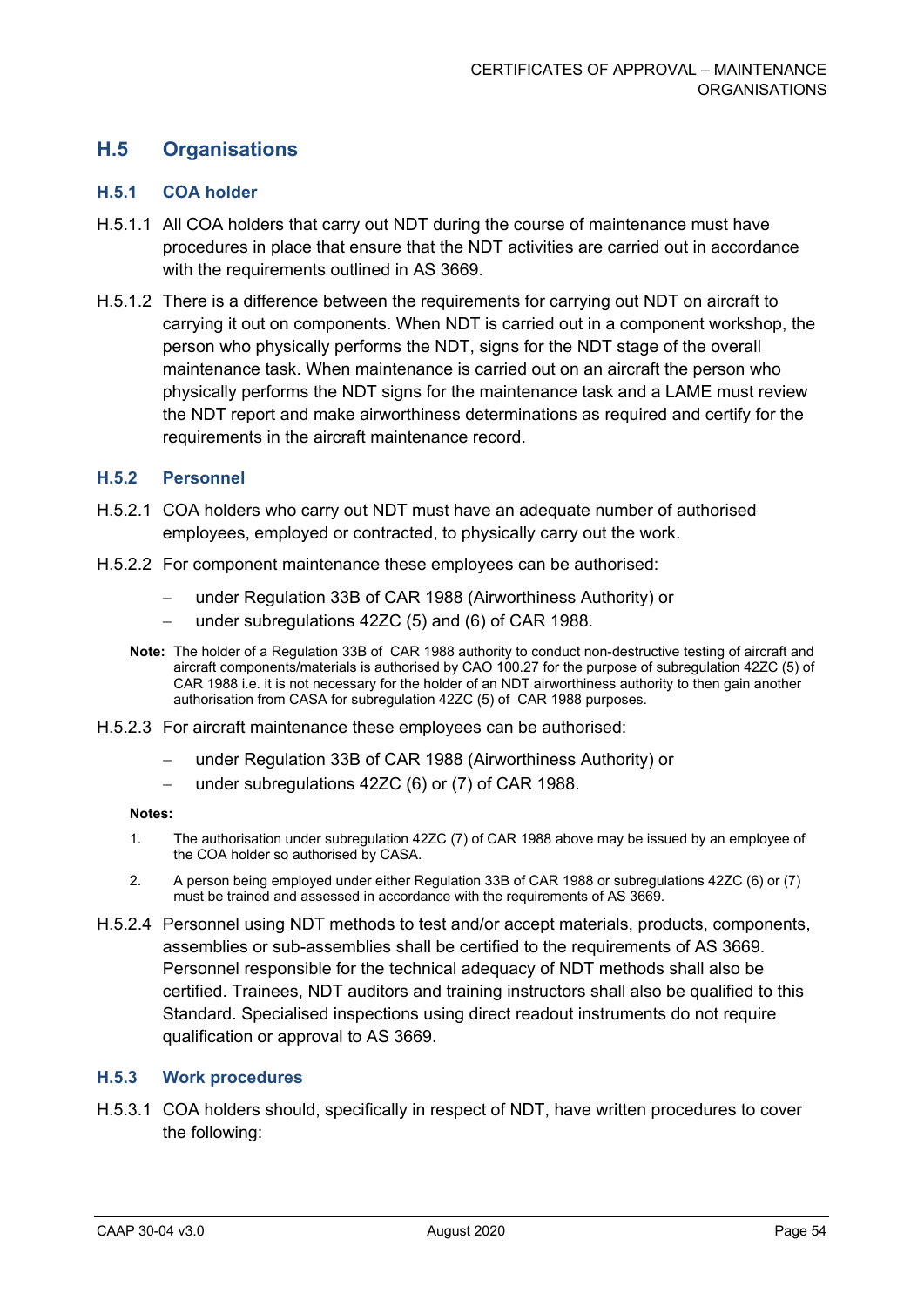- − procedures for record keeping that include ensuring the traceability of inspection results, tests and recordings and radiographs
- − records of inspection, personnel training, qualifications, experience, and visual acuity testing
- procedures for check viewing of radiographs on a sampling basis.
- H.5.3.2 COA holders that wish to internally authorise their employees to carry out NDT are required to employ a person who holds a delegation under subregulation 42ZC(6) of CAR 1988 and have written procedures that include the following:
	- − the appointment of a person by the COA holder to control NDT (the responsible level 3 – formerly the NDT Controller)
	- to ensure that the responsible level 3's qualifications and experience are recognised by the NANDTB as a certified NDT Level 3 qualified person in accordance with the requirements of AS 3669 and who is responsible for the following:
		- o ensuring that the requirements of AS 3669 are met
		- o establishing NDT acceptance and rejection criteria
		- o maintaining NDT records
		- o certifying qualified individuals, including approving the COA holder's NDT training, assessment, and examination of persons permitted to carry out NDT
		- o maintaining records of training and experience for NDT persons
		- o setting up and testing NDT test equipment
		- o interpreting test results
		- o internal surveillance of NDT tasks.
	- the COA holder authorises persons to perform specific NDT tasks who:
		- o are recommend by the responsible level 3 person for the task
		- o have completed a training program that has been checked by the responsible level 3 person as meeting the requirements for the task. This must be as a minimum to NDT Level 1 course as described in AS 3669
		- o have been assessed as being competent to carry out the specific tasks by the responsible level 3 person
		- o have passed an annual visual acuity test as required by AS 3669.
	- the persons approved by the COA holder to perform and certify the results of the NDT tasks are:
		- o authorised in writing, under subregulation 42ZC (6) of CAR 1988, to carry out the maintenance
		- o only responsible for performing specific tests on nominated parts, in accordance with defined processes and procedures that have unambiguous acceptance and rejection criteria.
	- re-approval requirements include the employer's requirements for the suspension, revocation and reinstatement of approval.

#### **H.5.4 COA holder's responsibility**

H.5.4.1 The COA holder is responsible for the implementation of, and compliance with the AS 3669 Standard and for certifying qualified personnel. This responsibility may be met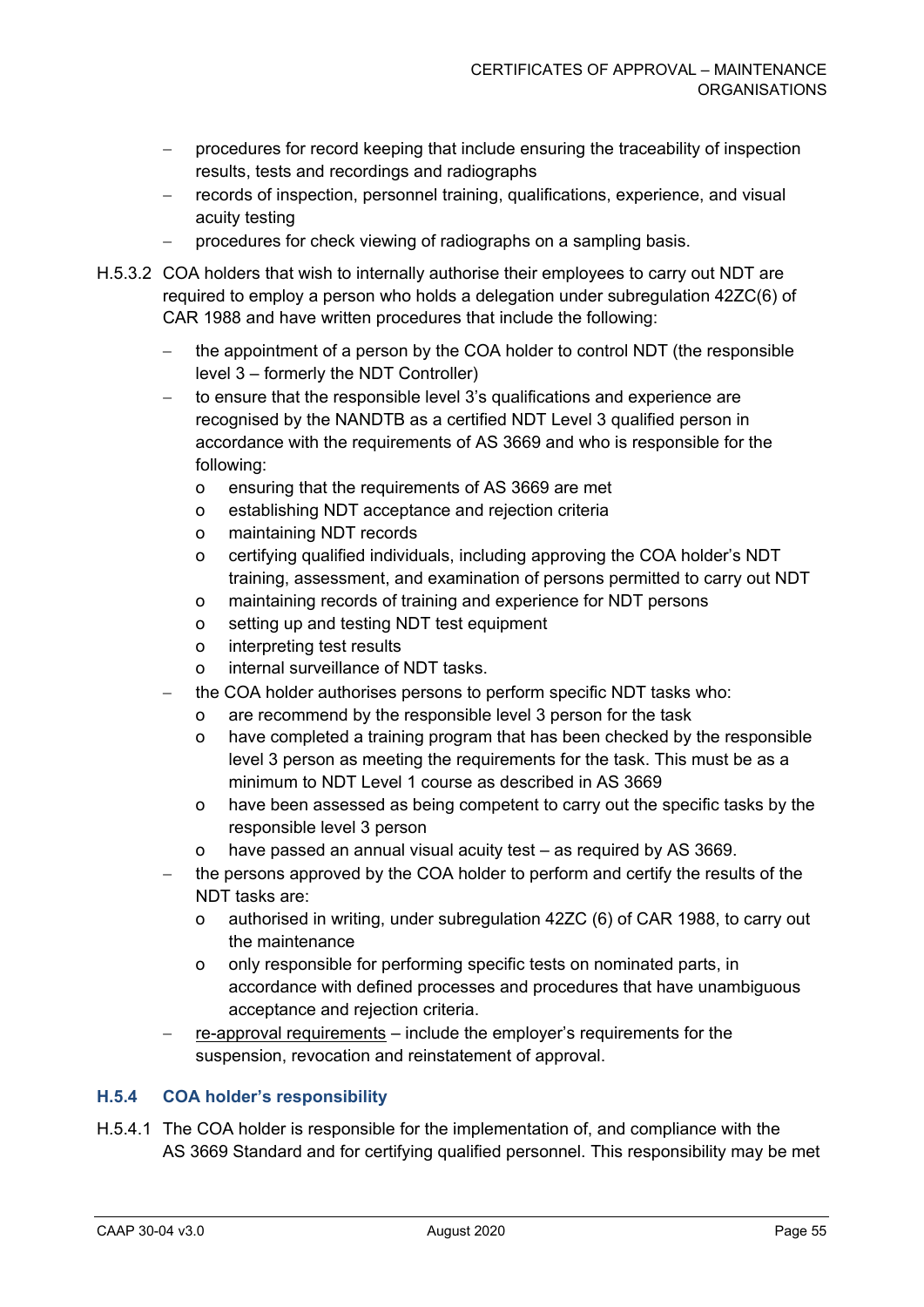through the COA holder's use of either the NANDTB, a designated level 3 qualified individual, or through the use of an outside agency, each of which is described below:

#### **National aerospace NDT board**

H.5.4.2 If the COA holder chooses to use the NANDTB, the NANDTB shall administer the procedures for qualification and approval of NDT personnel according to the requirements of the AS 3669 Standard. In addition, the NANDTB may, in combination with the COA holder, recognise equivalencies of qualification and approval and may provide general guidelines in accordance with the Standard regarding facilities for training, course outlines, examination questions and exam procedures.

#### **Responsible level 3**

H.5.4.3 The COA holder can identify in writing an individual responsible for the implementation of the AS 3669 Standard and the overall administration of the qualification and approval program. This individual will be certified as a level 3 and be known as the 'responsible level 3'. The responsible level 3 shall be knowledgeable of the specifications, standards, codes, techniques and products associated with the aerospace industry and used by the COA holder. Where the responsible level 3 is not certified an all NDT methods used by the COA holder, additional level 3 personnel shall be identified in writing as necessary to provide coverage.

#### **Outside agency**

H.5.4.4 If the COA holder chooses to use an outside agency, that agency will develop an approval program, train and examine the COA holder's NDT personnel and perform any other level 3 function. An outside agency may qualify, but not certify NDT personnel. The COA holder shall document in their 'written practice' document (procedures manual), details of the suitability of any outside agency selected to perform any function to meet the requirements of the AS 3669 Standard, including sufficient detail to justify the agency's ability to perform the required level 3 functions.

#### **H.5.5 Qualification and approval of personnel**

- H.5.5.1 In accordance with the requirements outlined in the AS 3669 Standard, COA holders shall develop and maintain a 'written practice' that describes the control and administration procedures they will use for the qualification and approval of their NDT personnel. This written practice shall include:
	- − levels of qualification include identification of the levels of qualification and approval used by the employer
	- − personnel duties and responsibilities include identification of duties and responsibilities for the different levels of qualification
	- training program include an outline or reference of the instruction provided by the COA holder, NANDTB or outside training source(s) recognised as being responsible for administering qualification and approval of NDT personnel
	- experience requirements include the minimum amount of experience required for each NDT method and, when applicable, the techniques within the method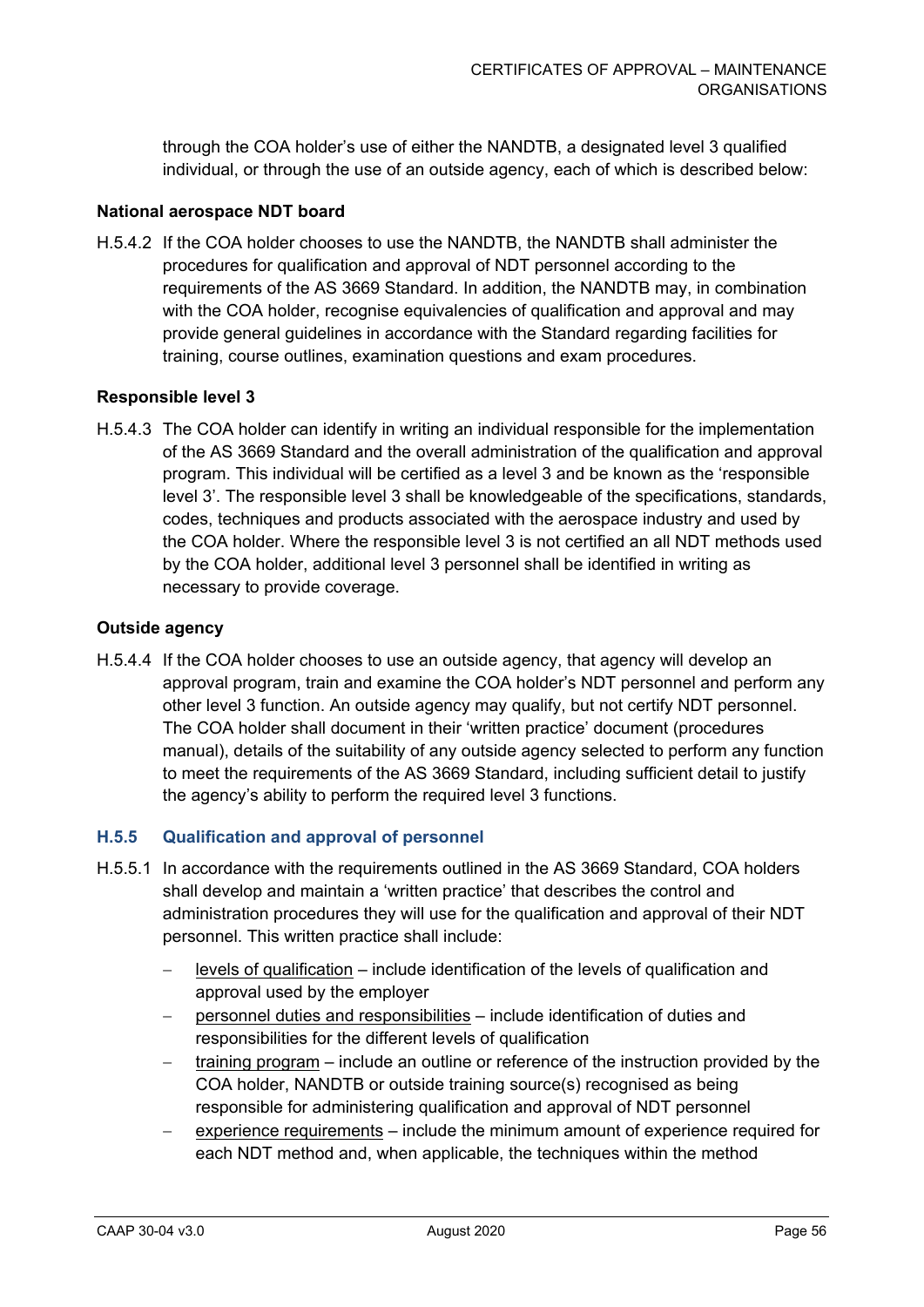- examination practices include the designation of the individual(s) or organisation(s) that will administer the examination as well as the number of questions, grading, vision requirements and the specific visual acuity tests to be used
- records and administration include a description of details to be recorded for each certified individual and identification of the individual(s) or organisation(s) responsible for developing, administering, and maintaining the employer's approval program.

#### **H.5.6 Recording of NDT test results**

- H.5.6.1 The person fitting the component or aircraft materials to a higher assembly or an aircraft must be aware of the extent and results of NDT testing carried out. In addition to normal COA holders recording requirements, the following information should be provided:
	- − the NDT method and procedures used
	- − approved data relating to the test, including any applicable ADs
	- results of the test
	- name and identifying number of the person who certified for the NDT.

#### **H.5.7 Visual acuity**

- H.5.7.1 Persons who physically carry out NDT inspections must ensure that they have appropriate visual acuity to carry out any particular NDT task.
- H.5.7.2 The visual examination specification for all NDT qualification levels is contained within the AS 3669 Standard and shall ensure that all NDT qualified individuals near vision and colour perception meet the requirements of Table 4 of the AS 3669 Standard. Near vision tests shall be administered annually and colour perception test shall be administered prior to approval or reapproval of an individual's NDT qualification.
- H.5.7.3 Table 4 provides that the acceptable level of visual acuity for NDT near vision is indicated by the person's ability to read the Jaeger No. 1 letters of a standard Jaeger Test Chart at a distance of not less than 30 cm with at least one eye, either corrected or uncorrected; or near vision acuity shall permit reading, a minimum of Times Roman N4.5 or equivalent letters, at not less than 30cm with one or both eyes, either corrected or uncorrected.
- H.5.7.4 These tests shall be administered by personnel designated by the responsible level 3, NANDTB, or outside agency utilised for the qualification examination of NDT personnel. Any limitations in colour perception shall be evaluated by the responsible level 3 prior to approval, and this shall be documented.

**Note:** Further guidance on NDT inspections and processes may be found in CAAP 33-02.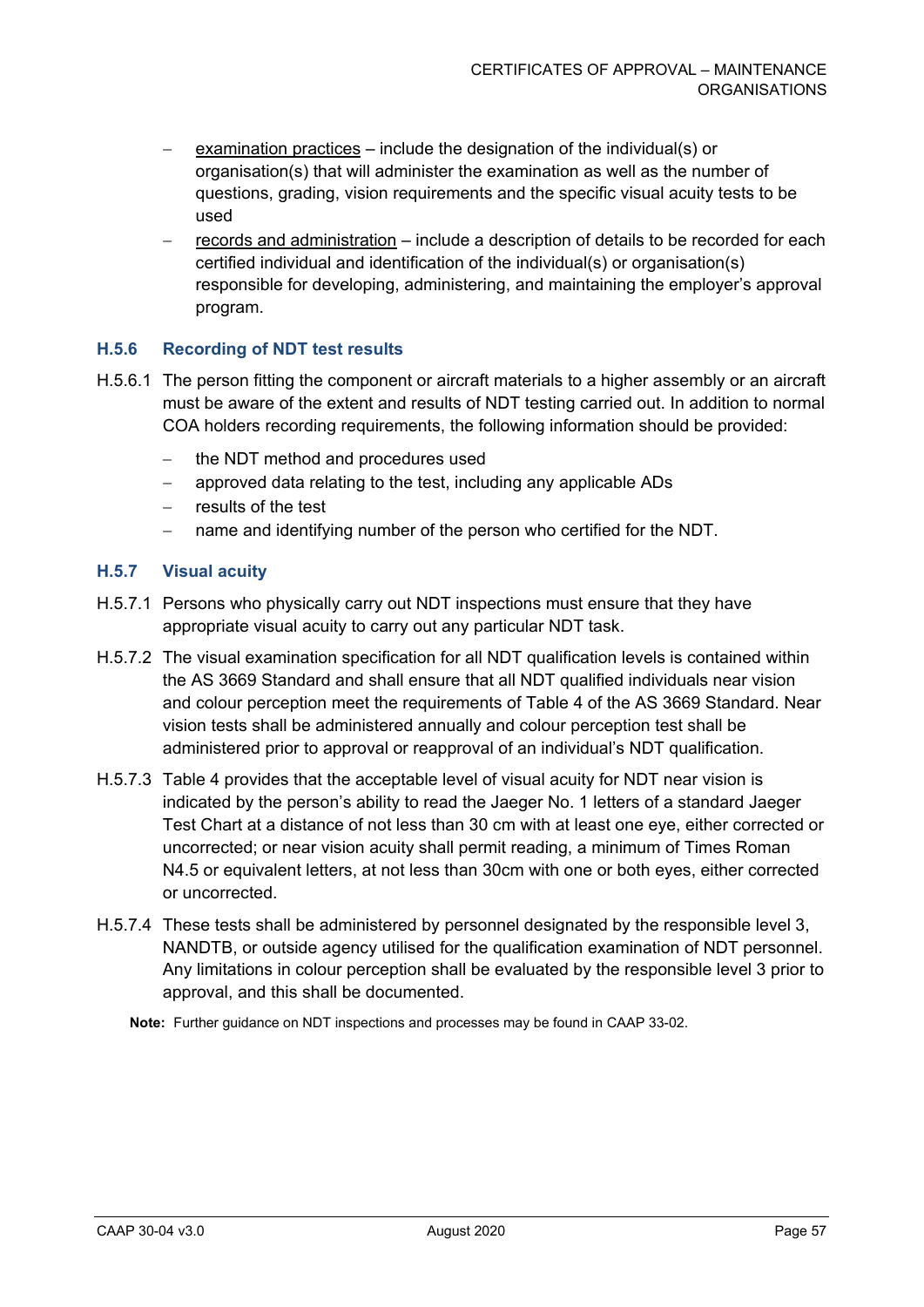# **Appendix I**

# **Manufacture of parts during maintenance**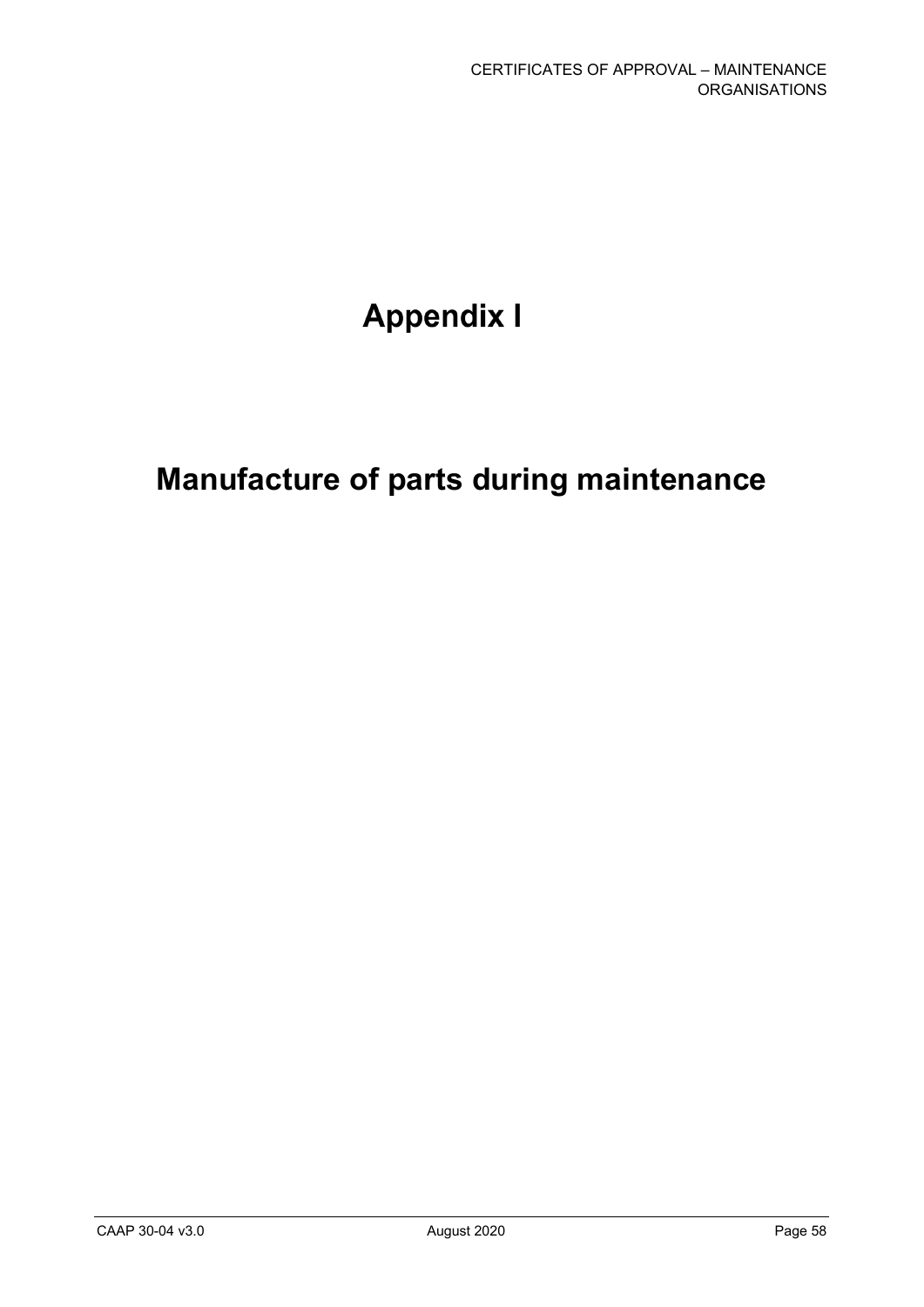# **I.1 Application**

I.1.1 This Appendix is relevant to any COA holder seeking or holding a formal (or implied) approval to manufacture a required aircraft part through a process identified as - Manufacture In The Course of Maintenance (MITCOM).

## **I.2 Definitions**

- I.2.1 The term MITCOM is used to clearly distinguish between a part manufactured in the course of maintenance and a part manufactured under a CASR 21 manufacturing approval (APMA). Parts manufactured in the course of maintenance will need to comply with 42W(2)(b)(i) of CAR 1988. The MITCOM part must be either identical to the part it replaces, or conform to the approved design data for that part.
- I.2.2 A Class III product is any part or component which is not a Class I or Class II product and includes standard parts (for example, those designated as AN, NAS or SAE).
- I.2.3 MITCOM does not provide for the serial production of a large number of parts and its use is limited to the making of Class III parts (as defined in CASR 21.321) for an aircraft or aeronautical product being maintained at the COA holder's facility. The scope of the approval is typically limited to include items such as:
	- − bushes, sleeves and shims
	- − secondary structural elements and skin panels
	- − flight control cable assemblies
	- flexible hoses and rigid pipes
	- − electrical cable looms and assemblies
	- formed or machined sheet metal panels for repairs.

#### **I.3 Purpose**

I.3.1 This Appendix provides guidance to COA holders regarding the manufacturing of parts, which are identified by a part number, and are to be fitted, while the aircraft or aeronautical product is being maintained by the COA holder's facility.

#### **I.4 Background**

- I.4.1 Aircraft maintenance organisations may need approval to manufacture a part during the course of maintenance of an aircraft or aeronautical product covered by their COA.
- I.4.2 MITCOM is currently formalised by the inclusion of the approval to do so on the CAR 30 COA capability list, which will also identify the scope of MITCOM activities controlled by the COA holder's procedures manual. The approving officer will check that:
	- the organisation has the capability to manufacture certain parts by having appropriate facilities, tools, data and trained/qualified personnel
	- appropriate procedures for the manufacture of certain parts are contained in the organisation's system of quality control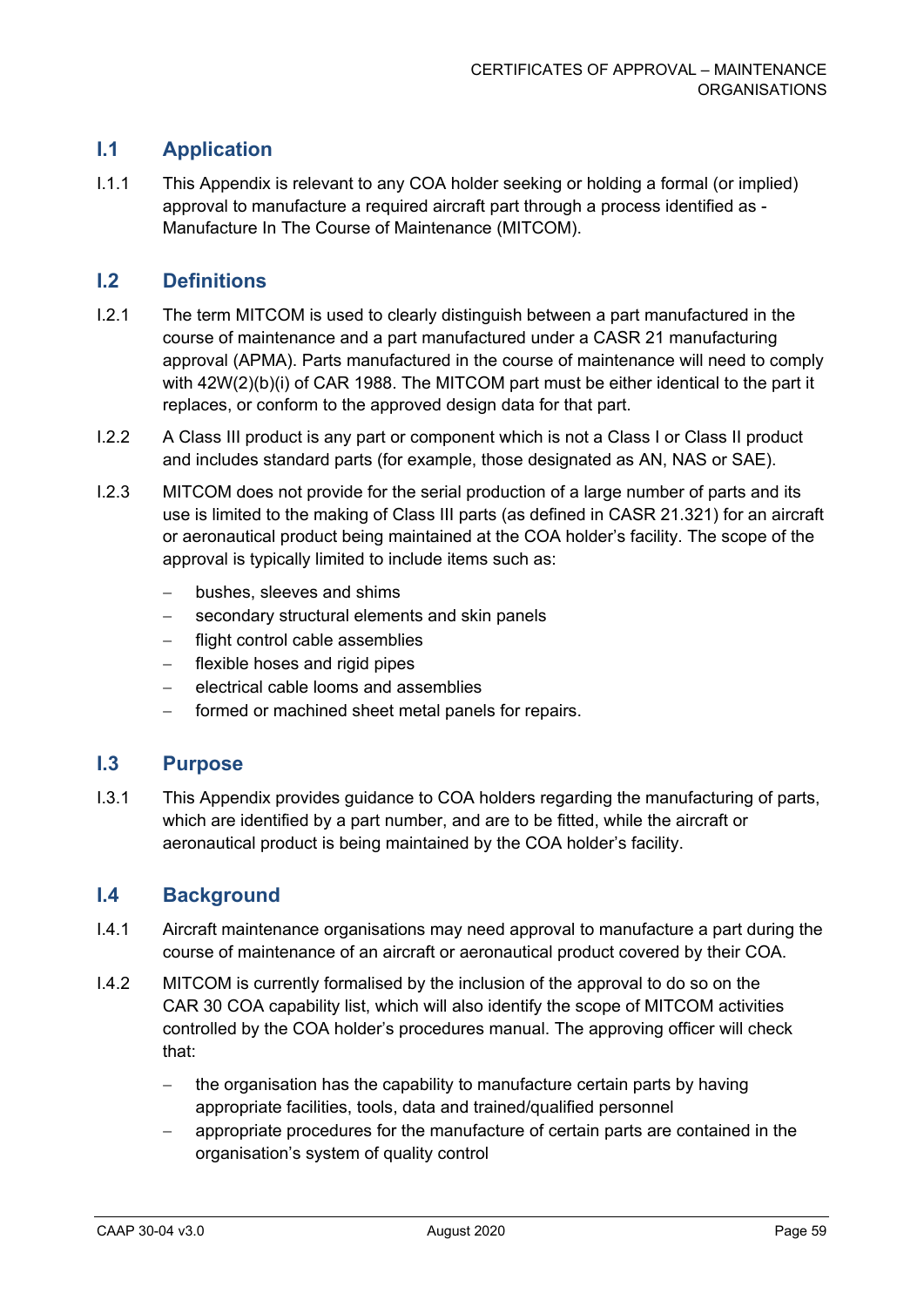the part is to be used by that COA holder as a replacement of a part to the aircraft upon which the COA holder is currently carrying out maintenance.

### **I.5 Maintenance organisation capability**

- I.5.1 The manufacture, inspection, assembly and test (if required) of parts under MITCOM should be clearly defined within the technical and procedural capability of the COA holder's organisation. If a COA holder has MITCOM approval and capability, it may only manufacture parts for an aircraft or aeronautical product identified in its certificate of approval, or included on their capability list.
- I.5.2 The capability to manufacture a particular part is determined by their capability in regard to appropriate facilities, approved data, tools and trained and competent employees.

#### **I.6 Distribution of MITCOM Parts**

- I.6.1 MITCOM parts cannot be sold or supplied outside the organisation that is approved to conduct MITCOM. This prohibition also applies to the bulk transfer of surplus inventory of any MITCOM part.
- I.6.2 Importantly, these parts do not qualify for individual certification on an Authorised Release Certificate (ARC), also known as the CASA Form 1.
- I.6.3 If a COA holder maintains a fleet of aircraft or a particular type of aeronautical product, it is acceptable to manufacture and stock parts for a known need relating to future maintenance requirements by the COA holder but only for those aircraft or aeronautical products of a fleet being maintained by that COA holder. MITCOM parts are to be physically segregated and identified.

## **I.7 Subcontracted MITCOM**

- I.7.1 If a COA holder having MITCOM capability is unable to perform certain specialist processes such as welding, plating, machining or other specialist processes in order to manufacture a part, the COA holder may subcontract another organisation, including an organisation not certificated in accordance with CAR 30, to perform such operations, provided there is a provision in the COA holders procedures for such subcontracting.
- I.7.2 The COA holder's organisation must have the expertise to ensure that the subcontractor meets the necessary standards before subcontracting any MITCOM task.
- I.7.3 The subcontractor's facilities, personnel, and procedures involved in the manufacture of a MITCOM part must meet the requirements of Regulation 30 of CAR 1988 and the COA holder's quality system is considered to include the subcontracted organisation for that time. The COA holder remains responsible for all the work done by the subcontractor to produce the aeronautical product.

### **I.8 Approved data**

I.8.1 A COA holder is responsible to ensure that all parts manufactured under MITCOM are manufactured in accordance with all the approved data required to manufacture the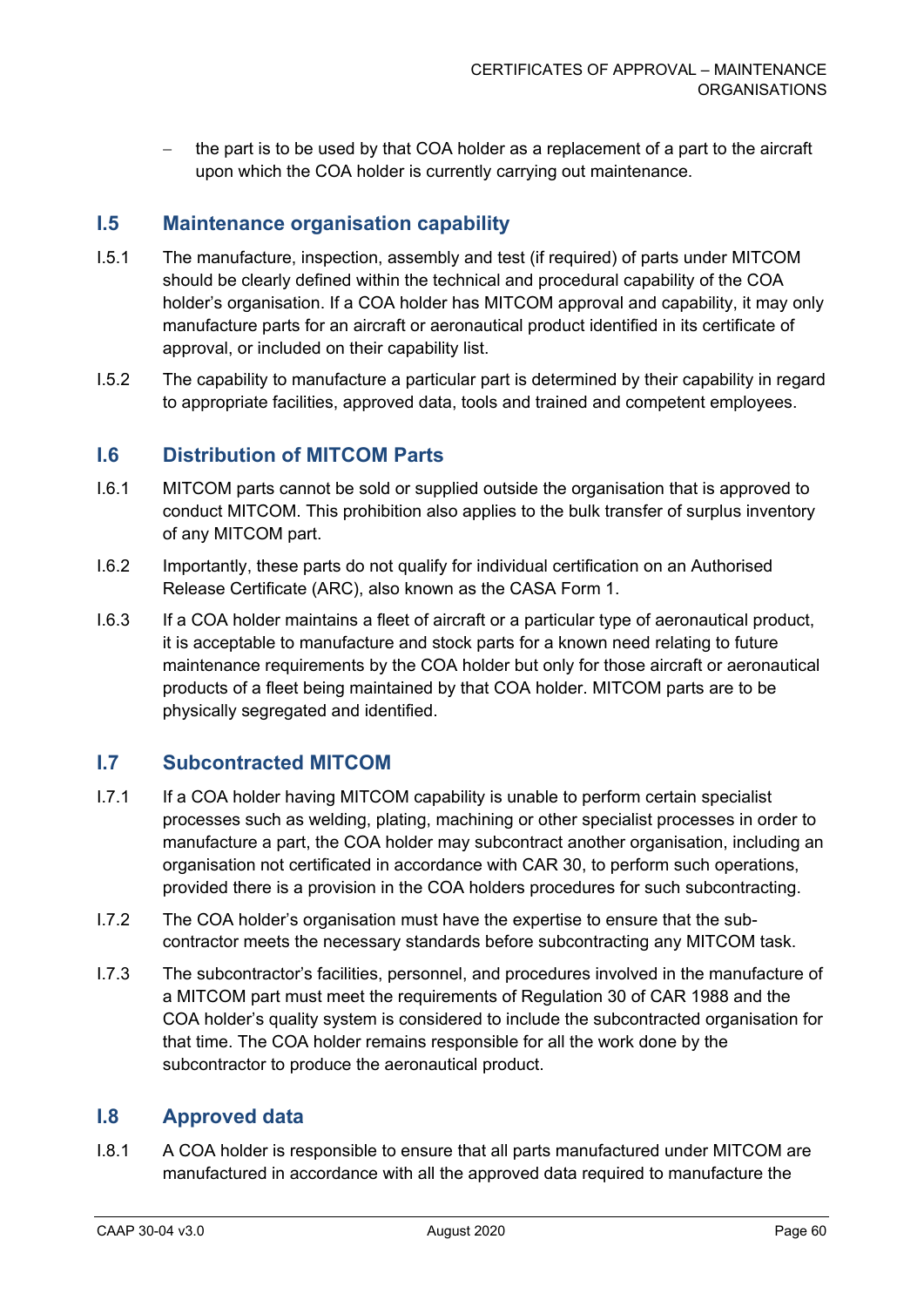part. Only where the data on such parts is sufficient to facilitate such manufacture and is both current and applicable, may the aircraft part be manufactured.

- I.8.2 Approved data may be provided in the type certificate (TC) holders overhaul or repair manuals, modification schemes, service bulletins, a supplemental type certificate (STC) holders drawings, or otherwise approved by CASA or authorised person, such as under Subpart 21.M of CASR 1998, or FAA AC43.13-1B if applicable and adequate.
- I.8.3 As a general rule, it is not acceptable to manufacture any item 'to pattern' using a template or sample, unless all the necessary data is available. This necessary data includes the manufacturing processes required and other relevant approved specifications/standards required to manufacture the part.
- I.8.4 For the manufacture of parts such as flight control cables, rigid pipes and flexible hoses using aircraft standard hardware throughout, and which replicate the component being replaced, it is acceptable to manufacture these "to sample" with regard to length, provided the installed cable assembly is "in safety" and permits adequate adjustment to achieve correct control surface movement and cable tension. The length of a flexible hose should permit correct installation with regard to routing, clearances, stress relief and security, in accordance with the applicable approved maintenance data.
- I.8.5 Another example where use of a template or sample to manufacture "to pattern" is considered acceptable may be instances where a new aircraft sheet metal skin is to be made using the removed skin as a template. This is acceptable providing that the removed skin is in a reasonable condition for use as a template and the necessary approved design data is available to confirm that material type/specifications/temper etc meets the original design.
- I.8.6 Whenever special processes or inspection procedures that are defined in the approved data are not available at the organisation, the organisation cannot manufacture the part unless the competent authority or the TC holder or a Part 21 authorised person provides an approved alternative.
- I.8.7 Care should be taken to ensure that the data includes details of part numbering, dimensions, materials, processes and any special manufacturing techniques, including heat treatment, special raw material specification and/or incoming inspection requirements.

# **I.9 Traceability of MITCOM parts**

I.9.1 The COA holder responsible for manufacturing the part is responsible to maintain a record (or register) of all parts made under MITCOM and the COA holder's procedures and aircraft technical log should identify when, what and where parts manufactured under MITCOM have been installed.

## **I.10 MITCOM part identification**

I.10.1 All MITCOM parts, except those having not enough space, will be marked on the part for traceability purposes. Those parts too small to be marked may be identified by a tag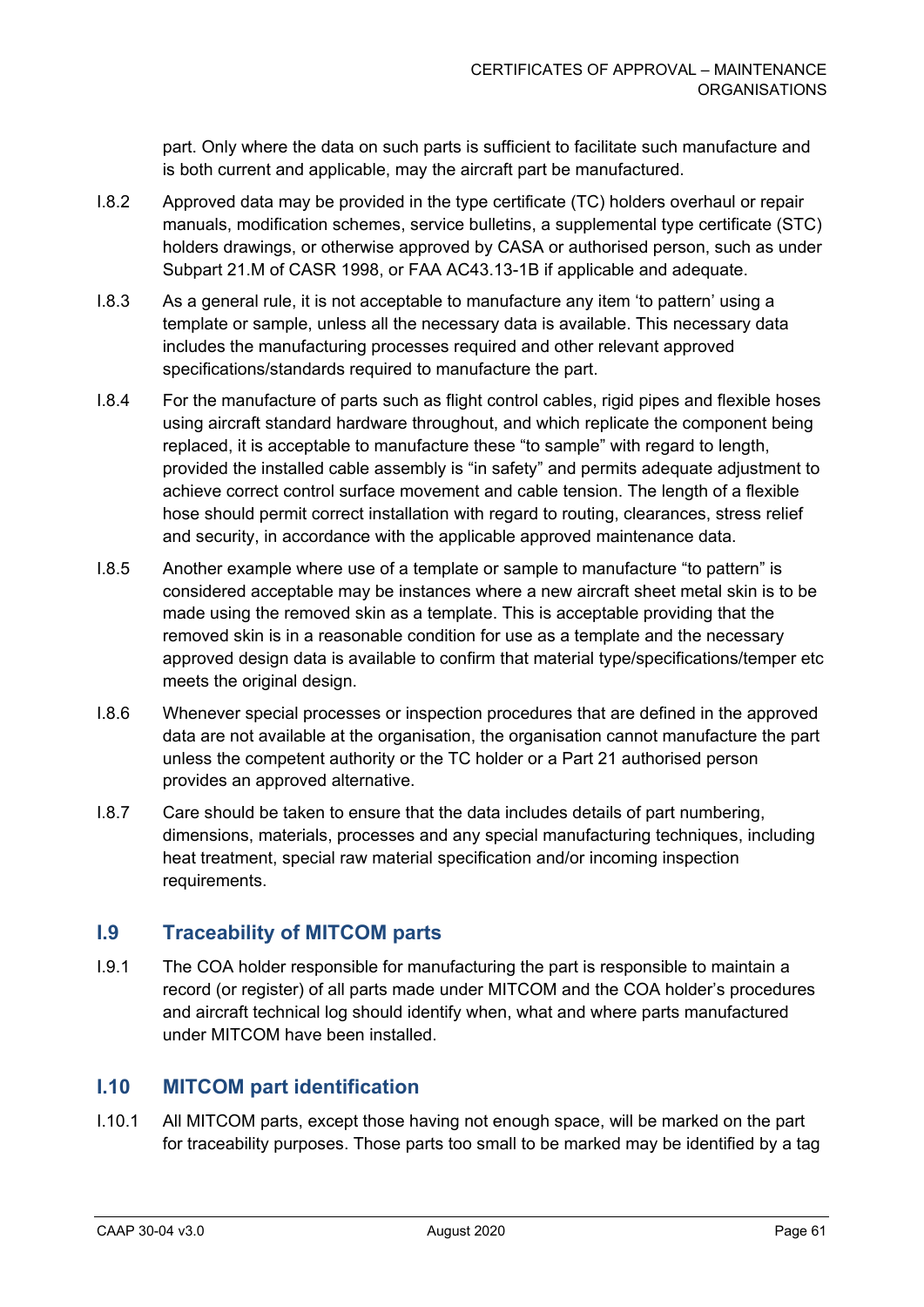until installed. Thereafter the identification marking should be included in the maintenance records of the aircraft or component.

I.10.2 A MITCOM part number will consist of the original manufacturer's part number plus the COA holder's identification or COA number that clearly relates the part to the organisations identity and manufacturing/inspection data.

### **I.11 Internal release inspection /certification**

I.11.1 The COA holders internal parts release to service procedures will ensure that any locally manufactured aircraft part is subjected to a quality control inspection following manufacture and before installation. The inspection will establish if full compliance with the relevant manufacturing approved data has been achieved and the results of the inspection are to be recorded. Parts manufactured under MITCOM will be unambiguously identified as fit for use by stating conformity to the approved data in the aircraft technical records including certification for the completion of the maintenance.

#### **I.12 Certification for installation / release to service**

- I.12.1 MITCOM is aircraft maintenance that needs to be certified in accordance with Regulations 42ZE or 42ZN of CAR 1988 as relevant. Internal release procedures for the recording and control of parts manufactured in the course of maintenance must clearly differentiate between parts maintained and parts manufactured and must preclude the possibility of an ARC being issued for a part manufactured under MITCOM at any time, or the supply of the MITCOM part to another organisation in the future.
- I.12.2 While parts manufactured under MITCOM cannot be released with an ARC, they can be installed on other higher level assembly products, such as an engine, a pump, a propeller or a gearbox for example, which may subsequently be issued an ARC Form 1. Any MITCOM parts should be clearly identified in the engine propeller or gearbox or other higher level assembly product release documentation, as well as the aircraft technical records and the COA approval holder's records. If a COA holder uses an approved system of internal release documentation for parts that it maintains for its own use, the COA holder may utilise that system for release and control of MITCOM parts.

#### **I.13 Continuing airworthiness of MITCOM parts**

- I.13.1 Parts manufactured under MITCOM continue to be the responsibility of the Registered Operator. The Registered Operator is responsible for parts manufactured under MITCOM and is responsible for reviewing the existing maintenance program and amending the maintenance program for the aircraft or aeronautical product, as is necessary, to provide for the continuing airworthiness of the parts manufactured under MITCOM and respond to defects in relation to parts manufactured under MITCOM.
- I.13.2 The COA documentation for the release and control of MITCOM parts should provide for the MITCOM part remaining in the records of the COA holder carrying out the maintenance. It should also include consideration or assessment of any continuing airworthiness control requirements.